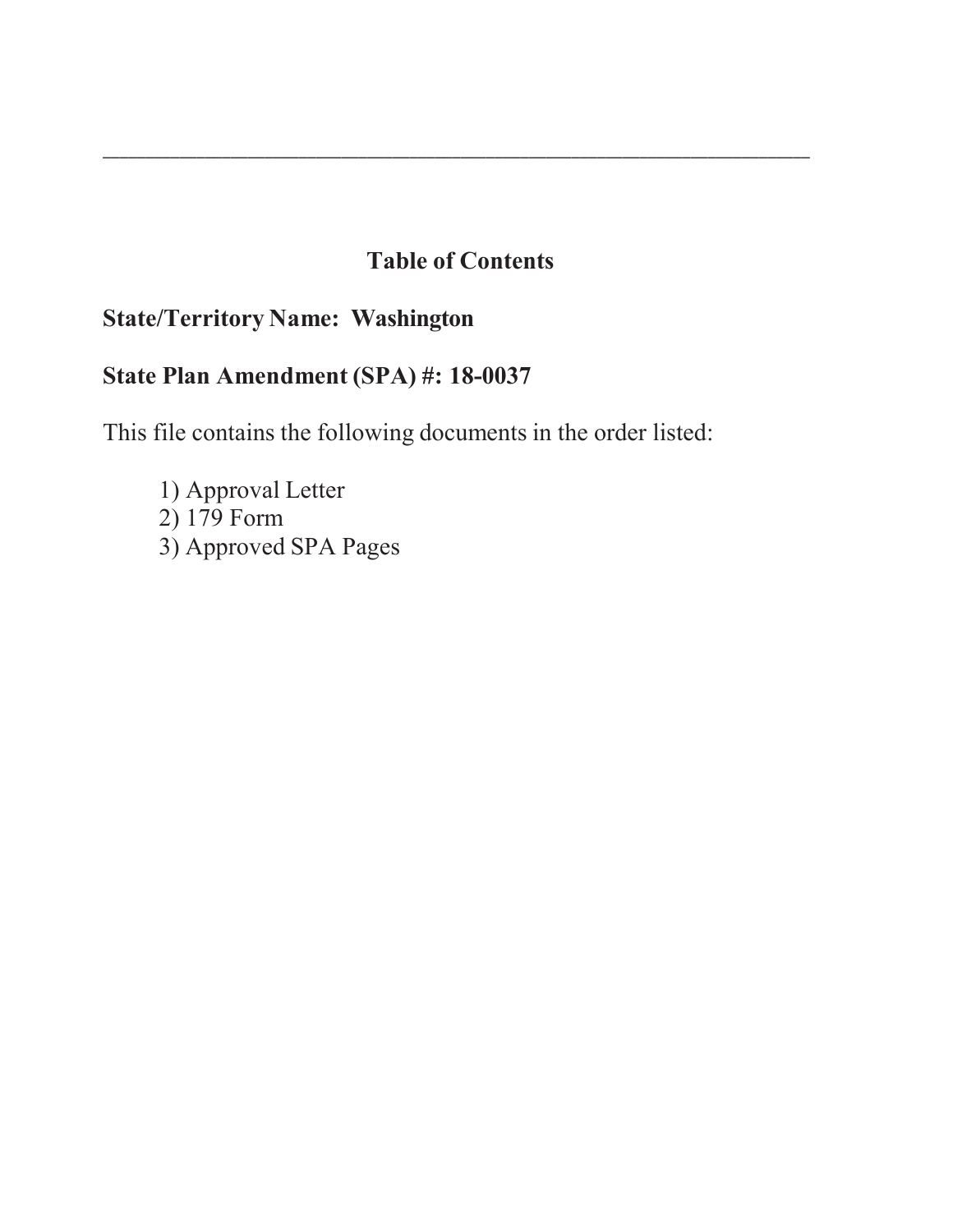DEPARTMENT OF HEALTH & HUMAN SERVICES Centers for Medicare & Medicaid Services Seattle Regional Office 701 Fifth Avenue, Suite 1600, MS/RX-200 Seattle, WA 98104



Division of Medicaid & Children's Health Operations

January 23, 2019

Susan Birch, Director MaryAnne Lindeblad, Medicaid Director Health Care Authority Post Office Box 45502 Olympia, WA 98504-5010

RE: Washington State Plan Amendment (SPA) Transmittal Number 18-0037 (Integrated Managed Care Update)

Dear Ms. Birch and Ms. Lindeblad:

The Centers for Medicare & Medicaid Services (CMS) has completed its review of the enclosed State Plan Amendment (SPA), Transmittal Number 18-0037. This SPA amends State Plan Attachment 3.1-F, part 2 to transition four more regions into Fully Integrated Managed Care.

This SPA is approved effective January 1, 2019.

If there are additional questions please feel free to contact me, or your staff may contact Rick Dawson at Rick.Dawson@cms.hhs.gov or  $(206)$  615-2387.

Sincerely,

David L. Meacham Associate Regional Administrator

Enclosure

cc: Ann Myers, HCA Alison Robbins, HCA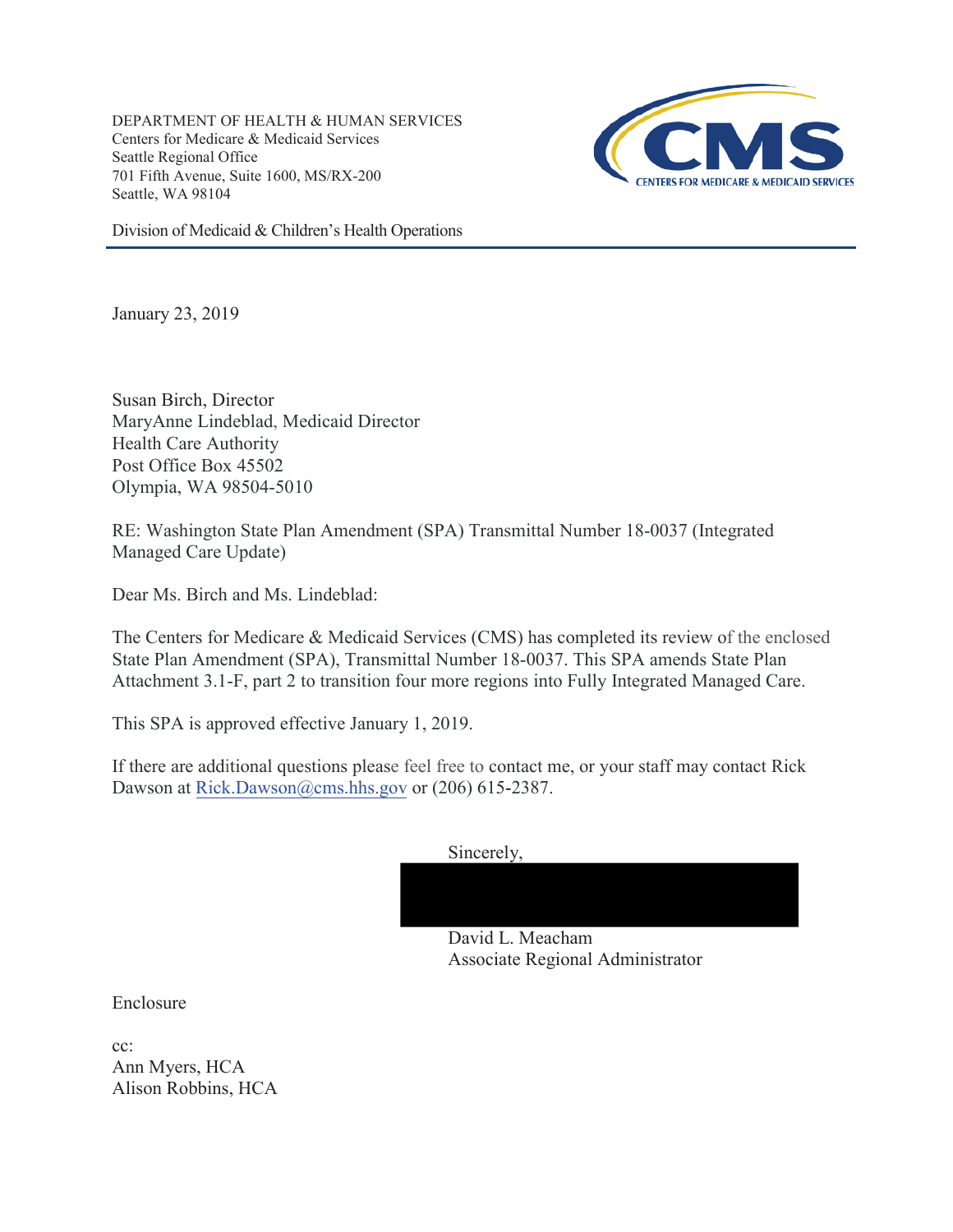| DEPARTMENT OF HEALTH AND HUMAN SERVICES<br><b>HEALTH CARE FINANCING ADMINISTRATION</b>                                                                                               |                                                                                 | <b>FORM APPROVED</b><br>OMB NO. 0938-0193                                   |  |  |  |  |  |
|--------------------------------------------------------------------------------------------------------------------------------------------------------------------------------------|---------------------------------------------------------------------------------|-----------------------------------------------------------------------------|--|--|--|--|--|
| <b>TRANSMITTAL AND NOTICE OF APPROVAL OF</b><br><b>STATE PLAN MATERIAL</b>                                                                                                           | 1. TRANSMITTAL NUMBER:<br>18-0037                                               | 2. STATE<br>Washington                                                      |  |  |  |  |  |
| <b>FOR: HEALTH CARE FINANCING ADMINISTRATION</b>                                                                                                                                     | 3. PROGRAM IDENTIFICATION: TITLE XIX OF THE<br>SOCIAL SECURITY ACT (MEDICAID)   |                                                                             |  |  |  |  |  |
| TO: REGIONAL ADMINISTRATOR<br>HEALTH CARE FINANCING ADMINISTRATION<br>DEPARTMENT OF HEALTH AND HUMAN SERVICES                                                                        | 4. PROPOSED EFFECTIVE DATE<br>January 1, 2019                                   |                                                                             |  |  |  |  |  |
| 5. TYPE OF PLAN MATERIAL (Check One):                                                                                                                                                |                                                                                 |                                                                             |  |  |  |  |  |
| NEW STATE PLAN                                                                                                                                                                       | AMENDMENT TO BE CONSIDERED AS NEW PLAN                                          | $\boxtimes$ AMENDMENT                                                       |  |  |  |  |  |
| COMPLETE BLOCKS 6 THRU 10 IF THIS IS AN AMENDMENT (Separate Transmittal for each amendment)                                                                                          |                                                                                 |                                                                             |  |  |  |  |  |
| 6. FEDERAL STATUTE/REGULATION CITATION:                                                                                                                                              | 7. FEDERAL BUDGET IMPACT:                                                       |                                                                             |  |  |  |  |  |
| $\frac{1902(a)}{a}$ of the Social Security Act                                                                                                                                       | a. FFY 2019 \$0                                                                 |                                                                             |  |  |  |  |  |
| 1932(a)                                                                                                                                                                              | b. FFY 2020 \$ 0                                                                |                                                                             |  |  |  |  |  |
| 8. PAGE NUMBER OF THE PLAN SECTION OR ATTACHMENT:                                                                                                                                    | 9. PAGE NUMBER OF THE SUPERSEDED PLAN SECTION<br>OR ATTACHMENT (If Applicable): |                                                                             |  |  |  |  |  |
| Attachment 3.1-F Part 2, pages: 1 - 39                                                                                                                                               |                                                                                 | Attachment 3.1-F Part 2, pages: 1 - 39                                      |  |  |  |  |  |
| 10. SUBJECT OF AMENDMENT:<br><b>Integrated Managed Care</b>                                                                                                                          |                                                                                 |                                                                             |  |  |  |  |  |
| 11. GOVERNOR'S REVIEW (Check One):<br><b>GOVERNOR'S OFFICE REPORTED NO COMMENT</b><br><b>COMMENTS OF GOVERNOR'S OFFICE ENCLOSED</b><br>NO REPLY RECEIVED WITHIN 45 DAYS OF SUBMITTAL | $\boxtimes$ OTHER, AS SPECIFIED: Exempt                                         |                                                                             |  |  |  |  |  |
| 12. SIGNATURE OF STATE AGENCY OFFICIAL:                                                                                                                                              | 16. RETURN TO:                                                                  |                                                                             |  |  |  |  |  |
|                                                                                                                                                                                      | Ann Myers                                                                       |                                                                             |  |  |  |  |  |
| 13. TYPED NAME:                                                                                                                                                                      | <b>Rules and Publications</b>                                                   |                                                                             |  |  |  |  |  |
| MaryAnne Lindeblad                                                                                                                                                                   | Division of Legal Services                                                      |                                                                             |  |  |  |  |  |
| 14. TITLE:                                                                                                                                                                           | <b>Health Care Authority</b>                                                    |                                                                             |  |  |  |  |  |
| Director                                                                                                                                                                             | 626 8 <sup>th</sup> Ave SE MS: 42716                                            |                                                                             |  |  |  |  |  |
| 15. DATE SUBMITTED:<br>$12 - 28 - 18$                                                                                                                                                | Olympia, WA 98504-2716                                                          |                                                                             |  |  |  |  |  |
| FOR REGIONAL OFFICE USE ONLY                                                                                                                                                         |                                                                                 |                                                                             |  |  |  |  |  |
| 17. DATE RECEIVED:<br>12/28/18                                                                                                                                                       | 18. DATE APPROVED:<br>1/23/19                                                   |                                                                             |  |  |  |  |  |
| PLAN APPROVED - ONE COPY ATTACHED                                                                                                                                                    |                                                                                 |                                                                             |  |  |  |  |  |
| 19. EFFECTIVE DATE OF APPROVED MATERIAL:<br>1/1/19                                                                                                                                   | 20. SIGNATURE OF REGIONAL OFFICINAL Stigned by David L. Meacham-S               |                                                                             |  |  |  |  |  |
| 21. TYPED NAME:<br>David L. Meacham                                                                                                                                                  | 22. TITLE:                                                                      | cn=David L. Meacham -S<br>Associate Regional Administrator 308.03:19-08'00' |  |  |  |  |  |
| 23. REMARKS:                                                                                                                                                                         |                                                                                 |                                                                             |  |  |  |  |  |
| $1/9/19$ -State authorized a P&I change to block #6.                                                                                                                                 |                                                                                 |                                                                             |  |  |  |  |  |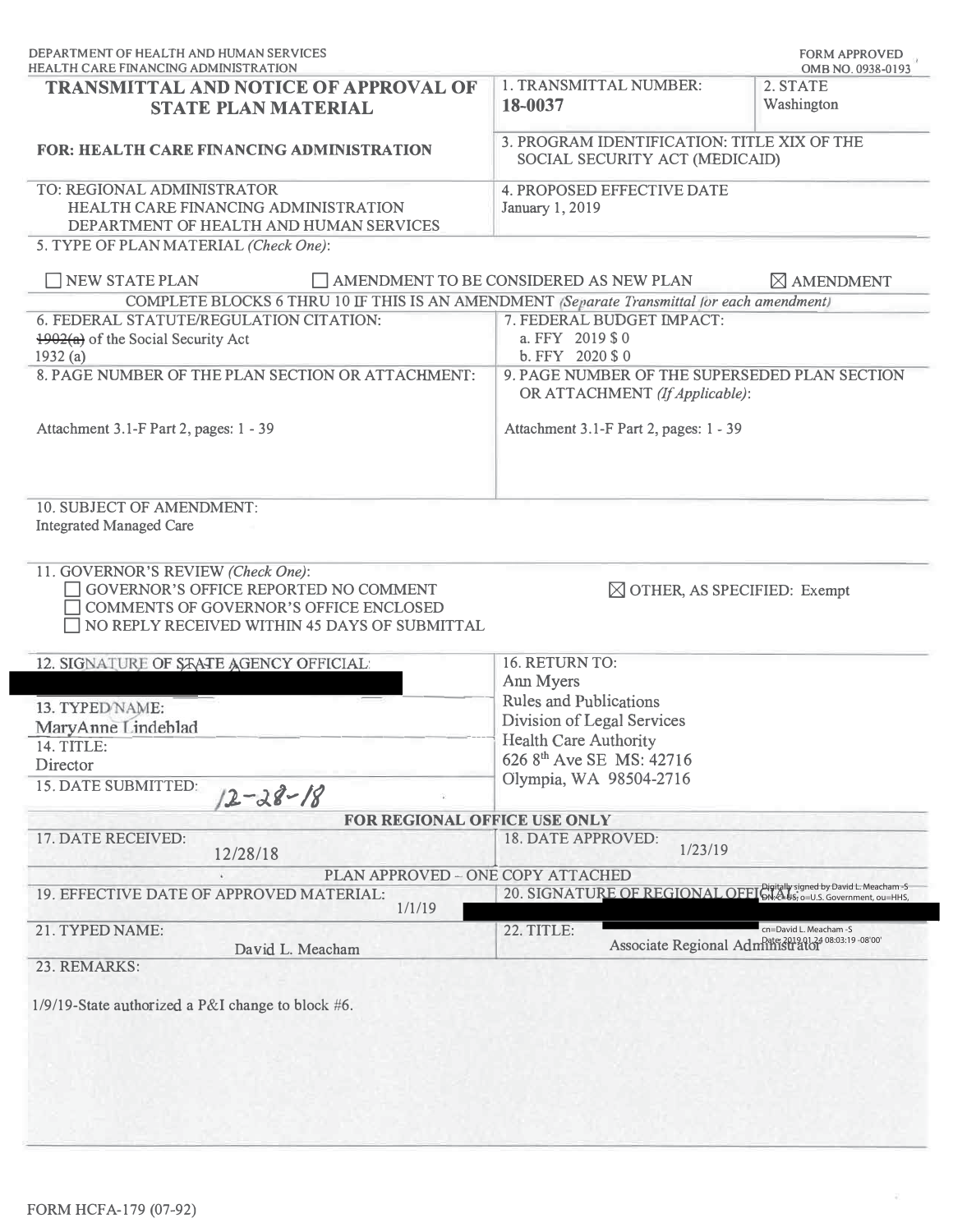State: Washington

|                                                   | APPLE HEALTH MANAGED CARE                                                                                                                                                                                                                                                                                                                                                                                                                                                                                                                                                                                                                                                                                                                |
|---------------------------------------------------|------------------------------------------------------------------------------------------------------------------------------------------------------------------------------------------------------------------------------------------------------------------------------------------------------------------------------------------------------------------------------------------------------------------------------------------------------------------------------------------------------------------------------------------------------------------------------------------------------------------------------------------------------------------------------------------------------------------------------------------|
| Citation                                          | <b>Condition or Requirement</b>                                                                                                                                                                                                                                                                                                                                                                                                                                                                                                                                                                                                                                                                                                          |
| 1932(a)(1)(A)                                     | A. Section 1932(a)(1)(A) of the Social Security Act                                                                                                                                                                                                                                                                                                                                                                                                                                                                                                                                                                                                                                                                                      |
|                                                   | The State of Washington enrolls Medicaid beneficiaries on a mandatory basis into<br>managed care entities (managed care organization [MCOs], primary care case<br>managers [PCCMs], and/or PCCM entities) in the absence of section 1115 or<br>section 1915(b) waiver authority. This authority is granted under section<br>1932(a)(1)(A) of the Social Security Act (the Act). Under this authority, a state can<br>amend its Medicaid State Plan to require certain categories of Medicaid<br>beneficiaries to enroll in managed care entities without being out of compliance<br>with provisions of section 1902 of the Act on statewideness (42 CFR 431.50),<br>freedom of choice (42 CFR 431.51) or comparability (42 CFR 440.230). |
|                                                   | This authority may not be used to mandate enrollment in Prepaid Inpatient Health<br>Plans (PIHPs), Prepaid Ambulatory Health Plans (PAHPs), nor can it be used to<br>mandate the enrollment of Medicaid beneficiaries described in 42 CFR 438.50(d).                                                                                                                                                                                                                                                                                                                                                                                                                                                                                     |
|                                                   | Where the state's assurance is requested in this document for compliance with a<br>particular requirement of 42 CFR 438 et seq., the state shall place a check mark<br>to affirm that it will be in compliance no later than the applicable compliance date.<br>All applicable assurances should be checked, even when the compliance date is<br>in the future. Please see Appendix A of this document for compliance dates<br>for various sections of 42 CFR 438.                                                                                                                                                                                                                                                                       |
| 1932(a)(1)(B)(i)                                  | <b>B.</b> Managed Care Delivery System                                                                                                                                                                                                                                                                                                                                                                                                                                                                                                                                                                                                                                                                                                   |
| 1932(a)(1)(B)(ii)<br>42 CFR 438.2<br>42 CFR 438.6 | The state will contract with the entity(ies) below and reimburse them<br>as noted under each entity type.                                                                                                                                                                                                                                                                                                                                                                                                                                                                                                                                                                                                                                |
| 42 CFR 438.50(b)(1)-(2)                           | X MCO<br>1.<br>Capitation<br>X<br>a.<br>The state assures that all applicable requirements of 42 CFR<br>b.<br>438.6, regarding special contract provisions related to<br>payment, will be met.                                                                                                                                                                                                                                                                                                                                                                                                                                                                                                                                           |
|                                                   | 2. PCCM (individual practitioners)<br>a. Case management fee<br>b. __ Other (please explain below)                                                                                                                                                                                                                                                                                                                                                                                                                                                                                                                                                                                                                                       |
|                                                   | _ PCCM entity<br>3.<br>a. _ Case management fee<br>b. _ Shared savings, incentive payments, and/or financial<br>rewards (see 42 CFR 438.310(c)(2))<br>Other (please explain below)<br>C.                                                                                                                                                                                                                                                                                                                                                                                                                                                                                                                                                 |
|                                                   | If PCCM entity is selected, please indicate which of the following<br>function(s) the entity will provide (as in 42 CFR 438.2), in<br>addition to PCCM services:                                                                                                                                                                                                                                                                                                                                                                                                                                                                                                                                                                         |

| TN No. 18-0037 | Approval Date | Effective Date 1/1/19 |
|----------------|---------------|-----------------------|
| Supersedes     | 1/23/19       |                       |
| TN No. 18-0006 |               |                       |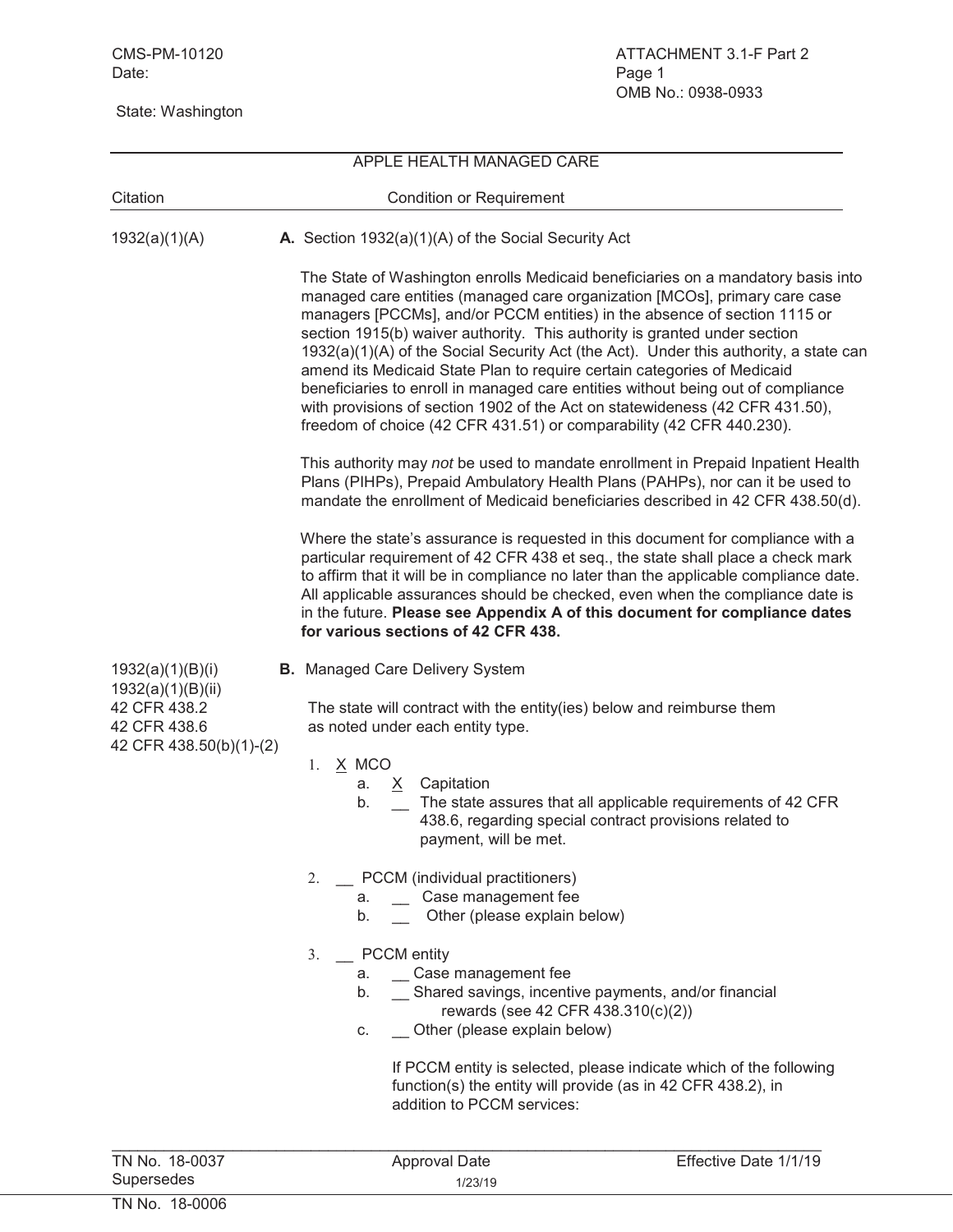|          | APPLE HEALTH MANAGED CARE                                                                                                                                                                                                                                                                                                                                                                                                                                                                                                                                                                                                                                                                                                                                                                                                                                                                                                                                                                                                           |  |  |  |  |  |
|----------|-------------------------------------------------------------------------------------------------------------------------------------------------------------------------------------------------------------------------------------------------------------------------------------------------------------------------------------------------------------------------------------------------------------------------------------------------------------------------------------------------------------------------------------------------------------------------------------------------------------------------------------------------------------------------------------------------------------------------------------------------------------------------------------------------------------------------------------------------------------------------------------------------------------------------------------------------------------------------------------------------------------------------------------|--|--|--|--|--|
| Citation | <b>Condition or Requirement</b>                                                                                                                                                                                                                                                                                                                                                                                                                                                                                                                                                                                                                                                                                                                                                                                                                                                                                                                                                                                                     |  |  |  |  |  |
|          | Provision of intensive telephonic case management<br>Provision of face-to-face case management<br>Operation of a nurse triage advice line<br>Development of enrollee care plans.<br>Execution of contracts with fee-for-service (FFS) providers in<br>the FFS program<br>Oversight responsibilities for the activities of FFS providers in<br>the FFS program<br>Provision of payments to FFS providers on behalf of the state.<br>Provision of enrollee outreach and education activities.<br>Operation of a customer service call center.<br>Review of provider claims, utilization and/or practice patterns<br>to conduct provider profiling and/or practice improvement.<br>Implementation of quality improvement activities including<br>administering enrollee satisfaction surveys or collecting data<br>necessary for performance measurement of providers.<br>Coordination with behavioral health systems/providers.<br>Coordination with long-term services and supports<br>systems/providers.<br>Other (please describe: |  |  |  |  |  |

```
42 CFR 438.50(b)(4) C. Public Process
```
Describe the public process including tribal consultation, if applicable, utilized for both the design of the managed care program and its initial implementation. In addition, describe what methods the state will use to ensure ongoing public involvement once the state plan managed care program has been implemented. *(Example: public meeting, advisory groups.)*

*The state uses the following processes, meetings and correspondence to invite stakeholder input for managed care activities:*

- x *Statewide Title XIX committee meetings*
- x *Monthly open public meetings focusing on the MCOs that provide Apple Health managed care programs but open to anyone*
- x *Public website providing information about Apple Health managed care updates and program changes*
- x *Regular consultation with American Indian/Alaska Native tribal organizations and clinics on all program changes*
- Notification of a comprehensive list of stakeholders about changes in the *Apple Health managed care program*
- **•** Notification of enrollees about all proposed substantive changes to the *program regarding benefits, administration of benefits (i.e. grievance and appeals, authorizations and denials), service area, or enrollment.*

If the program will include long term services and supports (LTSS), please indicate how the views of stakeholders have been, and will continue to be, solicited and

| TN No. 18-0037 | Approval Date | Effective Date 1/1/19 |
|----------------|---------------|-----------------------|
| Supersedes     | 1/23/19       |                       |
| TN No. 18-0006 |               |                       |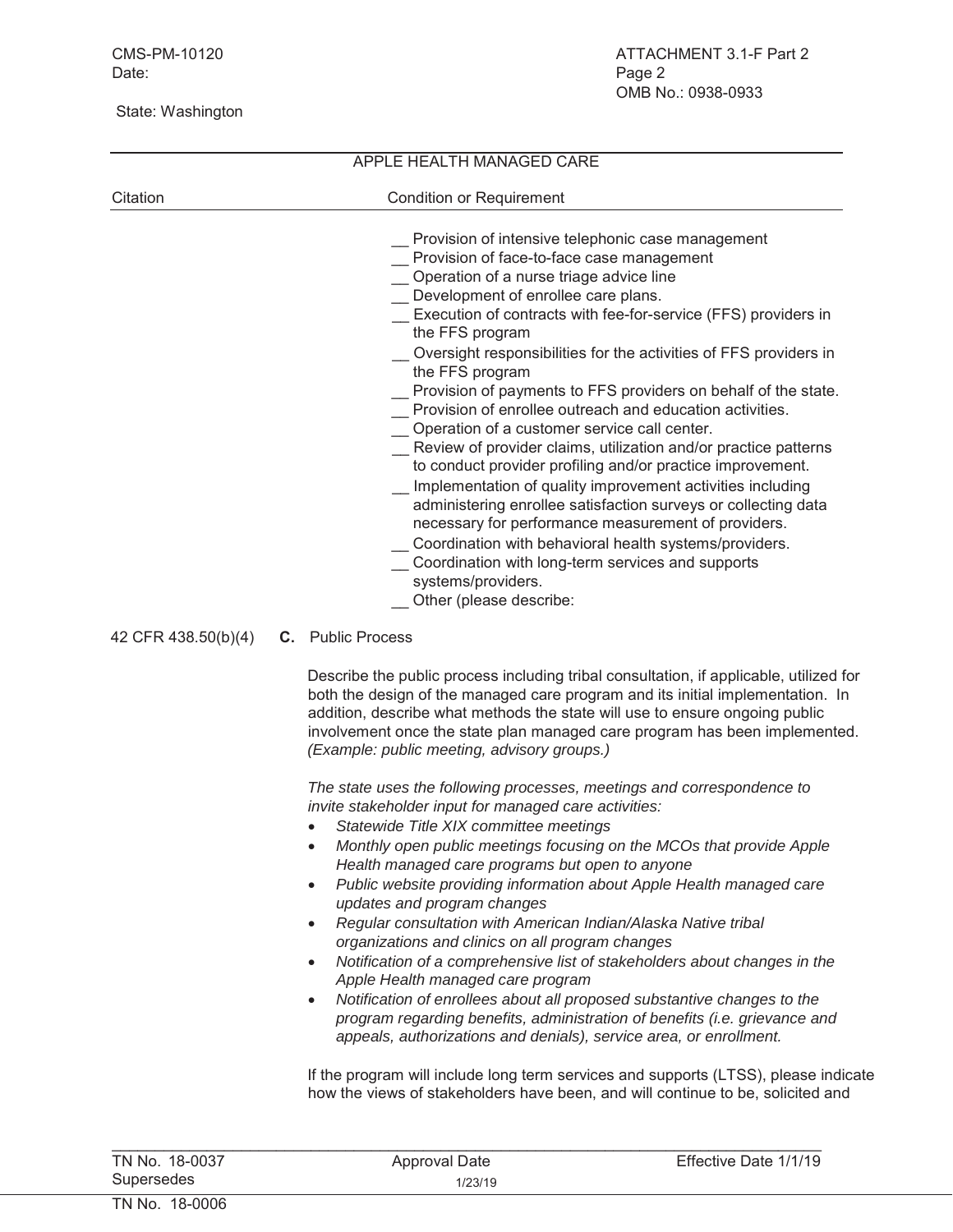## APPLE HEALTH MANAGED CARE Citation Citation Condition or Requirement addressed during the design, implementation, and oversight of the program, including plans for a member advisory committee (42 CFR 438.70 and 438.110) *This program does not cover LTSS, but coordinates with the Washington Department of Social and Health Services (DSHS)/Aging and Long Term Support Administration (ALTSA) to ensure provision and coordination of medically necessary health care services and LTSS.* **D.** State Assurances and Compliance with the Statute and Regulations If applicable to the State Plan, place a check mark to affirm that compliance with the following statutes and regulations will be met. 1932(a)(1)(A)(i)(I) 1.  $\times$  The state assures that all of the applicable requirements of 1903(m) section 1903(m) of the Act, for MCOs and MCO contracts will be met. 42 CFR 438.50(c)(1)  $1932(a)(1)(A)(i)(I)$  2. The state assures that all the applicable requirements of section 1905(t) 1905(t) of the Act for PCCMs and PCCM contracts (including for PCCM entities) will be met. 42 CFR 438.50(c)(2) 1902(a)(23)(A) 1932(a)(1)(A) 3. X The state assures that all the applicable requirements of section 1932 42 CFR 438.50(c)(3) (including subpart (a)(1)(A)) of the Act, for the state's option to limit freedom of choice by requiring beneficiaries to receive their benefits through managed care entities will be met. 1932(a)(1)(A) 4. X The state assures that all the applicable requirements of 42 CFR 431.51 42 CFR 431.51 regarding freedom of choice for family planning services and supplies as  $1905(a)(4)(C)$  defined in section  $1905(a)(4)(C)$  will be met. 42 CFR 438.10(g)(2)(vii) 1932(a)(1)(A) 5. X The state assures that it appropriately identifies individuals in the mandatory exempt groups identified in 1932(a)(1)(A)(i). 1932(a)(1)(A) 6. X The state assures that all applicable managed care requirements of 42 CFR 438 42 CFR Part 438 for MCOs, PCCMs, and PCCM entities will be met. 1903(m) 1932(a)(1)(A) 7.  $X$  The state assures that all applicable requirements of 42 CFR 438.4, 438.5, 438.7, 438.8, and 438.74 for payments under any risk contracts will be met.

 $\mathcal{L}_\text{max}$  , and the set of the set of the set of the set of the set of the set of the set of the set of the set of the set of the set of the set of the set of the set of the set of the set of the set of the set of the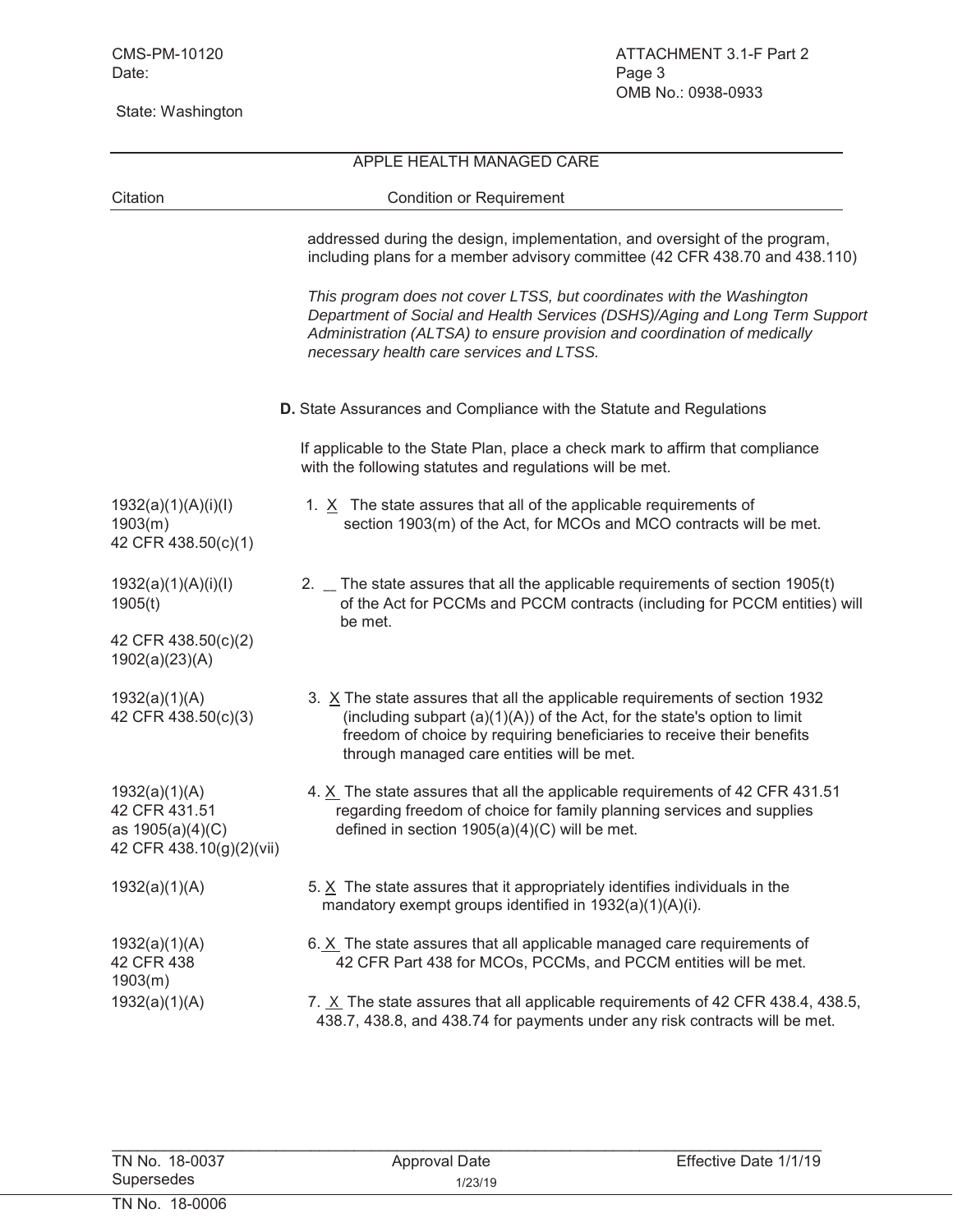## APPLE HEALTH MANAGED CARE Citation Citation Condition or Requirement 42 CFR 438.4 42 CFR 438.5 42 CFR 438.7 42 CFR 438.8 42 CFR 438.74 42 CFR 438.50(c)(6) 1932(a)(1)(A) 8. The state assures that all applicable requirements of 42 CFR 447.362 for 42 CFR 447.362 payments under any non-risk contracts will be met. 42 CFR 438.50(c)(6) 45 CFR 75.326 9. X The state assures that all applicable requirements of 45 CFR 75.326 for procurement of contracts will be met. 42 CFR 438.66 10. Assurances regarding state monitoring requirements: X The state assures that all applicable requirements of 42 CFR 438.66(a), (b), and (c), regarding a monitoring system and using data to improve the performance of its managed care program, will be me X The state assures that all applicable requirements of 42 CFR 438.66(d), regarding readiness assessment, will be met. X The state assures that all applicable requirements of 42 CFR 438.66(e), regarding reporting to CMS about the managed care program, will be met. 1932(a)(1)(A) **E**. 1932(a)(2) Populations and Geographic Area 1. *Included Populations*. Please check which eligibility groups are included, if they are enrolled on a **Mandatory (M)** or **Voluntary (V)** basis (as defined in 42 CFR 438.54(b)) or **Excluded (E),** and the geographic scope of enrollment. Under the **Geographic Area** column, please indicate whether the nature of the population's enrollment is on a statewide basis, or if on less than a statewide basis, please list the applicable counties/regions. Also, if type of enrollment varies by geographic area (for example, mandatory in some areas and voluntary in other areas), please note specifics in the **Geographic Area** column. Under the **Notes** column, please note any additional relevant details about the population or enrollment. *NOTE: Effective January 1, 2019, the state's Integrated Managed Care program expanded to Adams, Asotin, Benton, Columbia, Ferry, Franklin, Garfield, King, Kittitas, Klickitat, Lincoln, Okanogan, Pend Oreille, Pierce, Spokane, Stevens, Walla Walla, Whitman, and Yakima counties, in addition to Chelan, Clark, Douglas, Grant, and Skamania counties. Coverage described below for mandatory and voluntary counties is unchanged.*

 $\mathcal{L}_\text{max}$  , and the set of the set of the set of the set of the set of the set of the set of the set of the set of the set of the set of the set of the set of the set of the set of the set of the set of the set of the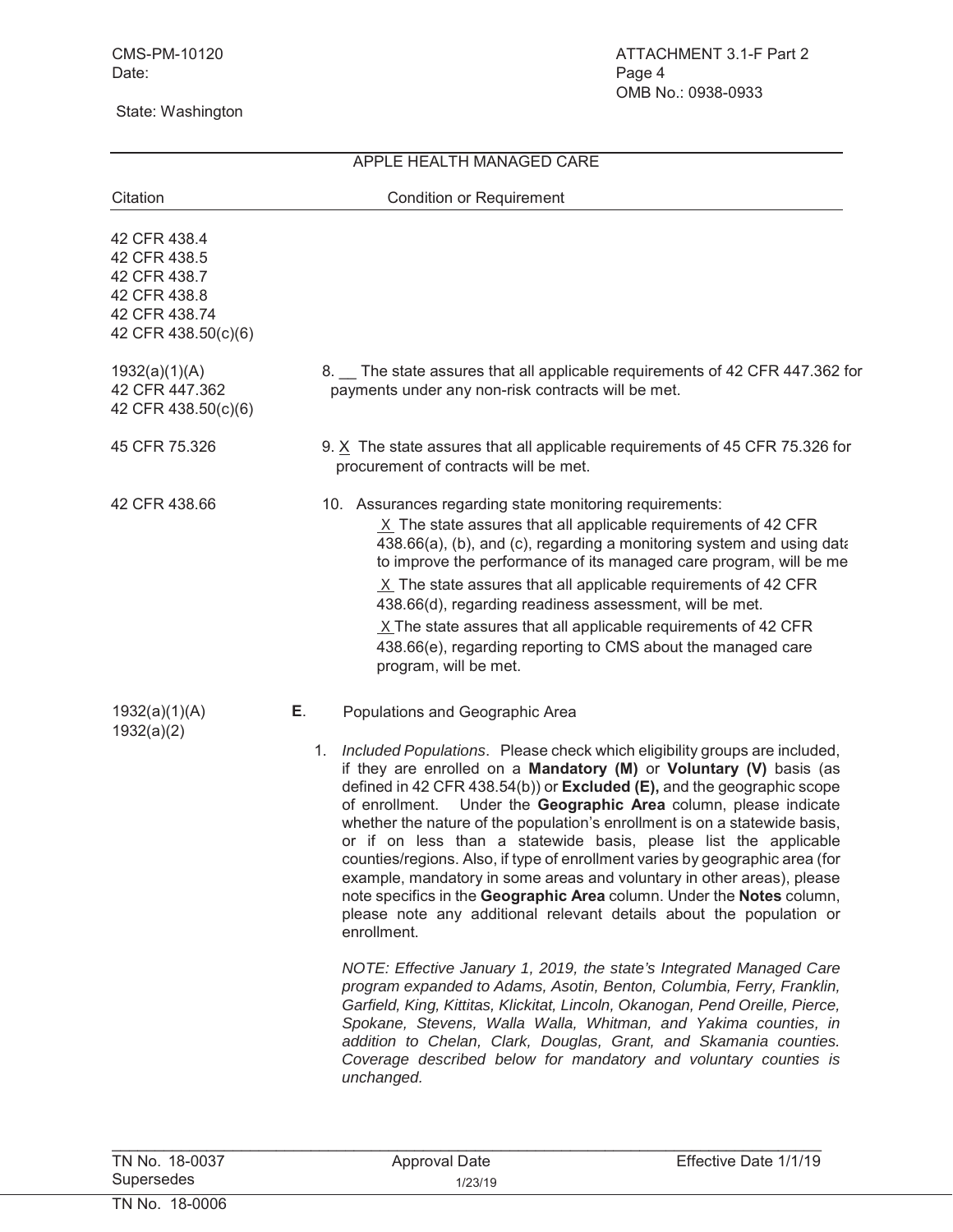#### **A. Mandatory Eligibility Groups (Eligibility Groups to which a state must provide Medicaid coverage).**

*For Washington's Apple Health Managed Care Program, the following eligibility groups and geographic areas apply.*

#### **1. Family/Adult**

|                | <b>Eligibility Group</b>                                                                                                                 | Citation -                                                          | M            | $\mathsf{V}$ | Е | <b>Geographic Area</b>                                                                                                                             | <b>Notes</b>                                 |
|----------------|------------------------------------------------------------------------------------------------------------------------------------------|---------------------------------------------------------------------|--------------|--------------|---|----------------------------------------------------------------------------------------------------------------------------------------------------|----------------------------------------------|
|                |                                                                                                                                          | (Regulation<br>[42 CFR] or<br>SSA)                                  |              |              |   | (include specifics if MVE varies<br>by area)                                                                                                       |                                              |
| $1_{-}$        | Parents and Other<br><b>Caretaker Relatives</b>                                                                                          | §435.110                                                            | $\times$     |              |   | Cowlitz, Grays Harbor, Island,<br>Jefferson, Kitsap, Lewis, Mason,<br>Pacific, San Juan, Skagit,<br>Snohomish, Thurston, Wahkiakum,<br>and Whatcom | Voluntary<br>in<br>Clallam<br>County<br>only |
| 2.             | Pregnant Women                                                                                                                           | §435.116                                                            | $\times$     |              |   | Same as row 1                                                                                                                                      | Same as<br>row 1                             |
| 3.             | Children Under Age<br>19 (inclusive of<br>deemed newborns<br>under §435.117)                                                             | §435.118                                                            | $\sf X$      |              |   | Same as row 1                                                                                                                                      | Same as<br>row 1                             |
| 4.             | <b>Former Foster Care</b><br>Youth (up to age 26)                                                                                        | §435.150                                                            |              |              | X |                                                                                                                                                    |                                              |
| 5.             | Adult Group (Non-<br>pregnant individuals<br>age $19 - 64$ not<br>eligible for Medicare<br>with income no more<br>than 133% FPL)         | §435.119                                                            | $\mathsf{X}$ |              |   | Same as row 1                                                                                                                                      | Same as<br>above                             |
| 6.             | <b>Transitional Medical</b><br>Assistance (Includes<br>adults & children, if<br>not eligible under<br>§435.116, §435.118<br>or §435.119) | 1902(a)(52),<br>$1902(e)(1)$ ,<br>1925, and<br>1931(c)(2)<br>of SSA | $\times$     |              |   | Same as row 1                                                                                                                                      | Same as<br>above                             |
| 7 <sup>1</sup> | <b>Extended Medicaid</b><br>due to Spousal<br><b>Support Collections</b>                                                                 | §435.115                                                            | X            |              |   | Same as row 1                                                                                                                                      | Same as<br>above                             |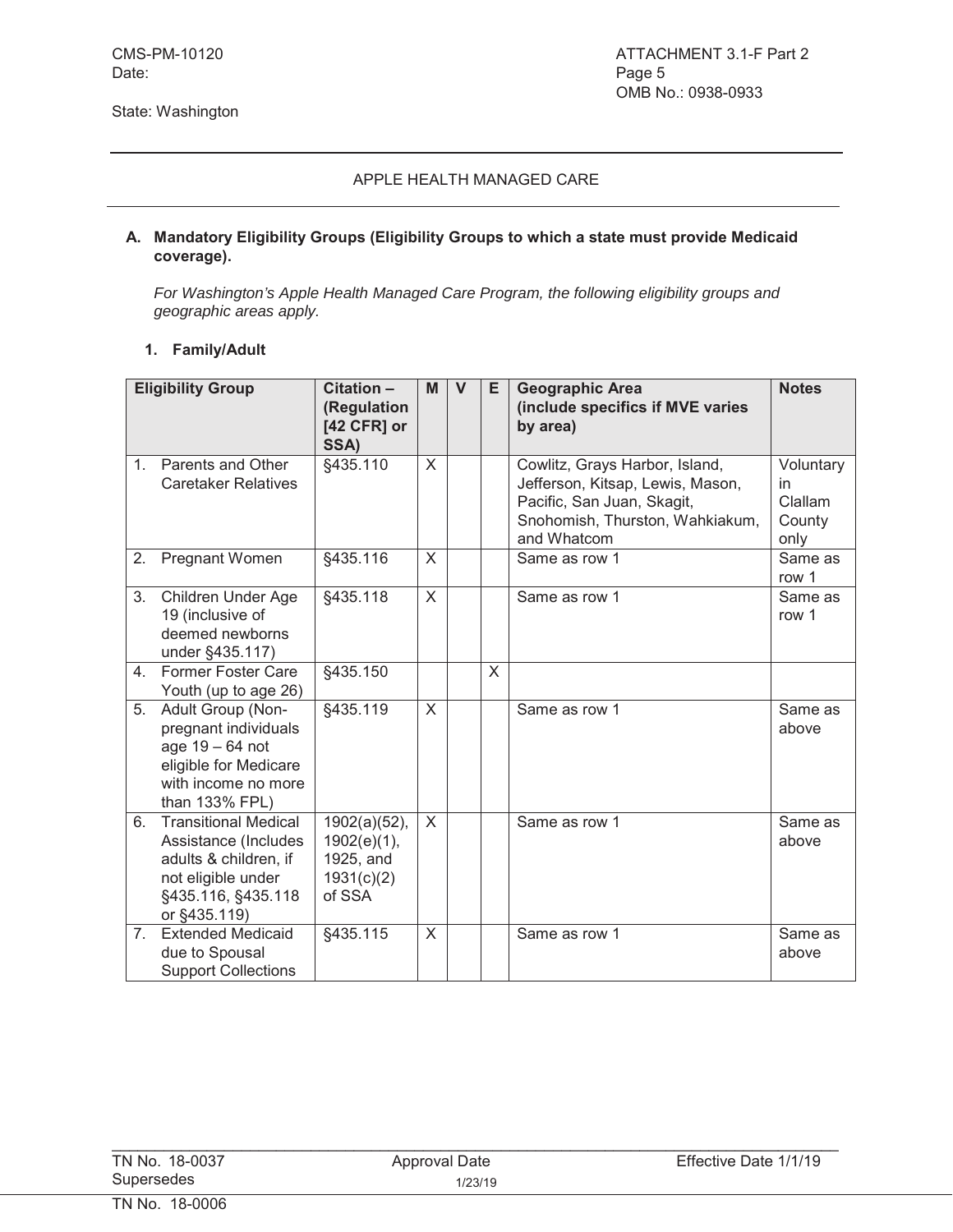#### **2. Aged/Blind/Disabled Individuals**

|    | <b>Eligibility Group</b>                                                                                        | <b>Citation</b><br>(Regulation [42<br>CFR] or SSA)                  | M | $\mathbf v$ | Е | <b>Geographic Area</b><br>(include specifics if<br>M/V/E varies by area) | <b>Notes</b>  |
|----|-----------------------------------------------------------------------------------------------------------------|---------------------------------------------------------------------|---|-------------|---|--------------------------------------------------------------------------|---------------|
| 8. | Individuals Receiving SSI<br>age 19 and over only (See<br>E.2. below regarding age<br>$<$ 19)                   | §435.120                                                            | X |             |   | Same as row 1                                                            | Same as row 1 |
| 9. | Aged and Disabled<br>Individuals in 209(b)<br><b>States</b>                                                     | §435.121                                                            |   |             |   | N/A                                                                      |               |
|    | 10. Individuals Who Would be<br>Eligible for SSI/SSP but for<br><b>OASDI COLA Increase</b><br>since April, 1977 | §435.135                                                            |   |             | X |                                                                          |               |
|    | 11. Disabled Widows and<br>Widowers Ineligible for SSI<br>due to an increase of<br><b>OASDI</b>                 | §435.137                                                            |   |             | X |                                                                          |               |
|    | 12. Disabled Widows and<br>Widowers<br>Ineligible for SSI due to<br>Early Receipt of Social<br>Security         | §435.138                                                            |   |             | X |                                                                          |               |
|    | 13. Working Disabled under<br>1619(b)                                                                           | 1619(b),<br>1902(a)(10)(A)(i)(<br>II), and 1905(q) of<br><b>SSA</b> |   |             | X |                                                                          |               |
|    | 14. Disabled Adult Children                                                                                     | 1634(c) of SSA                                                      | X |             |   | Same as row 1                                                            | Same as row 1 |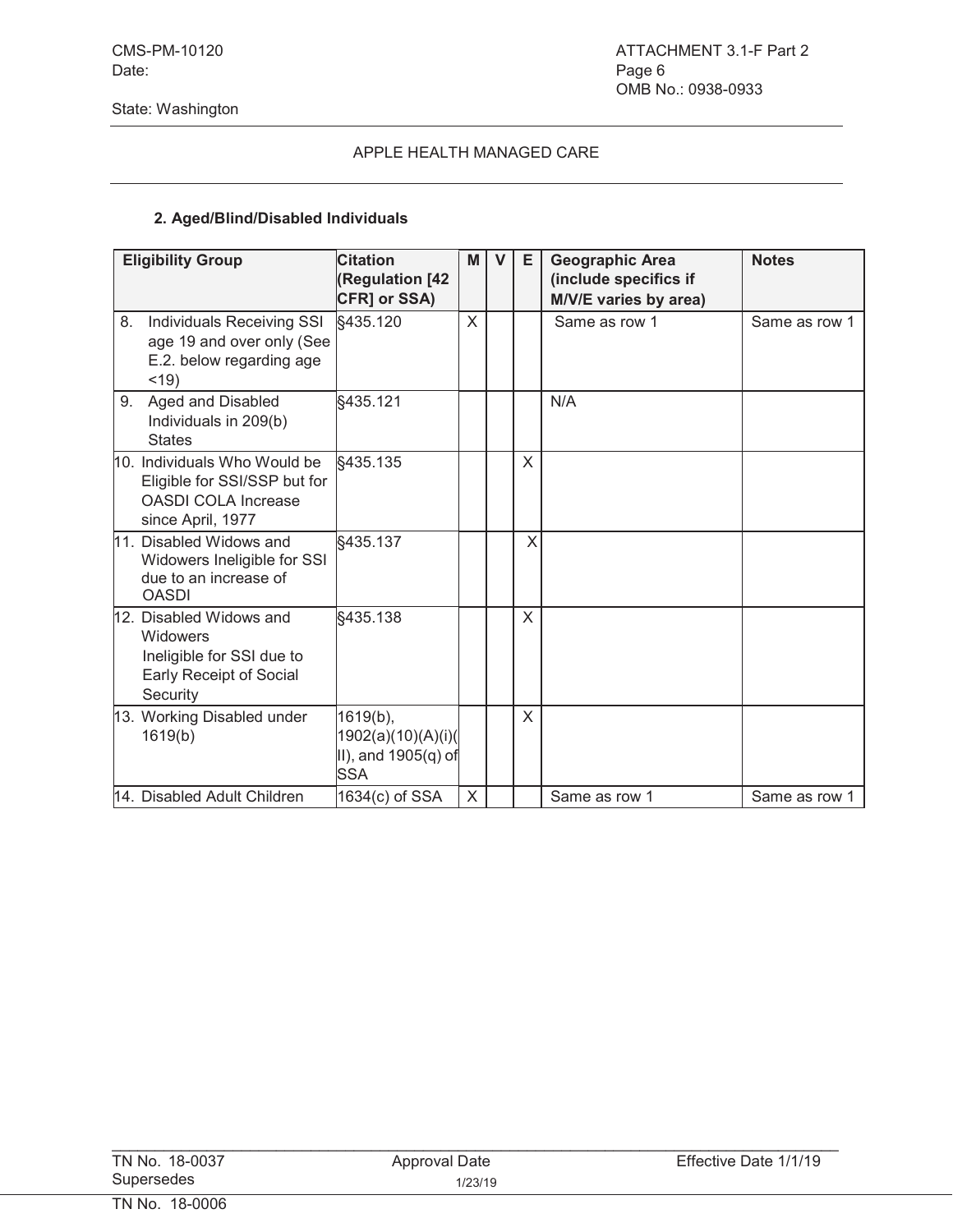## **B. Optional Eligibility Groups**

#### **1. Family/Adult**

|    | <b>Eligibility Group</b>                                                                                        | <b>Citation</b><br>(Regulation<br><b>T42</b><br>CFR] or SSA) | M | $\mathbf{V}$ | E       | <b>Geographic Area</b><br>(include specifics if<br>M/V/E varies by area)                                                                              | <b>Notes</b>                                  |
|----|-----------------------------------------------------------------------------------------------------------------|--------------------------------------------------------------|---|--------------|---------|-------------------------------------------------------------------------------------------------------------------------------------------------------|-----------------------------------------------|
| 1. | Optional Parents and Other<br><b>Caretaker Relatives</b>                                                        | §435.220                                                     |   |              |         | N/A                                                                                                                                                   |                                               |
| 2. | Optional Targeted Low-Income §435.229<br>Children                                                               |                                                              | X |              |         | Cowlitz, Grays Harbor,<br>Island, Jefferson, Kitsap,<br>Lewis, Mason, Pacific, San<br>Juan, Skagit, Snohomish,<br>Thurston, Wahkiakum, and<br>Whatcom | Voluntary in<br><b>Clallam County</b><br>only |
| 3. | Independent Foster Care<br>Adolescents Under Age 21                                                             | §435.226                                                     |   |              | X       |                                                                                                                                                       |                                               |
| 4. | Individuals Under Age 65 with<br>Income Over 133%                                                               | §435.218                                                     |   |              |         | N/A                                                                                                                                                   |                                               |
| 5. | <b>Optional Reasonable</b><br><b>Classifications of Children</b><br>Under Age 21                                | §435.222                                                     | X |              |         | Same as row 2                                                                                                                                         | Same as row 2                                 |
| 6. | <b>Individuals Electing COBRA</b><br><b>Continuation Coverage</b>                                               | 1902(a)(10)(F)<br>lof<br><b>SSA</b>                          |   |              |         | N/A                                                                                                                                                   |                                               |
| 7. | Aged, Blind or Disabled<br>Individuals Eligible for but Not<br>Receiving Cash                                   | §435.210 and<br>§435.230                                     |   |              |         | N/A                                                                                                                                                   |                                               |
| 8. | Individuals eligible for Cash<br>except for Institutionalized<br><b>Status</b>                                  | §435.211                                                     |   |              | $\sf X$ |                                                                                                                                                       |                                               |
| 9. | Individuals Receiving Home<br>and Community-Based<br><b>Waiver Services Under</b><br><b>Institutional Rules</b> | §435.217                                                     |   |              | X       |                                                                                                                                                       |                                               |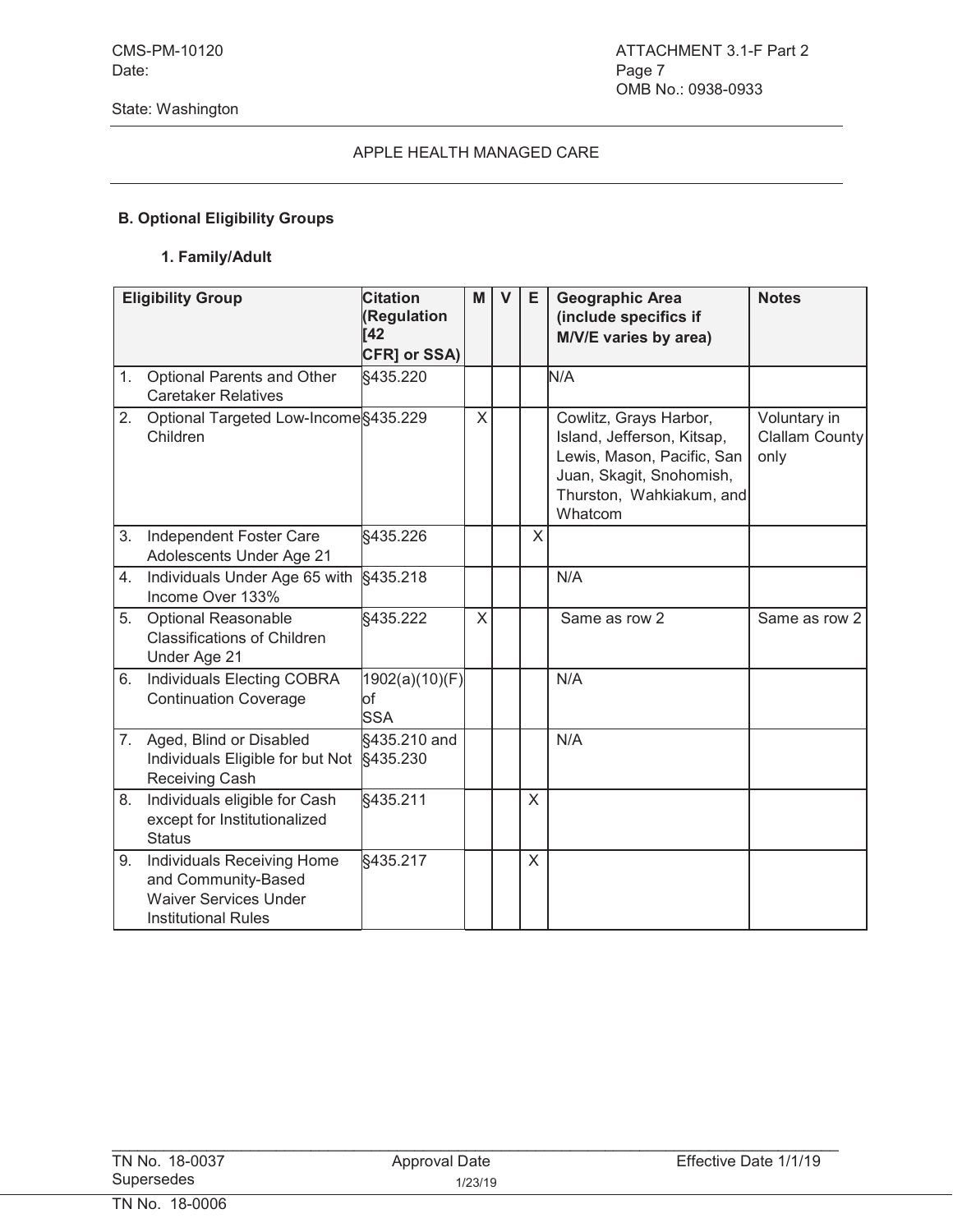#### **2. Aged/Blind/Disabled Individuals**

| <b>Eligibility Group</b>                                                                                         | <b>Citation</b><br><b>(Regulation [42</b><br>CFR] or SSA)    | мl           | vl | E | <b>Geographic Area</b><br>(include specifics if M/V/E<br>varies by area) | <b>Notes</b>                |
|------------------------------------------------------------------------------------------------------------------|--------------------------------------------------------------|--------------|----|---|--------------------------------------------------------------------------|-----------------------------|
| 10. Optional State Supplement<br>Recipients 1634 and SSI Criteria<br>States - with 1616 Agreements               | §435.232                                                     |              |    | X |                                                                          |                             |
| 11. Optional State Supplemental<br>Recipients209(b) states and SSI<br>criteria states without 1616<br>Agreements | §435.234                                                     |              |    |   | N/A                                                                      |                             |
| 12. Institutionalized Individuals<br>Eligible under a Special Income<br>Level                                    | §435.236                                                     |              |    | X |                                                                          |                             |
| 13. Individuals Participating in a<br>PACE Program under Institutional<br><b>Rules</b>                           | 1934 of the SSA                                              |              |    | X |                                                                          |                             |
| 14. Individuals Receiving Hospice<br>Care                                                                        | 1902(a)(10)(A)(ii)<br>(VII) and 1905(o)<br>of the SSA        | $\times$     |    |   | Same as row 2                                                            | Same as<br>row <sub>2</sub> |
| 15. Poverty Level Aged or Disabled                                                                               | 1902(a)(10)(A)(ii)<br>$(X)$ and 1902 $(m)$<br>(1) of the SSA |              |    |   | N/A                                                                      |                             |
| 16. Work Incentive Group                                                                                         | 1902(a)(10)(A)(ii)<br>(XIII) of the SSA                      |              |    |   | N/A                                                                      |                             |
| 17. Ticket to Work Basic Group                                                                                   | 1902(a)(10)(A)(ii)<br>(XV) of the SSA                        |              |    |   | N/A                                                                      |                             |
| 18. Ticket to Work Medically<br><b>Improved Group</b>                                                            | 1902(a)(10)(A)(ii)<br>(XVI) of the SSA                       | $\times$     |    |   | Same as row 2                                                            | Same as<br>row <sub>2</sub> |
| 19. Family Opportunity Act Children<br>with Disabilities                                                         | 1902(a)(10)(A)(ii)<br>(XIX) of the SSA                       |              |    |   | N/A                                                                      |                             |
| 20. Individuals Eligible for State Plan<br>Home and Community-Based<br><b>Services</b>                           | §435.219                                                     | $\mathsf{X}$ |    |   |                                                                          | Same as<br>row <sub>2</sub> |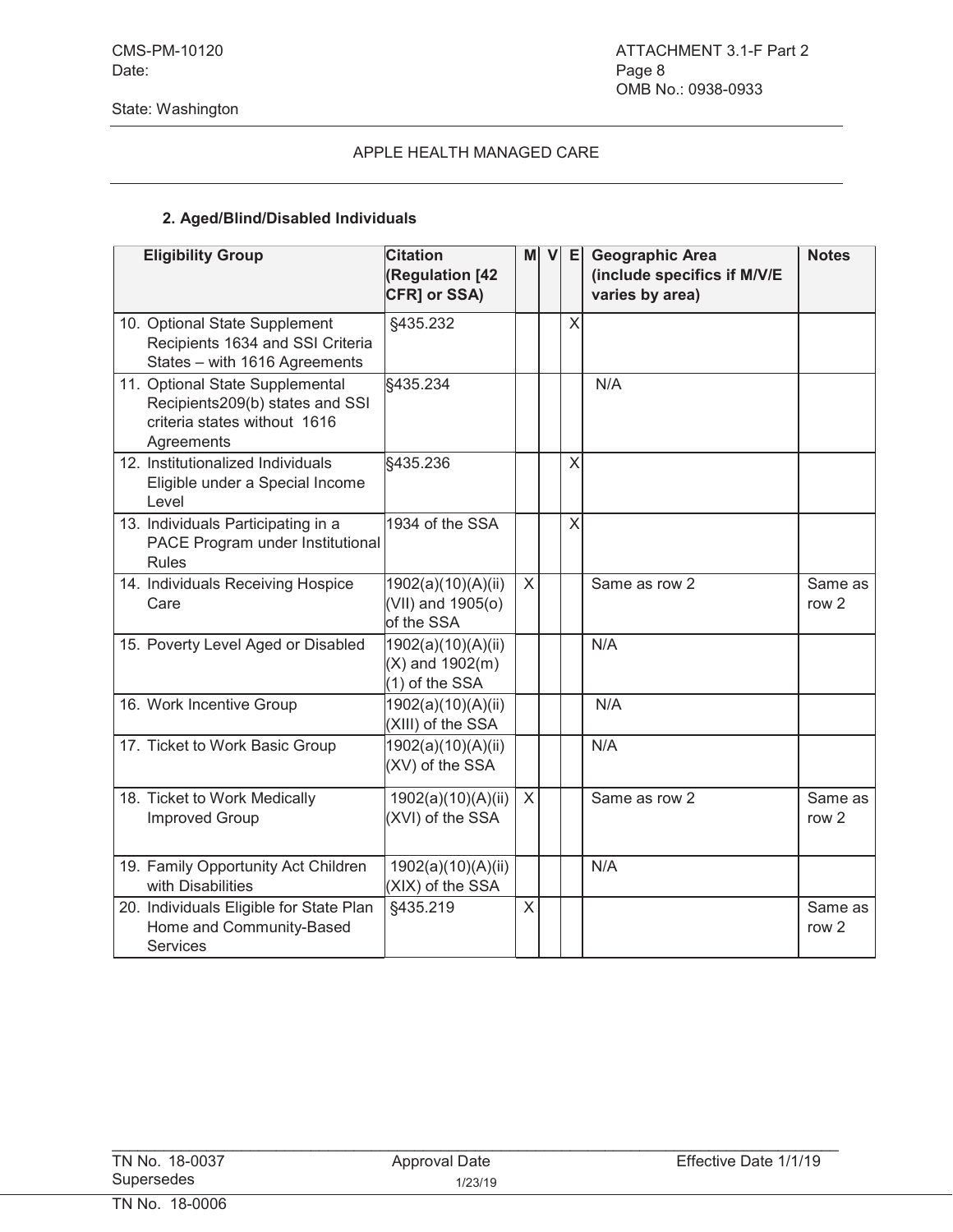#### **3. Partial Benefits**

| <b>Eligibility Group</b>                                                                    | <b>Citation</b><br><b>(Regulation</b><br>[42 CFR] or<br>SSA) | M I | Е | <b>Geographic Area</b><br>(include<br>specifics if<br>M/V/E varies by<br>area) | <b>Notes</b> |
|---------------------------------------------------------------------------------------------|--------------------------------------------------------------|-----|---|--------------------------------------------------------------------------------|--------------|
| 21. Family Planning Services                                                                | §435.214                                                     |     | X |                                                                                |              |
| 22. Individuals with Tuberculosis                                                           | §435.215                                                     |     |   | N/A                                                                            |              |
| 23. Individuals Needing Treatment for<br><b>Breast or Cervical Cancer (under</b><br>age 65) | §435.213                                                     |     | X |                                                                                |              |

## **C. Medically Needy**

|    | <b>Eligibility Group</b>                                        | <b>Citation</b><br>(Regulation [42<br>CFR] or SSA) | M | $\mathbf v$ | Е | Geographic Area<br>(include<br>specifics if<br>M/V/E varies by<br>area) | <b>Notes</b> |
|----|-----------------------------------------------------------------|----------------------------------------------------|---|-------------|---|-------------------------------------------------------------------------|--------------|
|    | 1. Medically Needy Pregnant Women §435.301(b)(1)(i)             | and (iv)                                           |   |             | X |                                                                         |              |
| 2. | Medically Needy Children under<br>Age 18                        | §435.301(b)(1)(ii)                                 |   |             | X |                                                                         |              |
| 3. | Medically Needy Children Age 18<br>through 20                   | §435.308                                           |   |             | X |                                                                         |              |
| 4. | Medically Needy Parents and<br><b>Other Caretaker Relatives</b> | §435.310                                           |   |             |   | N/A                                                                     |              |
| 5. | <b>Medically Needy Aged</b>                                     | §435.320                                           |   |             | X |                                                                         |              |
| 6. | <b>Medically Needy Blind</b>                                    | §435.322                                           |   |             | X |                                                                         |              |
| 7. | <b>Medically Needy Disabled</b>                                 | §435.324                                           |   |             | X |                                                                         |              |
| 8. | Medically Needy Aged, Blind and<br>Disabled in 209(b) States    | §435.330                                           |   |             |   | N/A                                                                     |              |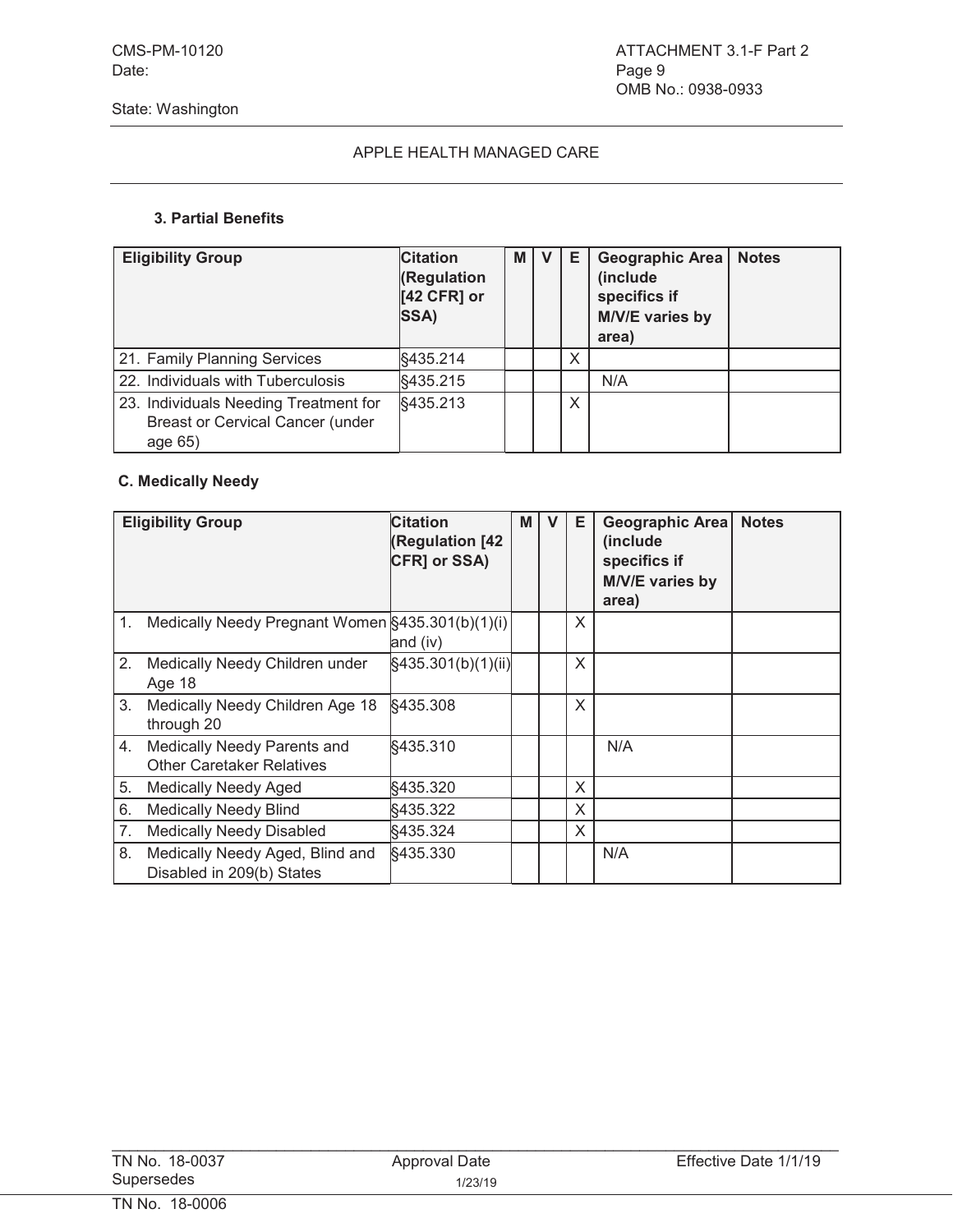State: Washington

## APPLE HEALTH MANAGED CARE

**2. Voluntary Only or Excluded Populations.** Under this managed care authority, some populations cannot be subject to mandatory enrollment in an MCO, PCCM, or PCCM entity (per 42 CFR 438.50(d)). Some such populations are Eligibility Groups separate from those listed above in E.1., while others (such as American Indians/Alaskan Natives) can be part of multiple Eligibility Groups identified in E.1. above.

Please indicate if any of the following populations are excluded from the program, or have only voluntary enrollment (even if they are part of an eligibility group listed above in E.1. as having mandatory enrollment):

| <b>Population</b>                                        | <b>Citation</b>                 | $\mathbf{V}$ | E | Geographic      | <b>Notes</b> |
|----------------------------------------------------------|---------------------------------|--------------|---|-----------------|--------------|
|                                                          | (Regulation [42<br>CFR] or SSA) |              |   | Area            |              |
| Medicare Savings Program -                               | $1902(a)(10)(E)$ ,              |              | X |                 |              |
| Qualified Medicare Beneficiaries,                        | $1905(p)$ ,                     |              |   |                 |              |
| <b>Qualified Disabled Working</b>                        | $1905(s)$ of the SSA            |              |   |                 |              |
| Individuals, Specified Low Income                        |                                 |              |   |                 |              |
| Medicare Beneficiaries, and/or                           |                                 |              |   |                 |              |
| Qualifying Individuals                                   |                                 |              |   |                 |              |
| "Dual Eligibles" not described                           |                                 |              | X |                 |              |
| under Medicare Savings                                   |                                 |              |   |                 |              |
| Program - Medicaid beneficiaries                         |                                 |              |   |                 |              |
| enrolled in an eligibility group other                   |                                 |              |   |                 |              |
| than one of the Medicare Savings                         |                                 |              |   |                 |              |
| Program groups who are also                              |                                 |              |   |                 |              |
| eligible for Medicare                                    |                                 |              |   |                 |              |
| American Indian/Alaskan                                  | §438.14                         | $\sf X$      |   | Statewide for   |              |
| <b>Native-</b> Medicaid beneficiaries                    |                                 |              |   | all managed     |              |
| who are American Indians or                              |                                 |              |   | care            |              |
| Alaskan Natives and members of                           |                                 |              |   | programs        |              |
| federally recognized tribes                              |                                 |              |   |                 |              |
| <b>Children Receiving SSI who are</b>                    | §435.120                        | $\mathsf{X}$ |   | Statewide for   |              |
| Under Age 19 - Children under 19                         |                                 |              |   | all managed     |              |
| years of age who are eligible for<br>SSI under title XVI |                                 |              |   | care            |              |
| <b>Qualified Disabled Children</b>                       | §435.225                        |              |   | programs<br>N/A |              |
| Under Age 19 - Certain children                          | $1902(e)(3)$ of the             |              |   |                 |              |
| under 19 living at home, who are                         | <b>SSA</b>                      |              |   |                 |              |
| disabled and would be eligible if                        |                                 |              |   |                 |              |
| they were living in a medical                            |                                 |              |   |                 |              |
| institution.                                             |                                 |              |   |                 |              |
|                                                          |                                 |              |   |                 |              |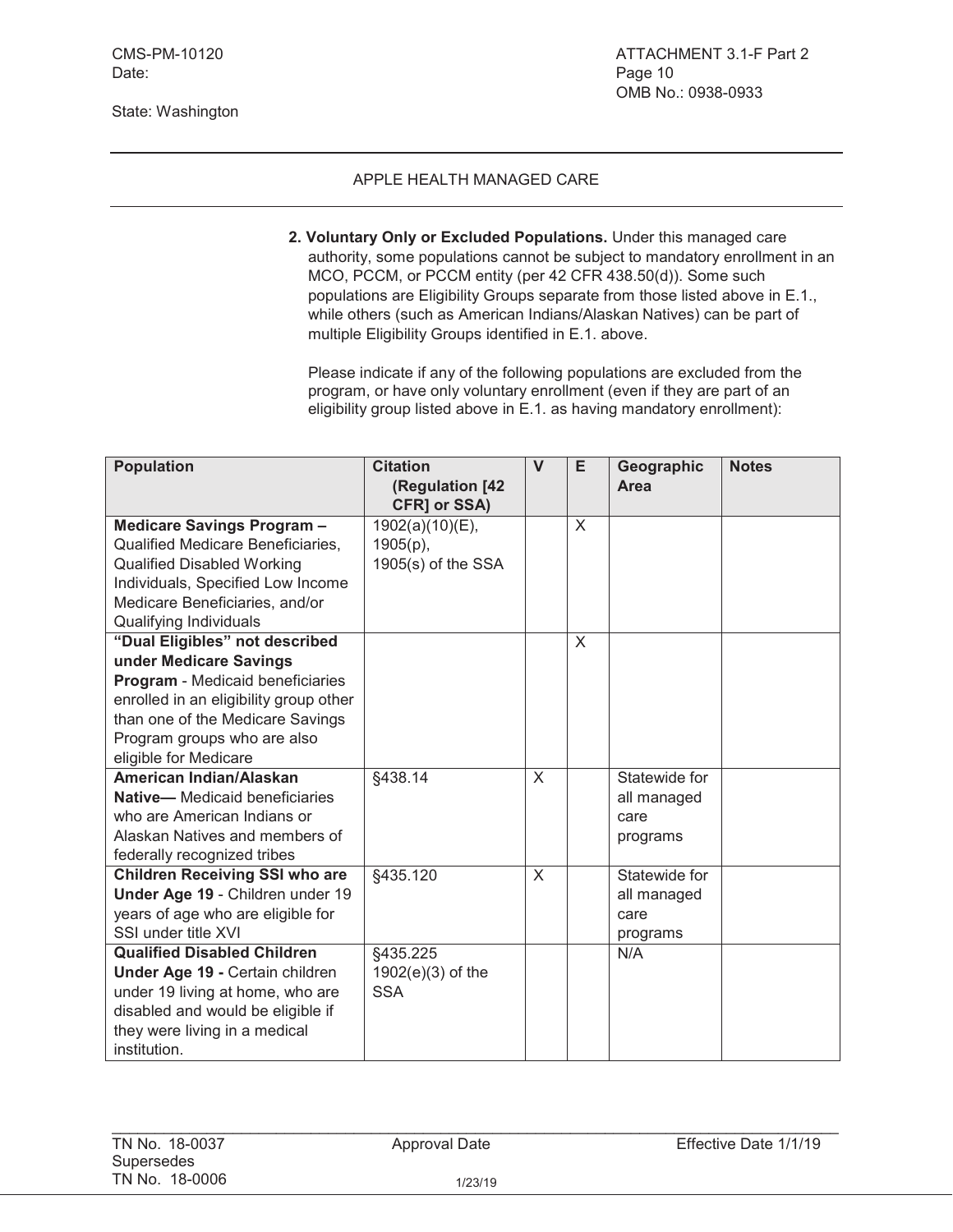## APPLE HEALTH MANAGED CARE

| <b>Population</b>                                                                                                                                                                                                                                                                                                                               | <b>Citation</b><br>(Regulation<br>[42 CFR] or SSA) | V | Е | Geographic<br>Area                                  | <b>Notes</b> |
|-------------------------------------------------------------------------------------------------------------------------------------------------------------------------------------------------------------------------------------------------------------------------------------------------------------------------------------------------|----------------------------------------------------|---|---|-----------------------------------------------------|--------------|
| <b>Title IV-E Children - Children</b><br>receiving foster care, adoption<br>assistance, or kinship<br>guardianship assistance under<br>title IV-E <sup>*</sup>                                                                                                                                                                                  | §435.145                                           |   | X |                                                     |              |
| <b>Non-Title IV-E Adoption</b><br><b>Assistance Under Age 21*</b>                                                                                                                                                                                                                                                                               | §435.227                                           | X |   | Statewide<br>for all<br>managed<br>care<br>programs |              |
| <b>Children with Special Health</b><br><b>Care Needs - Receiving services</b><br>through a family-centered,<br>community-based, coordinated<br>care system that receives grant<br>funds under section $501(a)(1)(D)$<br>of Title V, and is defined by the<br>state in terms of either program<br>participation or special health care<br>needs. |                                                    | X |   | Statewide<br>for all<br>managed<br>care<br>programs |              |

\* = Note – Individuals in these two Eligibility Groups who are age 19 and 20 can have mandatory enrollment in managed care, while those under age 19 cannot have mandatory enrollment. Use the Notes column to indicate if you plan to mandatorily enroll 19 and 20 year olds in these Eligibility Groups.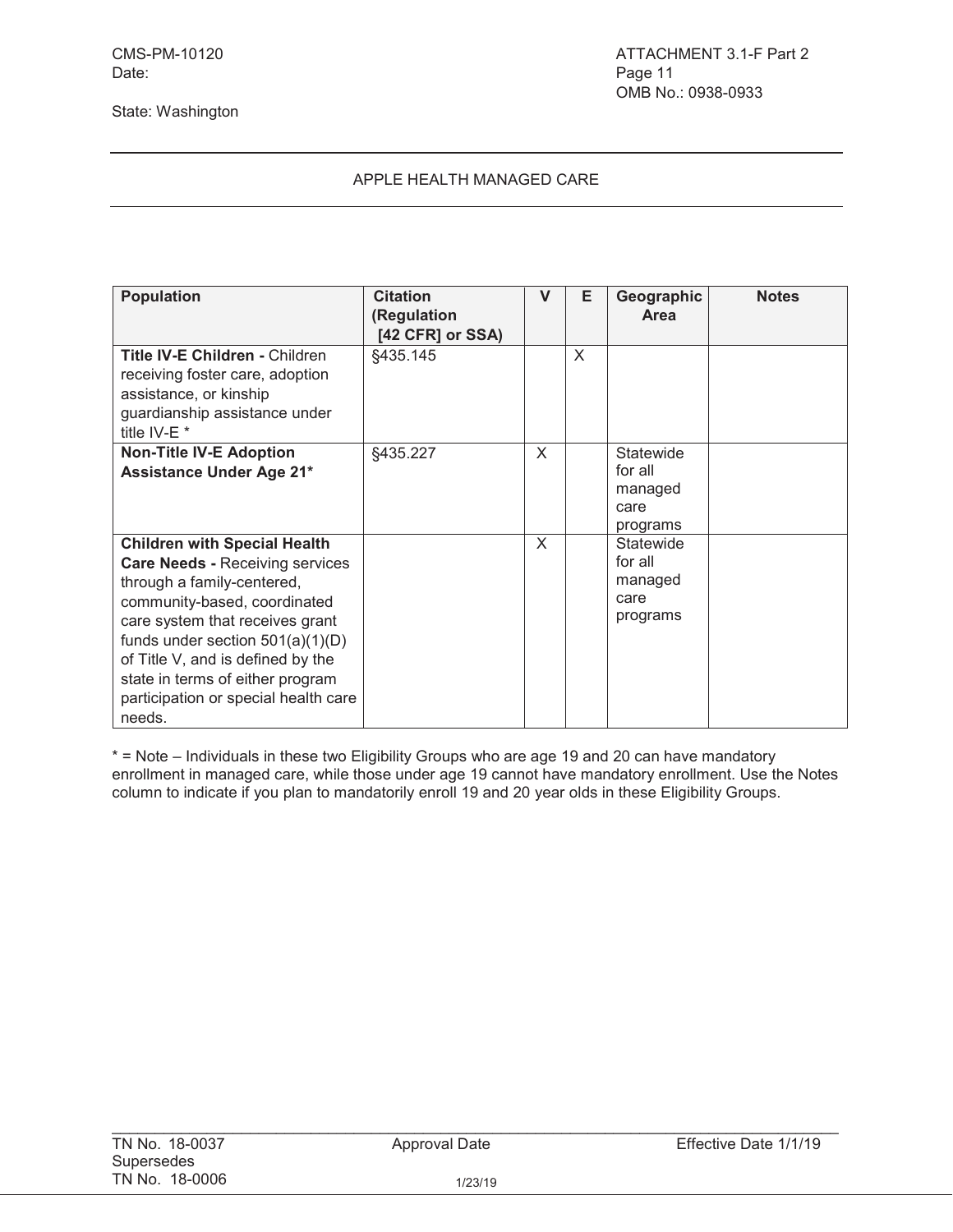**3. (Optional) Other Exceptions.** The following populations (which can be part of various Eligibility Groups) can be subject to mandatory enrollment in managed care, but states may elect to make exceptions for these or other individuals. Please indicate if any of the following populations are excluded from the program, or have only voluntary enrollment (even if they are part of an eligibility group listed above in E.1. as having mandatory enrollment):

| <b>Population</b>                                                               | $\mathbf v$ | Е | <b>Notes</b>                                 |
|---------------------------------------------------------------------------------|-------------|---|----------------------------------------------|
| <b>Other Insurance--Medicaid</b>                                                |             |   |                                              |
| beneficiaries who have other health                                             |             |   |                                              |
| insurance                                                                       |             |   |                                              |
| Reside in Nursing Facility or ICF/IID-                                          |             | X | Short-term residents of NFs are mandatorily  |
| Medicaid beneficiaries who reside in                                            |             |   | enrolled; long-term NF residents are exempt. |
| Nursing Facilities (NF) or Intermediate<br>Care Facilities for Individuals with |             |   | Residents of ICF/IID are exempt.             |
| Intellectual Disabilities (ICF/IID).                                            |             |   |                                              |
| <b>Enrolled in Another Managed Care</b>                                         |             | X |                                              |
| Program-Medicaid beneficiaries who                                              |             |   |                                              |
| are enrolled in another Medicaid                                                |             |   |                                              |
| managed care program                                                            |             |   |                                              |
| <b>Eligibility Less Than 3 Months--</b>                                         |             | X |                                              |
| Medicaid beneficiaries who would have                                           |             |   |                                              |
| less than three months of Medicaid                                              |             |   |                                              |
| eligibility remaining upon enrollment into                                      |             |   |                                              |
| the program                                                                     |             |   |                                              |
| Participate in HCBS Waiver--Medicaid                                            |             |   |                                              |
| beneficiaries who participate in a Home                                         |             |   |                                              |
| and Community Based Waiver (HCBS,                                               |             |   |                                              |
| also referred to as a 1915(c) waiver).                                          |             |   |                                              |
| Retroactive Eligibility-Medicaid                                                |             |   |                                              |
| beneficiaries for the period of retroactive<br>eligibility.                     |             |   |                                              |
|                                                                                 |             |   |                                              |
| Other (Please define):                                                          |             |   |                                              |
|                                                                                 |             |   |                                              |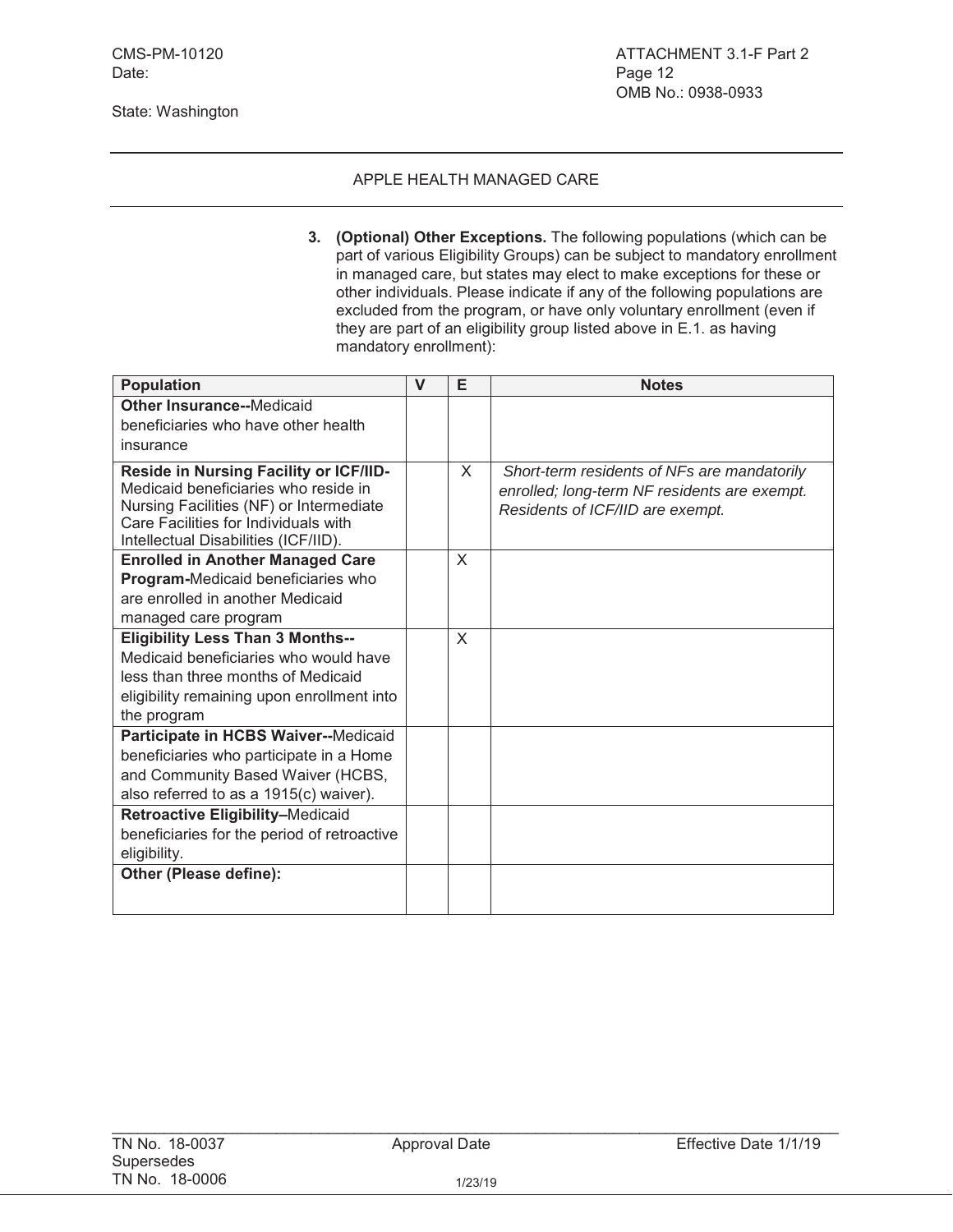#### **A.2 Mandatory Eligibility Groups (Eligibility Groups to which a state must provide Medicaid coverage).**

*In Washington's Integrated Managed Care Program, the following Eligibility Groups and Geographic Areas apply*

#### **3. Family/Adult**

|                | <b>Eligibility Group</b>                                                                                                                 | Citation -<br>(Regulation<br>[42 CFR] or<br>SSA)                    | M            | $\mathbf{V}$ | E.      | <b>Geographic Area</b><br>(include specifics if MVE varies<br>by area)                                                                                                                                                                    | <b>Notes</b> |
|----------------|------------------------------------------------------------------------------------------------------------------------------------------|---------------------------------------------------------------------|--------------|--------------|---------|-------------------------------------------------------------------------------------------------------------------------------------------------------------------------------------------------------------------------------------------|--------------|
| $1_{\cdot}$    | Parents and Other<br><b>Caretaker Relatives</b>                                                                                          | §435.110                                                            | X            |              |         | Adams, Asotin, Benton, Chelan,<br>Clark, Columbia, Douglas, Ferry,<br>Franklin, Garfield, Grant, King,<br>Kittitas, Klickitat, Lincoln,<br>Okanogan, Pend Oreille, Pierce,<br>Skamania, Spokane, Stevens,<br>Walla Walla, Whitman, Yakima |              |
| 2.             | Pregnant Women                                                                                                                           | §435.116                                                            | X            |              |         | Same as row 1                                                                                                                                                                                                                             |              |
| 3.             | Children Under Age<br>19 (inclusive of<br>deemed newborns<br>under §435.117)                                                             | §435.118                                                            | X.           |              |         | Same as row 1                                                                                                                                                                                                                             |              |
| 4.             | Former Foster Care<br>Youth (up to age 26)                                                                                               | §435.150                                                            |              |              | $\sf X$ |                                                                                                                                                                                                                                           |              |
| 5.             | Adult Group (Non-<br>pregnant individuals<br>age 19 - 64 not<br>eligible for Medicare<br>with income no more<br>than 133% FPL)           | §435.119                                                            | $\mathsf{X}$ |              |         | Same as row 1                                                                                                                                                                                                                             |              |
| 6.             | <b>Transitional Medical</b><br>Assistance (Includes<br>adults & children, if<br>not eligible under<br>§435.116, §435.118<br>or §435.119) | $1902(a)(52)$ ,<br>1902(e)(1),<br>1925, and<br>1931(c)(2)<br>of SSA | X            |              |         | Same as row 1                                                                                                                                                                                                                             |              |
| 7 <sup>1</sup> | <b>Extended Medicaid</b><br>due to Spousal<br><b>Support Collections</b>                                                                 | §435.115                                                            | X.           |              |         | Same as row 1                                                                                                                                                                                                                             |              |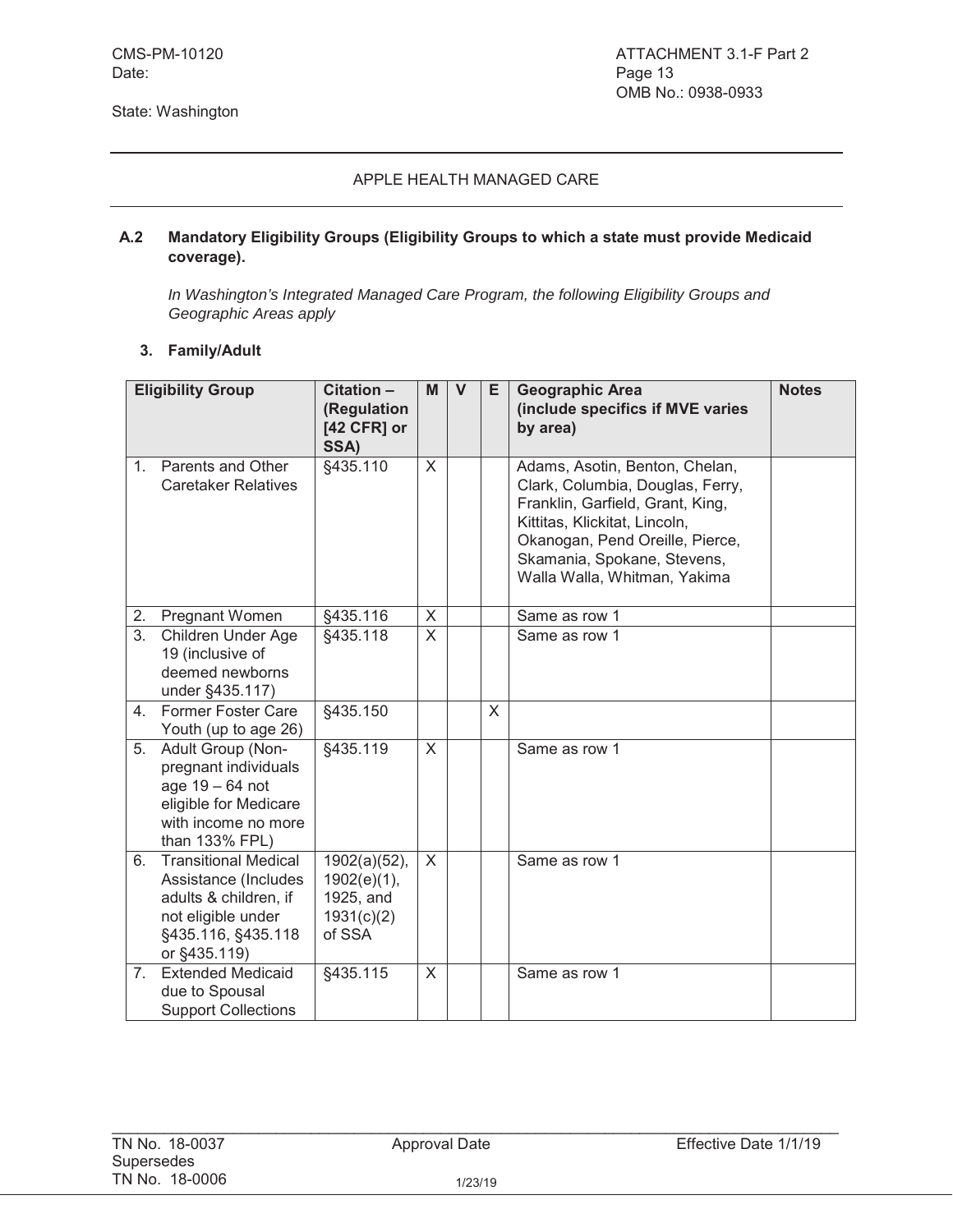## **2. Aged/Blind/Disabled Individuals**

| <b>Eligibility Group</b>                                                                                          | <b>Citation</b><br>(Regulation [42<br>CFR] or SSA)                     | M | $\mathbf v$ | Е | <b>Geographic Area</b><br>(include specifics if<br>M/V/E varies by area) | <b>Notes</b> |
|-------------------------------------------------------------------------------------------------------------------|------------------------------------------------------------------------|---|-------------|---|--------------------------------------------------------------------------|--------------|
| Individuals Receiving SSI<br>8.<br>age 19 and over only (See<br>E.2. below regarding age<br>$<$ 19)               | §435.120                                                               | X |             |   | Same as row 1                                                            |              |
| Aged and Disabled<br>9.<br>Individuals in 209(b)<br><b>States</b>                                                 | §435.121                                                               |   |             |   | N/A                                                                      |              |
| 10. Individuals Who Would be §435.135<br>Eligible for SSI/SSP but<br>for OASDI COLA Increase<br>since April, 1977 |                                                                        |   |             | X |                                                                          |              |
| 11. Disabled Widows and<br>Widowers Ineligible for<br>SSI due to an increase of<br><b>OASDI</b>                   | §435.137                                                               |   |             | X |                                                                          |              |
| 12. Disabled Widows and<br>Widowers<br>Ineligible for SSI due to<br>Early Receipt of Social<br>Security           | §435.138                                                               |   |             | X |                                                                          |              |
| 13. Working Disabled under<br>1619(b)                                                                             | $1619(b)$ ,<br>1902(a)(10)(A)(i)(<br>II), and 1905(q) of<br><b>SSA</b> |   |             | X |                                                                          |              |
| 14. Disabled Adult Children                                                                                       | 1634(c) of SSA                                                         | X |             |   | Same as row 1                                                            |              |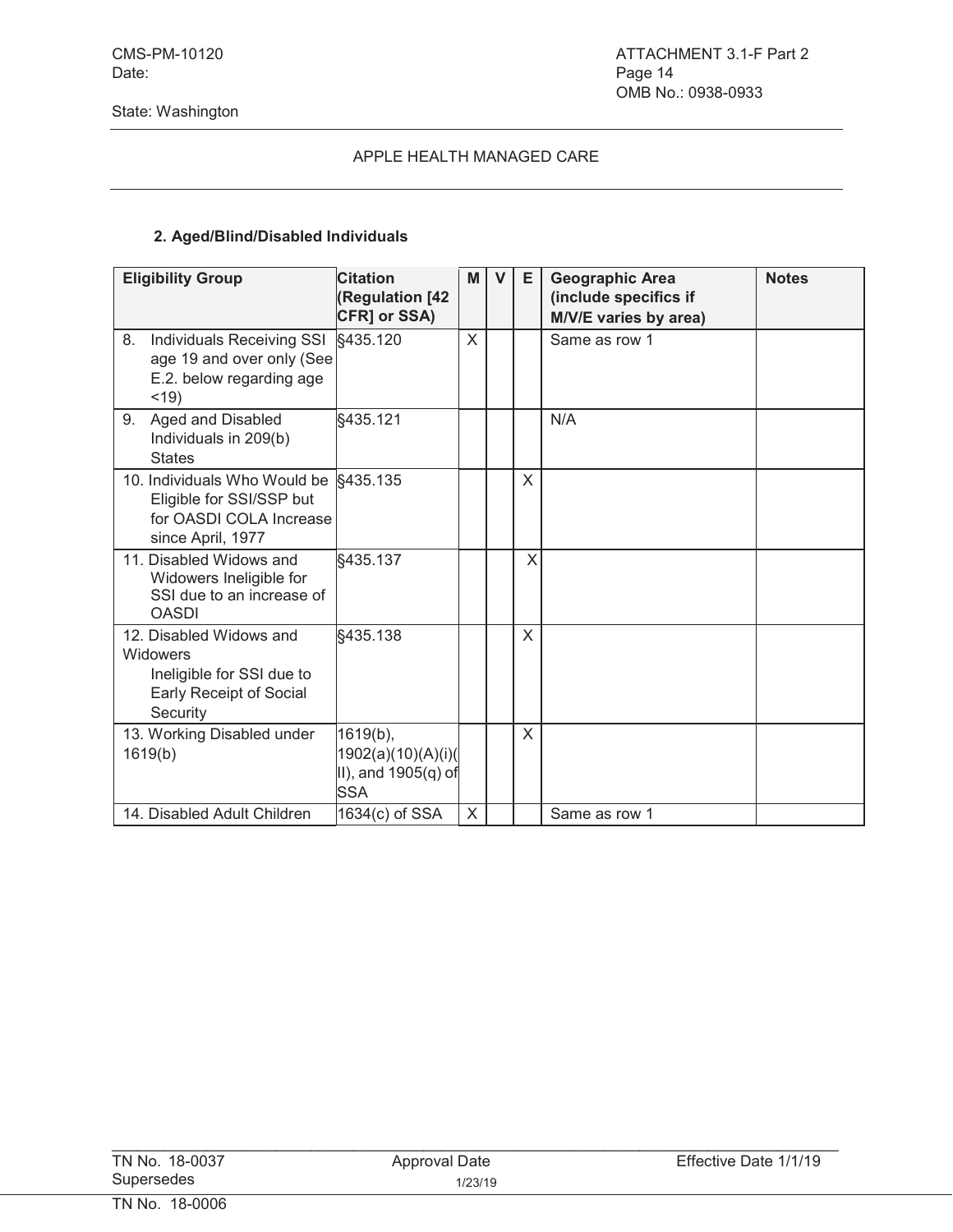## **B. Optional Eligibility Groups**

## **1. Family/Adult**

|    | <b>Eligibility Group</b>                                                         | <b>Citation</b><br>(Regulation<br>[42<br><b>CFR] or SSA)</b> | M | $\mathsf{V}$ | Е | <b>Geographic Area</b><br>(include specifics if<br>M/V/E varies by area)                                                                                                                                                                      | <b>Notes</b> |
|----|----------------------------------------------------------------------------------|--------------------------------------------------------------|---|--------------|---|-----------------------------------------------------------------------------------------------------------------------------------------------------------------------------------------------------------------------------------------------|--------------|
| 1. | Optional Parents and Other<br><b>Caretaker Relatives</b>                         | §435.220                                                     |   |              |   | N/A                                                                                                                                                                                                                                           |              |
| 2. | Optional Targeted Low-Income §435.229<br>Children                                |                                                              | X |              |   | Adams, Asotin, Benton,<br>Chelan, Clark, Columbia,<br>Douglas, Ferry, Franklin,<br>Garfield, Grant, King, Kittitas<br>Klickitat, Lincoln, Okanogan,<br>Pend Oreille, Pierce,<br>Skamania, Spokane,<br>Stevens, Walla Walla<br>Whitman, Yakima |              |
| 3. | Independent Foster Care<br>Adolescents Under Age 21                              | §435.226                                                     |   |              | X |                                                                                                                                                                                                                                               |              |
| 4. | Individuals Under Age 65 with §435.218<br>Income Over 133%                       |                                                              |   |              |   | N/A                                                                                                                                                                                                                                           |              |
| 5. | <b>Optional Reasonable</b><br><b>Classifications of Children</b><br>Under Age 21 | §435.222                                                     | X |              |   | Same as row 2                                                                                                                                                                                                                                 |              |
| 6. | Individuals Electing COBRA<br><b>Continuation Coverage</b>                       | 1902(a)(10)(F)<br>lof<br><b>SSA</b>                          |   |              |   | N/A                                                                                                                                                                                                                                           |              |

| TN No. 18-0037 | Approval Date | Effective Date 1/1/19 |
|----------------|---------------|-----------------------|
| Supersedes     | 1/23/19       |                       |
| TN No. 18-0006 |               |                       |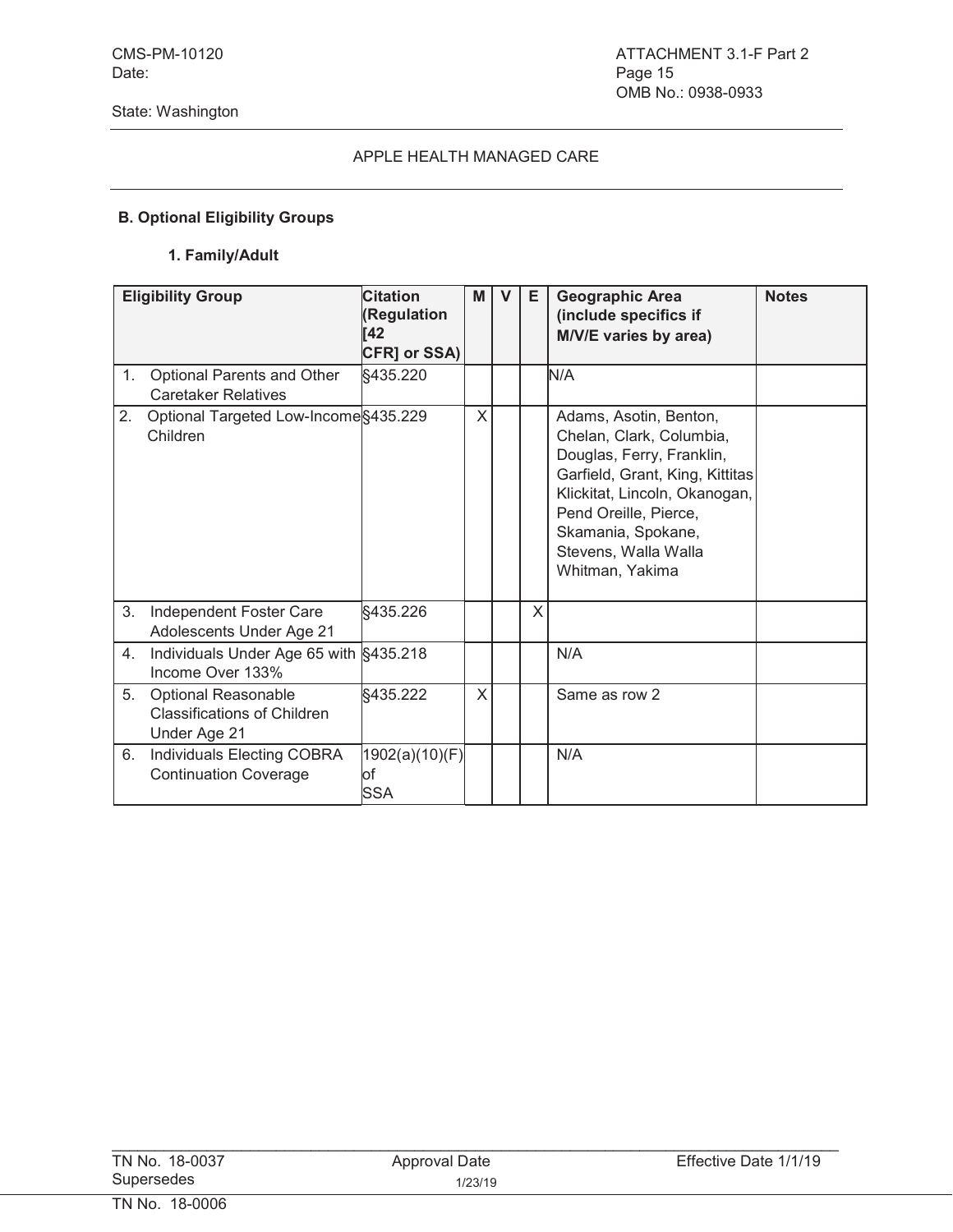## APPLE HEALTH MANAGED CARE

## **2. Aged/Blind/Disabled Individuals**

|    | <b>Eligibility Group</b>                                                                                         | <b>Citation</b><br>(Regulation [42<br>CFR] or SSA)                 | M | $\mathsf{V}$ | Е | Geographic Area Notes<br>(include<br>specifics if M/V/E<br>varies by area) |  |
|----|------------------------------------------------------------------------------------------------------------------|--------------------------------------------------------------------|---|--------------|---|----------------------------------------------------------------------------|--|
| 7. | Aged, Blind or Disabled Individuals §435.210 and<br>Eligible for but Not Receiving Cash §435.230                 |                                                                    |   |              |   | N/A                                                                        |  |
| 8. | Individuals eligible for Cash except §435.211<br>for Institutionalized Status                                    |                                                                    |   |              | X |                                                                            |  |
| 9. | Individuals Receiving Home and<br><b>Community-Based Waiver</b><br><b>Services Under Institutional Rules</b>     | §435.217                                                           |   |              | X |                                                                            |  |
|    | 10. Optional State Supplement<br>Recipients 1634 and SSI Criteria<br>States - with 1616 Agreements               | §435.232                                                           |   |              | X |                                                                            |  |
|    | 11. Optional State Supplemental<br>Recipients209(b) states and SSI<br>criteria states without 1616<br>Agreements | §435.234                                                           |   |              |   | N/A                                                                        |  |
|    | 12. Institutionalized Individuals Eligible<br>under a Special Income Level                                       | §435.236                                                           |   |              | X |                                                                            |  |
|    | 13. Individuals Participating in a PACE<br>Program under Institutional Rules                                     | 1934 of the SSA                                                    |   |              | X |                                                                            |  |
|    | 14. Individuals Receiving Hospice<br>Care                                                                        | 1902(a)(10)(A)(ii)<br>(VII) and 1905(o)<br>of the SSA              | X |              |   | Same as row 2                                                              |  |
|    | 15. Poverty Level Aged or Disabled                                                                               | 1902(a)(10)(A)(ii)<br>$(X)$ and<br>1902(m)(1) of the<br><b>SSA</b> |   |              |   | N/A                                                                        |  |
|    | 16. Work Incentive Group                                                                                         | 1902(a)(10)(A)(ii)<br>(XIII) of the SSA                            |   |              |   | N/A                                                                        |  |
|    | 17. Ticket to Work Basic Group                                                                                   | 1902(a)(10)(A)(ii)<br>(XV) of the SSA                              |   |              |   | N/A                                                                        |  |
|    | 18. Ticket to Work Medically<br><b>Improved Group</b>                                                            | 1902(a)(10)(A)(ii) X<br>(XVI) of the SSA                           |   |              |   | Same as row 2                                                              |  |
|    | 19. Family Opportunity Act Children<br>with Disabilities                                                         | 1902(a)(10)(A)(ii)<br>(XIX) of the SSA                             |   |              |   | N/A                                                                        |  |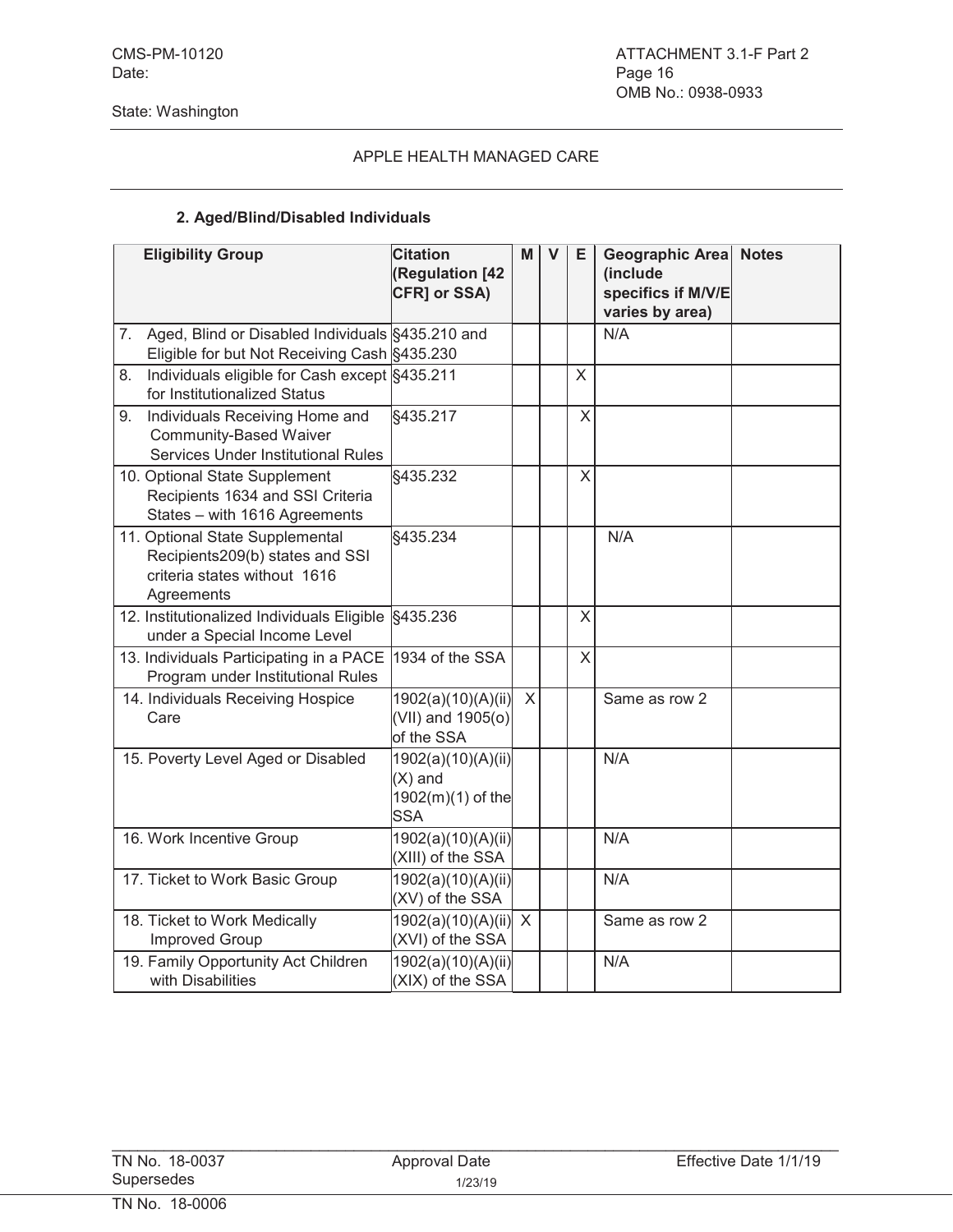#### **3. Partial Benefits**

| <b>Eligibility Group</b>                                                                    | <b>Citation</b><br><b>(Regulation</b><br>[42 CFR] or<br>SSA) | M I | Е | <b>Geographic Area</b><br>(include<br>specifics if<br>M/V/E varies by<br>area) | <b>Notes</b> |
|---------------------------------------------------------------------------------------------|--------------------------------------------------------------|-----|---|--------------------------------------------------------------------------------|--------------|
| 21. Family Planning Services                                                                | §435.214                                                     |     | X |                                                                                |              |
| 22. Individuals with Tuberculosis                                                           | §435.215                                                     |     |   | N/A                                                                            |              |
| 23. Individuals Needing Treatment for<br><b>Breast or Cervical Cancer (under</b><br>age 65) | §435.213                                                     |     | Χ |                                                                                |              |

## **C. Medically Needy**

| <b>Eligibility Group</b>                                                    | <b>Citation</b><br>(Regulation [42<br>CFR] or SSA) | M | v | Е | Geographic Area<br>(include<br>specifics if<br>M/V/E varies by<br>area) | <b>Notes</b> |
|-----------------------------------------------------------------------------|----------------------------------------------------|---|---|---|-------------------------------------------------------------------------|--------------|
| 1. Medically Needy Pregnant Women                                           | §435.301(b)(1)(i)<br>and (iv)                      |   |   | X |                                                                         |              |
| 2. Medically Needy Children under Age §435.301(b)(1)(ii)<br>18              |                                                    |   |   | X |                                                                         |              |
| 3. Medically Needy Children Age 18<br>through 20                            | §435.308                                           |   |   | X |                                                                         |              |
| 4. Medically Needy Parents and Other §435.310<br><b>Caretaker Relatives</b> |                                                    |   |   |   | N/A                                                                     |              |
| 5. Medically Needy Aged                                                     | §435.320                                           |   |   | X |                                                                         |              |
| 6. Medically Needy Blind                                                    | §435.322                                           |   |   | X |                                                                         |              |
| 7. Medically Needy Disabled                                                 | §435.324                                           |   |   | X |                                                                         |              |
| 8. Medically Needy Aged, Blind and<br>Disabled in 209(b) States             | §435.330                                           |   |   |   | N/A                                                                     |              |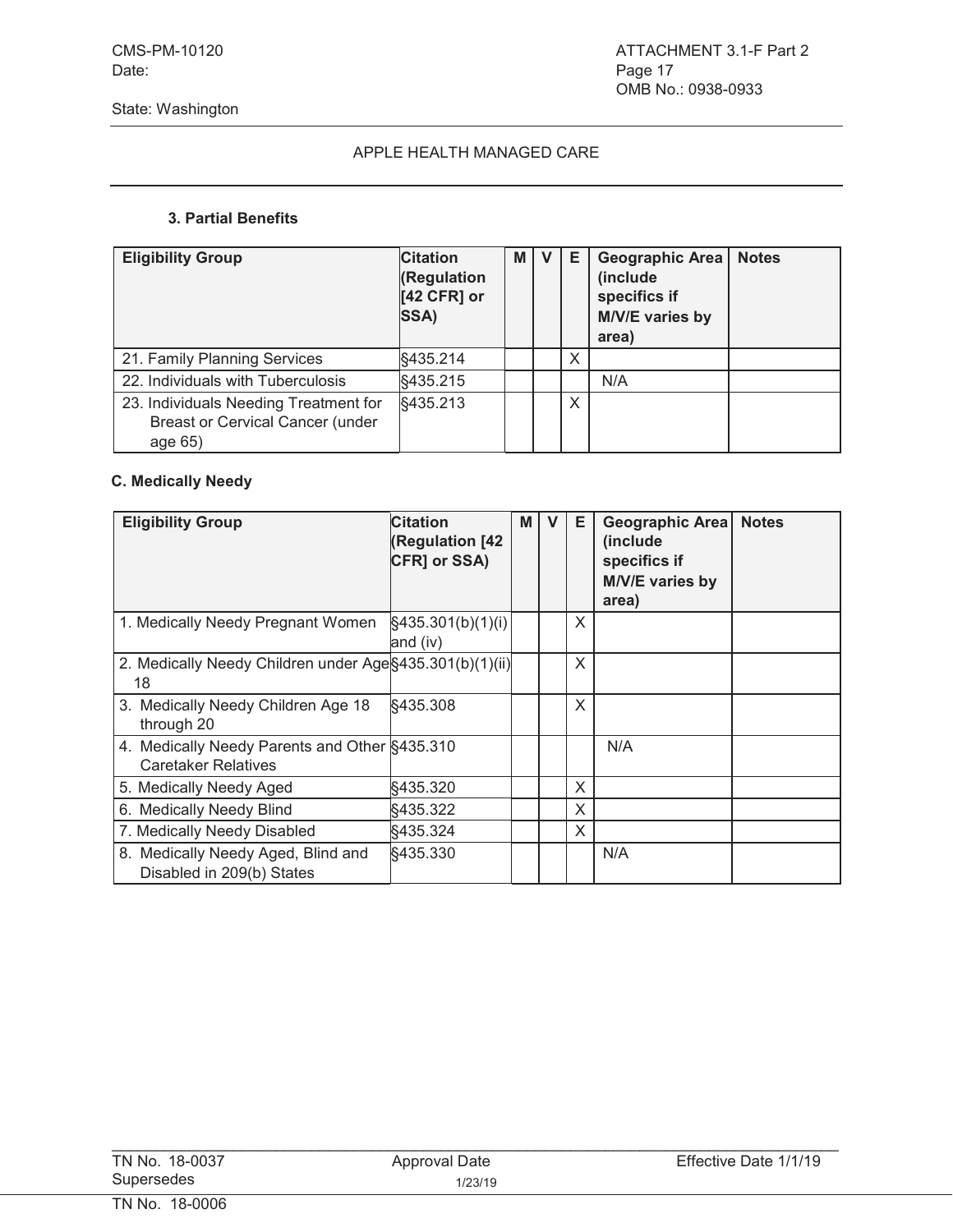#### APPLE HEALTH MANAGED CARE

**2. Voluntary Only or Excluded Populations***.* Under this managed care authority, some populations cannot be subject to mandatory enrollment in an MCO, PCCM, or PCCM entity (per 42 CFR 438.50(d)). Some such populations are Eligibility Groups separate from those listed above in E.1., while others (such as American Indians/Alaskan Natives) can be part of multiple Eligibility Groups identified in E.1. above.

Please indicate if any of the following populations are excluded from the program, or have only voluntary enrollment (even if they are part of an eligibility group listed above in E.1. as having mandatory enrollment):

| <b>Population</b>                      | <b>Citation</b>     | $\mathsf{V}$ | E | Geographic    | <b>Notes</b> |
|----------------------------------------|---------------------|--------------|---|---------------|--------------|
|                                        | (Regulation [42     |              |   | Area          |              |
|                                        | CFR] or SSA)        |              |   |               |              |
| Medicare Savings Program-              | 1902(a)(10)(E),     |              | X |               |              |
| Qualified Medicare Beneficiaries,      | $1905(p)$ ,         |              |   |               |              |
| <b>Qualified Disabled Working</b>      | 1905(s) of the SSA  |              |   |               |              |
| Individuals, Specified Low Income      |                     |              |   |               |              |
| Medicare Beneficiaries, and/or         |                     |              |   |               |              |
| Qualifying Individuals                 |                     |              |   |               |              |
| "Dual Eligibles" not described         |                     |              | X |               |              |
| under Medicare Savings                 |                     |              |   |               |              |
| Program - Medicaid beneficiaries       |                     |              |   |               |              |
| enrolled in an eligibility group other |                     |              |   |               |              |
| than one of the Medicare Savings       |                     |              |   |               |              |
| Program groups who are also            |                     |              |   |               |              |
| eligible for Medicare                  |                     |              |   |               |              |
| American Indian/Alaskan                | §438.14             | $\sf X$      |   | Statewide for |              |
| <b>Native-</b> Medicaid beneficiaries  |                     |              |   | all managed   |              |
| who are American Indians or            |                     |              |   | care          |              |
| Alaskan Natives and members of         |                     |              |   | programs      |              |
| federally recognized tribes            |                     |              |   |               |              |
| <b>Children Receiving SSI who are</b>  | §435.120            | $\mathsf{X}$ |   | Statewide for |              |
| Under Age 19 - Children under 19       |                     |              |   | all managed   |              |
| years of age who are eligible for      |                     |              |   | care          |              |
| SSI under title XVI                    |                     |              |   | programs      |              |
| <b>Qualified Disabled Children</b>     | §435.225            |              |   | N/A           |              |
| Under Age 19 - Certain children        | $1902(e)(3)$ of the |              |   |               |              |
| under 19 living at home, who are       | <b>SSA</b>          |              |   |               |              |
| disabled and would be eligible if      |                     |              |   |               |              |
| they were living in a medical          |                     |              |   |               |              |
| institution.                           |                     |              |   |               |              |

 $\mathcal{L}_\text{max}$  , and the contribution of the contribution of the contribution of the contribution of the contribution of the contribution of the contribution of the contribution of the contribution of the contribution of t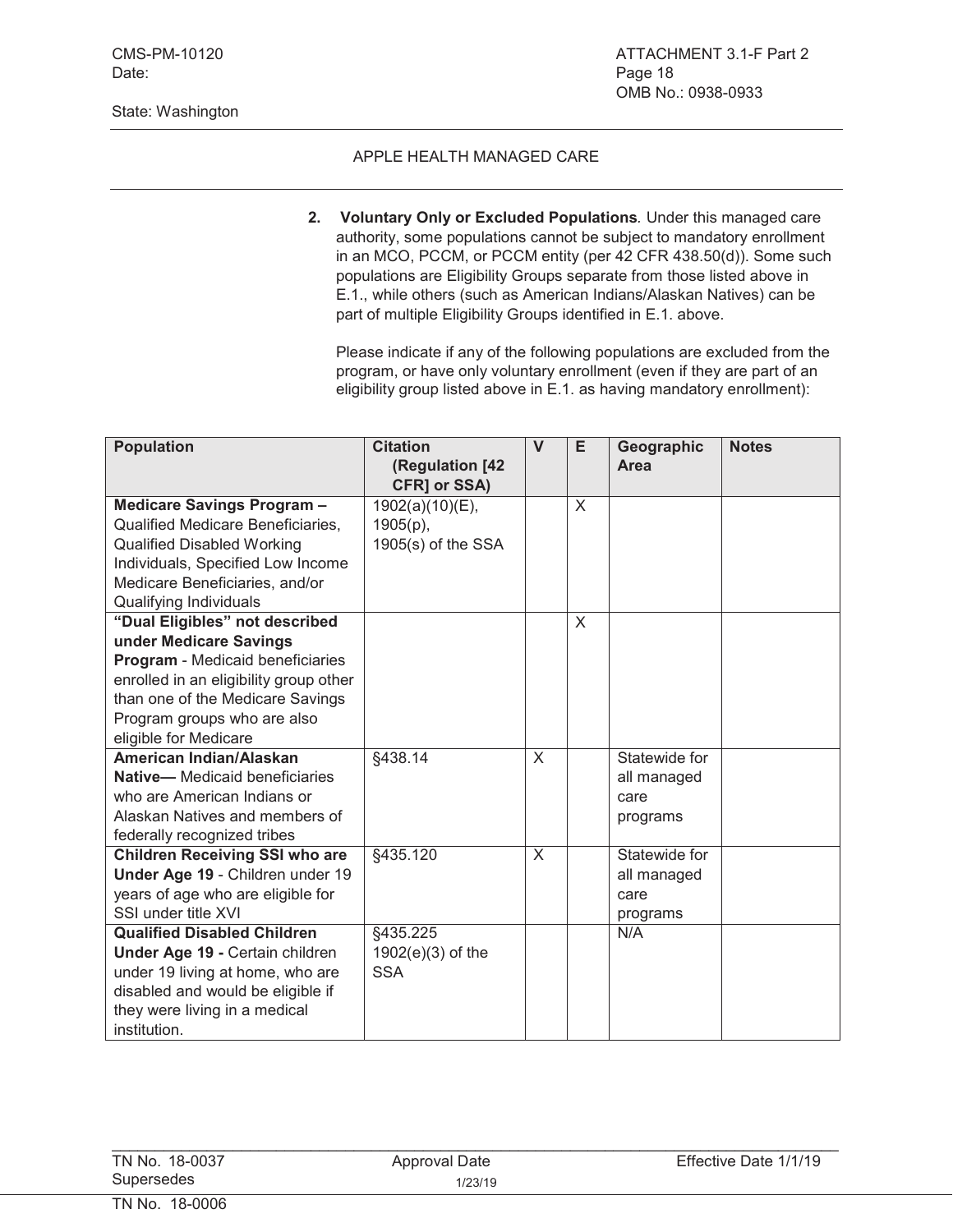## APPLE HEALTH MANAGED CARE

| <b>Population</b>                                                                                                                                                                                                                                                                                                                               | <b>Citation</b><br>(Regulation<br>[42 CFR] or SSA) | V | Е       | Geographic Area                                                                                                                                                                                                                                          | <b>Notes</b> |
|-------------------------------------------------------------------------------------------------------------------------------------------------------------------------------------------------------------------------------------------------------------------------------------------------------------------------------------------------|----------------------------------------------------|---|---------|----------------------------------------------------------------------------------------------------------------------------------------------------------------------------------------------------------------------------------------------------------|--------------|
| Title IV-E Children - Children<br>receiving foster care, adoption<br>assistance, or kinship<br>guardianship assistance under<br>title IV-E <sup>*</sup>                                                                                                                                                                                         | §435.145                                           |   | $\sf X$ |                                                                                                                                                                                                                                                          |              |
| <b>Non-Title IV-E Adoption</b><br><b>Assistance Under Age 21*</b>                                                                                                                                                                                                                                                                               | §435.227                                           | X |         | Adams, Asotin,<br>Benton, Chelan,<br>Clark, Columbia,<br>Douglas, Ferry,<br>Franklin, Garfield,<br>Grant, Lincoln, King,<br>Kittitas, Klickitat,<br>Okanogan, Pend<br>Oreille, Pierce,<br>Skamania, Spokane,<br>Stevens, Walla Walla,<br>Whitman, Yakima |              |
| <b>Children with Special Health</b><br><b>Care Needs - Receiving services</b><br>through a family-centered,<br>community-based, coordinated<br>care system that receives grant<br>funds under section $501(a)(1)(D)$<br>of Title V, and is defined by the<br>state in terms of either program<br>participation or special health care<br>needs. |                                                    | X |         | Adams, Asotin,<br>Benton, Chelan,<br>Clark, Columbia,<br>Douglas, Ferry,<br>Franklin, Garfield,<br>Grant, Lincoln, King,<br>Kittitas, Klickitat,<br>Okanogan, Pend<br>Oreille, Pierce,<br>Skamania, Spokane,<br>Stevens, Walla Walla,<br>Whitman, Yakima |              |

\* = Note – Individuals in these two Eligibility Groups who are age 19 and 20 can have mandatory enrollment in managed care, while those under age 19 cannot have mandatory enrollment. Use the Notes column to indicate if you plan to mandatorily enroll 19 and 20 year olds in these Eligibility Groups.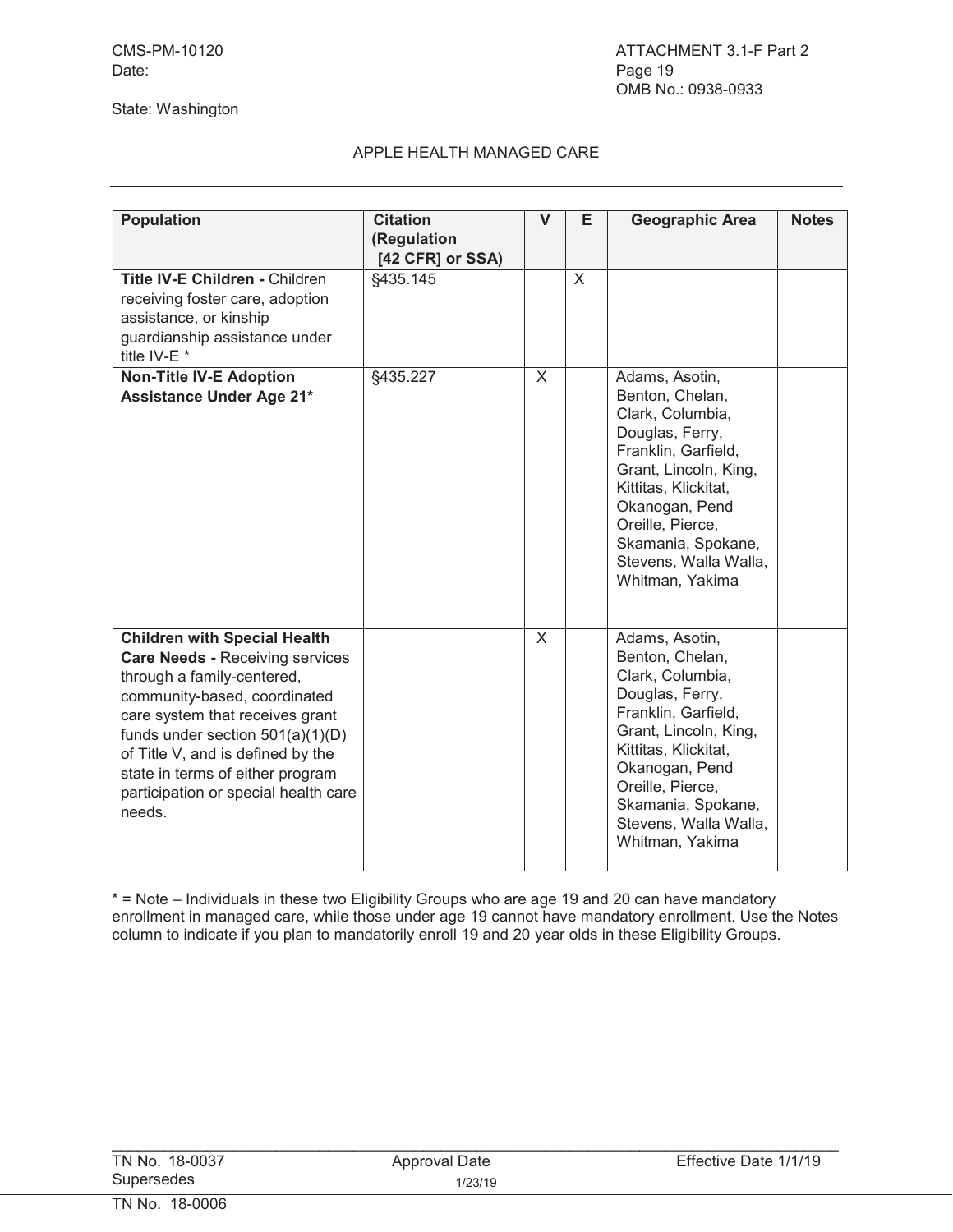#### State: Washington

#### APPLE HEALTH MANAGED CARE

**3. (Optional) Other Exceptions.** The following populations (which can be part of various Eligibility Groups) can be subject to mandatory enrollment in managed care, but states may elect to make exceptions for these or other individuals. Please indicate if any of the following populations are excluded from the program, or have only voluntary enrollment (even if they are part of an eligibility group listed above in E.1. as having mandatory enrollment):

| <b>Population</b>                                                                                                                                                                                         | $\mathbf{V}$ | E | <b>Notes</b>                                                                                                                    |
|-----------------------------------------------------------------------------------------------------------------------------------------------------------------------------------------------------------|--------------|---|---------------------------------------------------------------------------------------------------------------------------------|
| <b>Other Insurance--Medicaid</b>                                                                                                                                                                          |              |   |                                                                                                                                 |
| beneficiaries who have other health                                                                                                                                                                       |              |   |                                                                                                                                 |
| insurance                                                                                                                                                                                                 |              |   |                                                                                                                                 |
| Reside in Nursing Facility or ICF/IID-<br>Medicaid beneficiaries who reside in<br>Nursing Facilities (NF) or Intermediate<br>Care Facilities for Individuals with<br>Intellectual Disabilities (ICF/IID). |              | X | Short-term residents of NFs are mandatorily<br>enrolled; long-germ NF residents are exempt.<br>Residents of ICF/IID are exempt. |
| <b>Enrolled in Another Managed Care</b>                                                                                                                                                                   |              | X |                                                                                                                                 |
| Program-Medicaid beneficiaries who                                                                                                                                                                        |              |   |                                                                                                                                 |
| are enrolled in another Medicaid                                                                                                                                                                          |              |   |                                                                                                                                 |
| managed care program                                                                                                                                                                                      |              |   |                                                                                                                                 |
| <b>Eligibility Less Than 3 Months--</b><br>Medicaid beneficiaries who would have<br>less than three months of Medicaid<br>eligibility remaining upon enrollment into<br>the program                       |              | X |                                                                                                                                 |
| Participate in HCBS Waiver--Medicaid                                                                                                                                                                      |              |   |                                                                                                                                 |
| beneficiaries who participate in a Home                                                                                                                                                                   |              |   |                                                                                                                                 |
| and Community Based Waiver (HCBS,                                                                                                                                                                         |              |   |                                                                                                                                 |
| also referred to as a 1915(c) waiver).                                                                                                                                                                    |              |   |                                                                                                                                 |
| Retroactive Eligibility-Medicaid                                                                                                                                                                          |              |   |                                                                                                                                 |
| beneficiaries for the period of retroactive                                                                                                                                                               |              |   |                                                                                                                                 |
| eligibility.                                                                                                                                                                                              |              |   |                                                                                                                                 |
|                                                                                                                                                                                                           |              |   |                                                                                                                                 |
|                                                                                                                                                                                                           |              |   |                                                                                                                                 |
|                                                                                                                                                                                                           |              |   |                                                                                                                                 |
| Other (Please define):                                                                                                                                                                                    |              |   |                                                                                                                                 |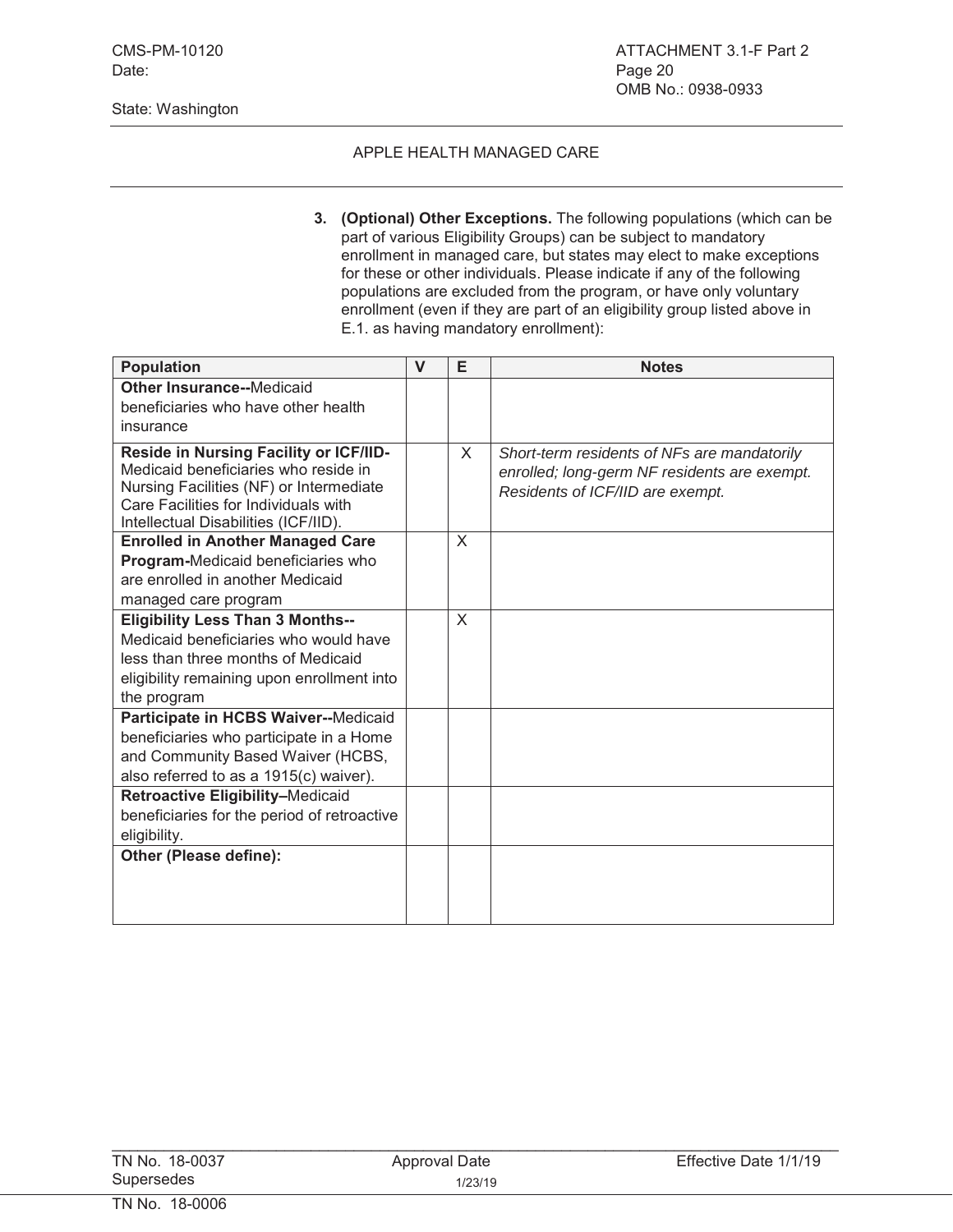State: Washington

## APPLE HEALTH MANAGED CARE

| 1932(a)(4)<br>42 CFR 438.54 |          | <b>F. Enrollment Process</b><br>Based on whether mandatory and/or voluntary enrollment are applicable to your<br>program (see E. Populations and Geographic Area and definitions in 42 CFR<br>438.54(b)), please complete the below:                                                                                                                                                                                                                                                                                                                |
|-----------------------------|----------|-----------------------------------------------------------------------------------------------------------------------------------------------------------------------------------------------------------------------------------------------------------------------------------------------------------------------------------------------------------------------------------------------------------------------------------------------------------------------------------------------------------------------------------------------------|
|                             | 1.<br>a. | For voluntary enrollment: (see 42 CFR 438.54(c))<br>Please describe how the state fulfills its obligations to provide information<br>as specified in 42 CFR 438.10(c)(4), 42 CFR 438.10(e) and 42 CFR<br>$54(c)(3)$ .                                                                                                                                                                                                                                                                                                                               |
|                             |          | Newly eligible beneficiaries receive information about how to access the<br>state's "Welcome to Apple Health" handbook on the Health Care<br>Authority website. The handbook provides general information about<br>Medicaid programs and services and gives information about how to<br>enroll in Apple Health Managed Care if the beneficiary so desires.                                                                                                                                                                                          |
|                             |          | AI/AN are provided with specific information about their ability to remain<br>in fee-for-service for all health care services, as well as their managed<br>care options for MCO managed care or Primary Care Case Management<br>(PCCM - Described in a separate State Plan Amendment).                                                                                                                                                                                                                                                              |
|                             |          | If AI/AN choose to enroll in managed care, they must proactively enroll<br>through the Health Benefit Exchange, ProviderOne portal or by calling<br>the Medical Assistance Customer Service Center (MACSC).                                                                                                                                                                                                                                                                                                                                         |
|                             |          | States with voluntary enrollment must have an enrollment choice period<br>or passive enrollment. Please indicate which will apply to the managed<br>care program:                                                                                                                                                                                                                                                                                                                                                                                   |
|                             | b.       | $X$ If applicable, please check here to indicate that the state provides an<br>enrollment choice period, as described in 42 CFR 438.54(c)(1)(i) and<br>42 CFR 438.54(c)(2)(i), during which individuals who are subject to<br>voluntary enrollment may make an active choice to enroll in the managed<br>care program, or will otherwise continue to receive covered services<br>through the fee-for-service delivery system.                                                                                                                       |
|                             |          | Please indicate the length of the enrollment choice period:<br>i.                                                                                                                                                                                                                                                                                                                                                                                                                                                                                   |
|                             |          | Enrollment is continuously open for all managed care programs<br>prospectively for the following month. Al/AN beneficiaries eligible<br>for voluntary enrollment may contact the state's Medical Assistance<br>Customer Service Center (MACSC) to enroll or to end managed<br>care enrollment OR switch to a different MCO at any time. If<br>voluntary enrollees end enrollment, they may re-enroll in managed<br>care at any time prospectively for the following month.<br>Note: managed care enrollees may change MCOs monthly<br>without cause |

| TN No. 18-0037 | Approval Date | Effective Date 1/1/19 |
|----------------|---------------|-----------------------|
| Supersedes     | 1/23/19       |                       |
| TN No. 18-0006 |               |                       |

 $\mathcal{L}_\text{max}$  , and the contribution of the contribution of the contribution of the contribution of the contribution of the contribution of the contribution of the contribution of the contribution of the contribution of t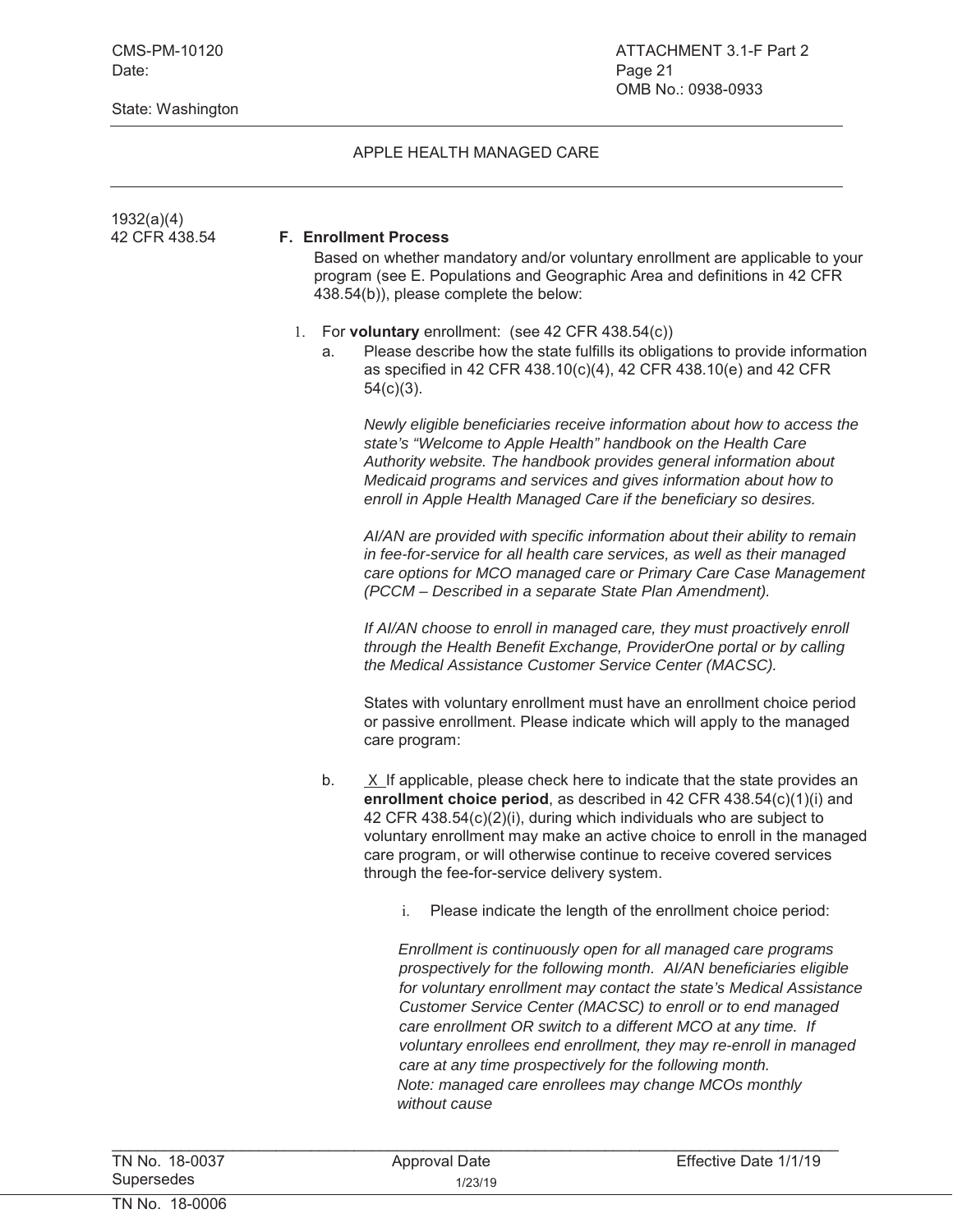State: Washington

#### APPLE HEALTH MANAGED CARE

- c. If applicable, please check here to indicate that the state uses a **passive enrollment** process, as described in 42 CFR 38.54(c)(1)(ii) and  $54(c)(2)$ (ii), for individuals who are subject to voluntary enrollment.
	- i. If so, please describe the algorithm used for passive enrollment and how the algorithm and the state's provision of information meets all of the requirements of 42 CFR 438.54(c)(4),(5),(6),(7), and (8).
	- ii. Please indicate how long the enrollee will have to disenroll from the plan and return to the fee-for-service delivery system:

#### 2. For **mandatory** enrollment: (see 42 CFR 438.54(d))

a. Please describe how the state fulfills its obligations to provide information as specified in 42 CFR 438.10(c)(4), 42 CFR 438.10(e) and 42 CFR 438.54(d)(3).

*Newly eligible beneficiaries are able to select a plan in the state's Health Benefit Exchange at the time they become eligible for Medicaid, and are enrolled the first of the month in which eligibility is determined. If the newly eligible beneficiary does NOT select a plan at the time eligibility is determined, the state assigns them to a plan based on the algorithm described in item c. below.*

*If a beneficiary wishes to disenroll from the plan to which they are assigned, they may do so calling MACSC, using the ProviderOne portal, or through the state's Health Benefit Exchange (HBE).*

*SSI blind and disabled adults and children become eligible and renew their eligibility through the Department of Social and Health Services (DSHS) Community Services Offices (CSOs). They receive notification of assignment to a managed care plan from the Health Care Authority (HCA) upon receipt of eligibility information from DSHS by HCA, or may enroll in managed care by contacting MACSC or through the ProviderOne Portal.*

*Additionally, newly eligible SSI beneficiaries who have been assigned to a managed care plan in which they do not wish to be enrolled may change plans through ProviderOne or by calling MACSC.*

*All other beneficiaries have the ability to search the HBE for a specific clinic or provider and then determine with which plans that clinic or provider contracts. The HBE also provides information about each of the MCOs available in the potential enrollee's service area by way of providing HEDIS information for each plan, as well as client survey information for each plan. Because most beneficiaries select a plan*

*based on whether their primary care provider (PCP) is contracted, this additional information can help support that decision, or can provide direction for those beneficiaries who do not already have a PCP.*

| TN No. 18-0037 | Approval Date | Effective Date 1/1/19 |
|----------------|---------------|-----------------------|
| Supersedes     | 1/23/19       |                       |
| TN No. 18-0006 |               |                       |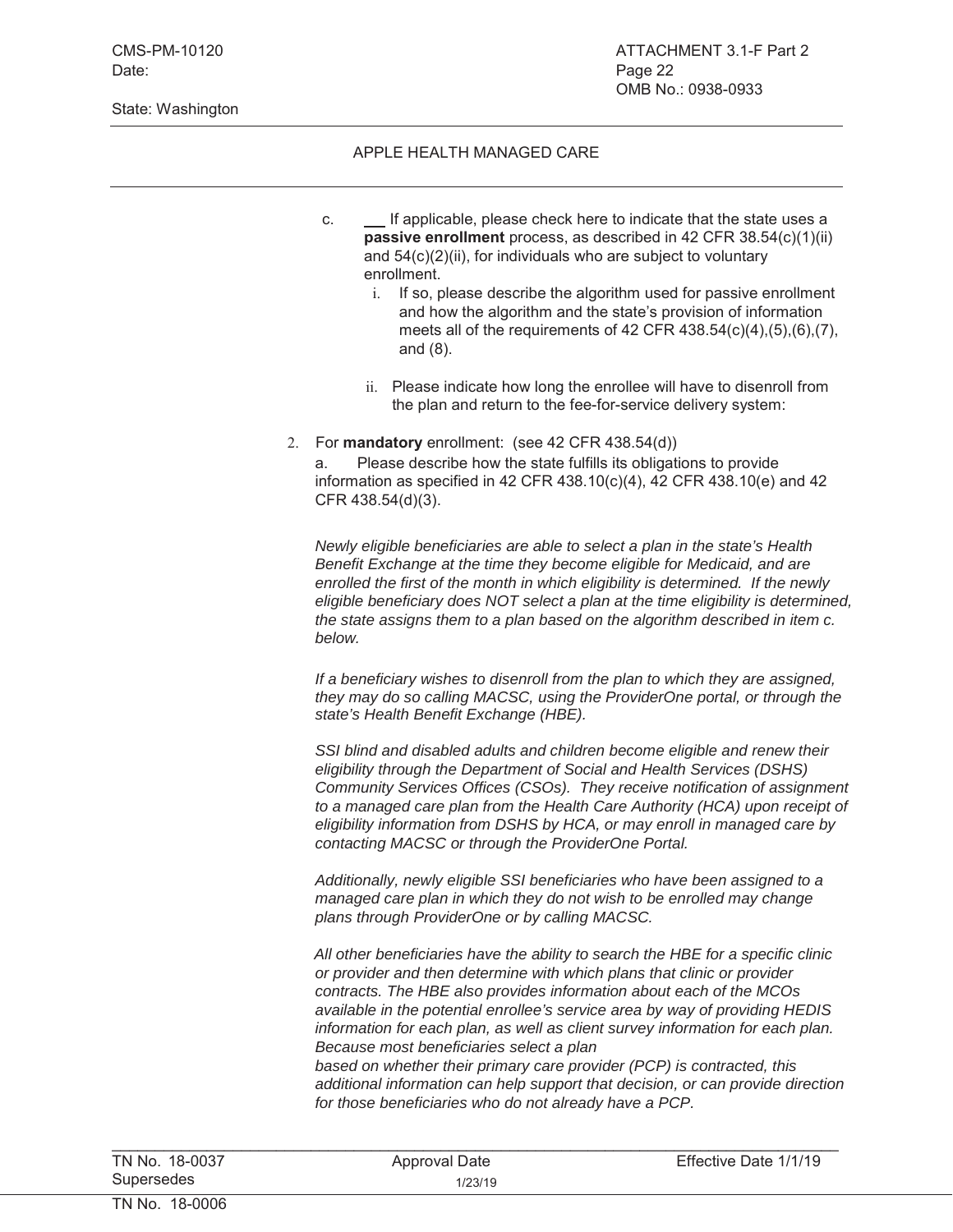State: Washington

#### APPLE HEALTH MANAGED CARE

*If the beneficiary does not select a plan during the eligibility determination process, the state assigns the beneficiary to a plan and sends the beneficiary notice of the assignment and information about how to access the state's "Welcome to Apple Health" beneficiary handbook for either Apple Health Managed Care or Apple Health Integrated Managed Care on the state's website. Also included are directions on how to change plans if the beneficiary wishes to choose a different plan.* 

*SSI beneficiaries are assigned using the same methodology as all other beneficiaries, and receive the same enrollee materials.*

*Newly eligible beneficiaries receive a notice from HCA that contains a link to the online "Welcome to Apple Health" booklet, which contains basic information about Medicaid, how to enroll in Apple Health Managed Care and other information. This booklet can be requested in paper form from HCA if the beneficiary prefers it in hard copy.*

*Beneficiaries also receive a handbook from the MCO (this handbook is produced from an HCA-developed template for Apple Health Managed Care or Apple Health Integrated Managed Care, depending on the service area) as part of the welcome packet.* 

| TN No. 18-0037 | Approval Date | Effective Date 1/1/19 |
|----------------|---------------|-----------------------|
| Supersedes     | 1/23/19       |                       |
| TN No. 18-0006 |               |                       |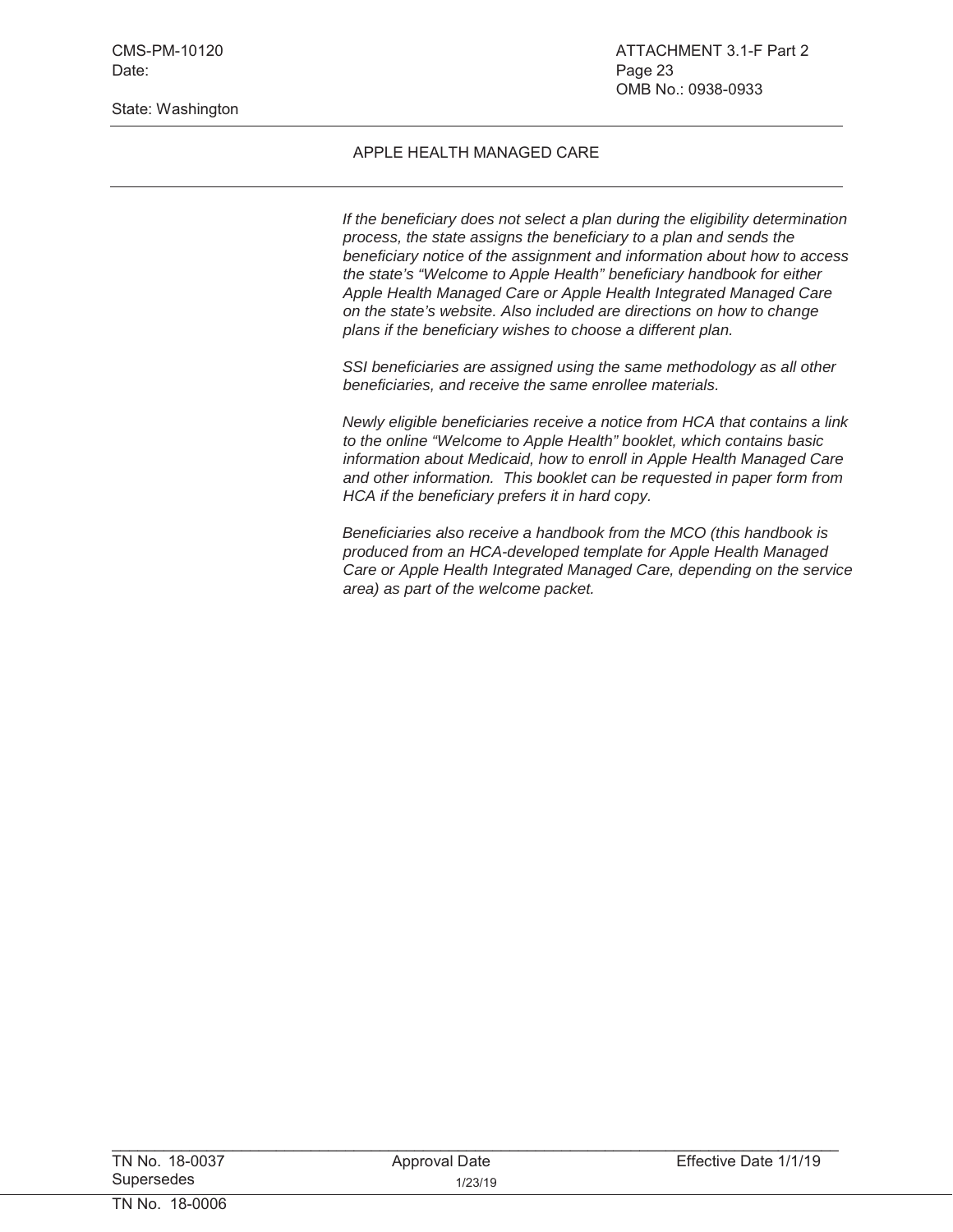State: Washington

#### APPLE HEALTH MANAGED CARE

b. If applicable, please check here to indicate that the state provides an **enrollment choice period**, as described in 42 CFR 438.54(d)(2)(i), during which individuals who are subject to mandatory enrollment may make an active choice to select a managed care plan, or will otherwise be enrolled in a plan selected by the state's default enrollment process.

i. Please indicate the length of the enrollment choice period:

c. X If applicable, please check here to indicate that the state uses a **default** enrollment process, as described in 42 CFR 438.54(d)(5), for individuals who are subject to mandatory enrollment.

 $\mathcal{L}=\mathcal{L}^{\mathcal{L}}$ 

i. If so, please describe the algorithm used for default enrollment and how it meets all of the requirements of 42 CFR 438.54(d)(4), (5), (7), and (8).

*The state default assignment algorithm is based on network adequacy, performance under two HEDIS Clinical Performance measures (Childhood Immunization Combo 2 Status, and Comprehensive diabetes care: retinal eye exam) and one Administrative Measure (Initial Health Screen).*

*In regions of the state in which a Fully Integrated Managed Care program has been implemented, default assignment is based on network adequacy and performance under one Administrative Measure (Initial Health Screen).*

*Note: managed care enrollment is continuously open; enrollees may change MCOs monthly without cause*

- d. \_\_ If applicable, please check here to indicate that the state uses a **passive enrollment** process, as described in 42 CFR 438.54(d)(2), for individuals who are subject to mandatory enrollment.
	- i. If so, please describe the algorithm used for passive enrollment and how it meets all of the requirements of 42 CFR 438.54(d)(4), (6), (7), and (8).

| TN No. 18-0037 | Approval Date | Effective Date 1/1/19 |
|----------------|---------------|-----------------------|
| Supersedes     | 1/23/19       |                       |
| TN No. 18-0006 |               |                       |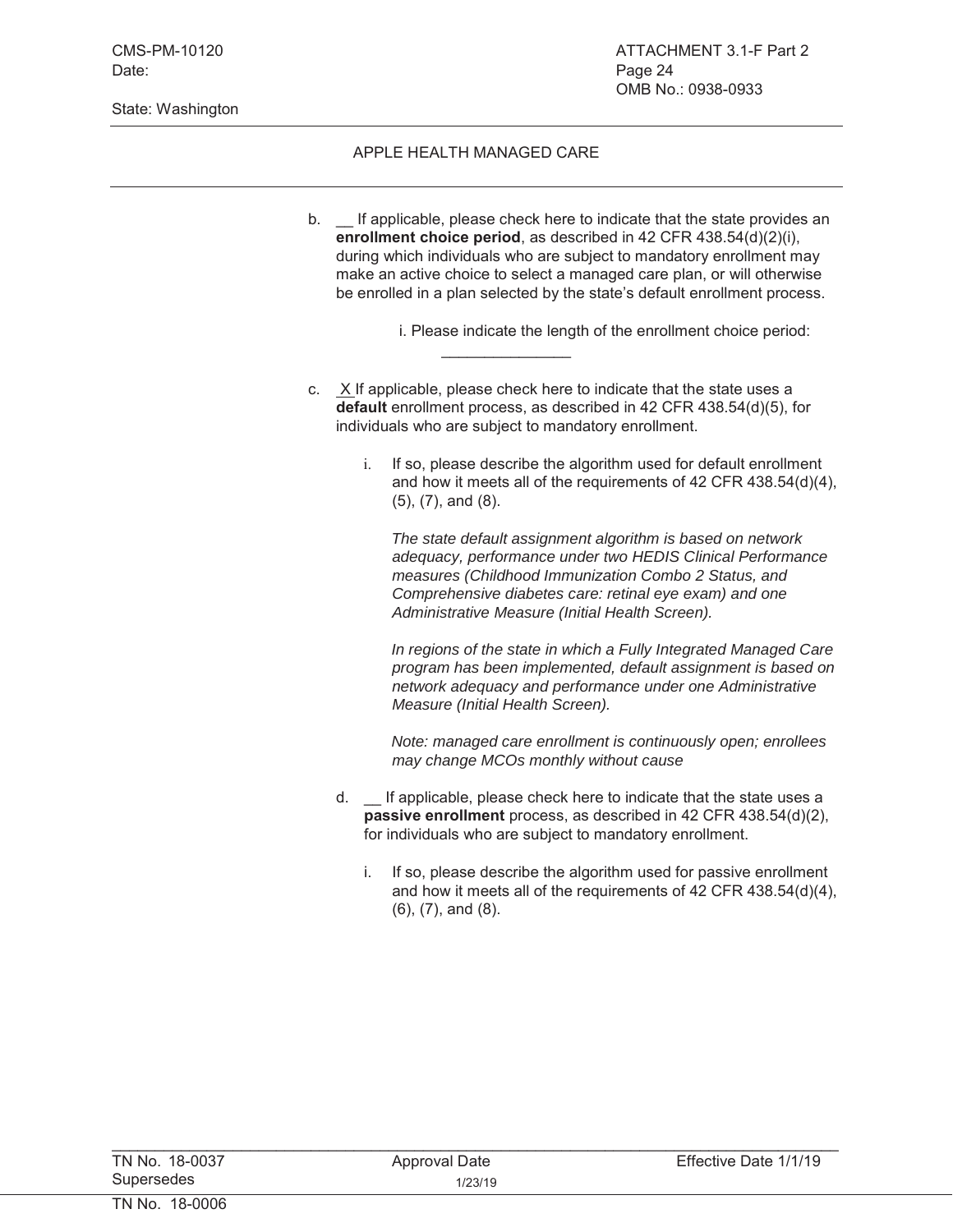State: Washington

| 1932(a)(4)<br>42 CFR 438.54 | 3. State assurances on the enrollment process.                                                                                                                                                                                                                                                                |                                                                                                                                                                                                                                                                                                                     |
|-----------------------------|---------------------------------------------------------------------------------------------------------------------------------------------------------------------------------------------------------------------------------------------------------------------------------------------------------------|---------------------------------------------------------------------------------------------------------------------------------------------------------------------------------------------------------------------------------------------------------------------------------------------------------------------|
|                             | Place a check mark to affirm the state has met all of the applicable                                                                                                                                                                                                                                          |                                                                                                                                                                                                                                                                                                                     |
| 42 CFR 438.52               | requirements of choice, enrollment, and re-enrollment.                                                                                                                                                                                                                                                        |                                                                                                                                                                                                                                                                                                                     |
|                             | a. X The state assures that, per the choice requirements in 42 CFR<br>438.52:                                                                                                                                                                                                                                 |                                                                                                                                                                                                                                                                                                                     |
|                             | $\mathbf{i}$ .<br>considered rural as defined in 42 CFR 438.52(b)(3);<br>ii.<br>with the state;                                                                                                                                                                                                               | Medicaid beneficiaries with mandatory enrollment in an MCO<br>will have a choice of at least two MCOs unless the area is<br>Medicaid beneficiaries with mandatory enrollment in a primary<br>care case management system will have a choice of at least<br>two primary care case managers employed by or contracted |
|                             | iii.                                                                                                                                                                                                                                                                                                          | Medicaid beneficiaries with mandatory enrollment in a PCCM<br>entity may be limited to a single PCCM entity and will have a<br>choice of at least two PCCMs employed by or contracted with                                                                                                                          |
| 42 CFR 438.52               | the PCCM entity.                                                                                                                                                                                                                                                                                              |                                                                                                                                                                                                                                                                                                                     |
|                             | b. The state plan program applies the rural exception to choice<br>requirements of 42 CFR 438.52(a) for MCOs in accordance with 42<br>CFR 438.52(b). Please list the impacted rural counties:                                                                                                                 |                                                                                                                                                                                                                                                                                                                     |
|                             | X This provision is not applicable to this 1932 State Plan Amendment.                                                                                                                                                                                                                                         |                                                                                                                                                                                                                                                                                                                     |
|                             | Enrollment is voluntary in counties with only one MCO.                                                                                                                                                                                                                                                        |                                                                                                                                                                                                                                                                                                                     |
| 42 CFR 438.56(g)            | $X$ The state applies the automatic reenrollment provision in<br>C.<br>accordance with 42 CFR 438.56(g) if the recipient is disenrolled<br>solely because he or she loses Medicaid eligibility for a period of 2<br>months or less.<br>This provision is not applicable to this 1932 State Plan<br>Amendment. |                                                                                                                                                                                                                                                                                                                     |
| 42 CFR 438.71               | d. $X$ The state assures that all applicable requirements of 42 CFR<br>438.71 regarding developing and implementing a beneficiary support<br>system that provides support to beneficiaries both prior to and after<br>MCO, PCCM, or PCCM entity enrollment will be met.                                       |                                                                                                                                                                                                                                                                                                                     |
| 1932(a)(4)<br>42 CFR 438.56 | Disenrollment<br>G.<br>1. The state will $\angle$ will not $\angle X$ limit disenrollment for managed care.                                                                                                                                                                                                   |                                                                                                                                                                                                                                                                                                                     |
|                             | 2. The disenrollment limitation will apply for __________ (up to 12 months).                                                                                                                                                                                                                                  |                                                                                                                                                                                                                                                                                                                     |
|                             | 3. X The state assures that beneficiary requests for disenrollment (with<br>and without cause) will be permitted in accordance with 42 CFR 438.56.                                                                                                                                                            |                                                                                                                                                                                                                                                                                                                     |
| TN No. 18-0037              | <b>Approval Date</b>                                                                                                                                                                                                                                                                                          | Effective Date 1/1/19                                                                                                                                                                                                                                                                                               |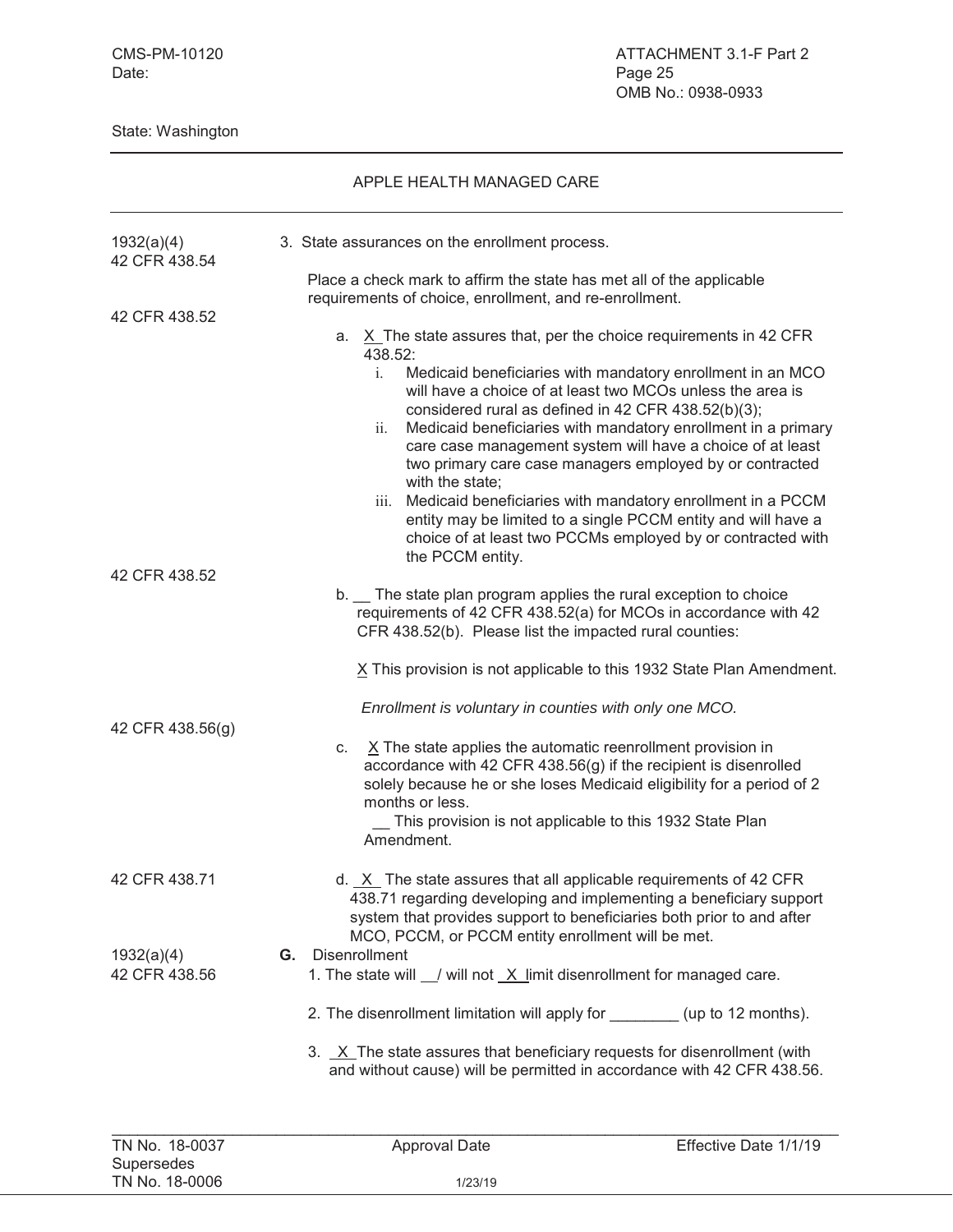|                                           |    | 4. Describe the state's process for notifying the Medicaid beneficiaries of<br>their right to disenroll without cause during the 90 days following the date<br>of their initial enrollment into the MCO, PCCM, or PCCM entity.<br>(Examples: state-generated correspondence, enrollment packets, etc.)                                                                                                                                                                         |
|-------------------------------------------|----|--------------------------------------------------------------------------------------------------------------------------------------------------------------------------------------------------------------------------------------------------------------------------------------------------------------------------------------------------------------------------------------------------------------------------------------------------------------------------------|
|                                           |    | Beneficiaries are notified of the ability to disenroll from a managed care<br>plan and change enrollment to another plan in online "Welcome to Apple<br>Health" information they receive from the state upon eligibility<br>determination. While enrollment in managed care is mandatory for most<br>populations, the ability to change plans on a monthly basis is also<br>available. Note: the state's "churn rate" for plan changes is less than 3%<br>of total enrollment. |
|                                           |    | 5. Describe any additional circumstances of "cause" for disenrollment (if<br>any).                                                                                                                                                                                                                                                                                                                                                                                             |
|                                           |    | Medicaid beneficiaries may disenroll (change plans) prospectively each<br>month, without cause.                                                                                                                                                                                                                                                                                                                                                                                |
|                                           | Η. | Information Requirements for Beneficiaries                                                                                                                                                                                                                                                                                                                                                                                                                                     |
| 1932(a)(5)(c)<br>42                       |    | $X$ The state assures that its State Plan program is in compliance with                                                                                                                                                                                                                                                                                                                                                                                                        |
| 42 CFR 438.50<br>42 CFR 438.10            |    | CFR 438.10 for information requirements specific to MCOs, PCCMs, and<br>PCCM entity programs operated under section 1932(a)(1)(A)(i) State Plan<br>Amendments.                                                                                                                                                                                                                                                                                                                 |
| 1932(a)(5)(D)(b)<br>1903(m)<br>1905(t)(3) | I. | List all benefits for which the MCO is responsible                                                                                                                                                                                                                                                                                                                                                                                                                             |
|                                           |    | Complete the chart below to indicate every State Plan-approved service that<br>will be delivered by the MCO, and where each of those services is<br>described in the state's Medicaid State Plan. For "other practitioner<br>services", list each provider type separately. For rehabilitative services,<br>habilitative services EPSDT services and 1915(i) (i) and (k) services list                                                                                         |

habilitative services, EPSDT services and 1915(i), (j) and (k) services list each program separately by its own list of services. Add additional rows as necessary. *NOTE: The state's Managed Care Programs are not responsible for* 

*provision of 1915(i), (j) and (k) services, which are provided through separate programs with the Department of Social and Health Services and coordinated for MCO enrollees by the MCO with which the beneficiary is enrolled.*

 $\mathcal{L}_\text{max}$  , and the contribution of the contribution of the contribution of the contribution of the contribution of the contribution of the contribution of the contribution of the contribution of the contribution of t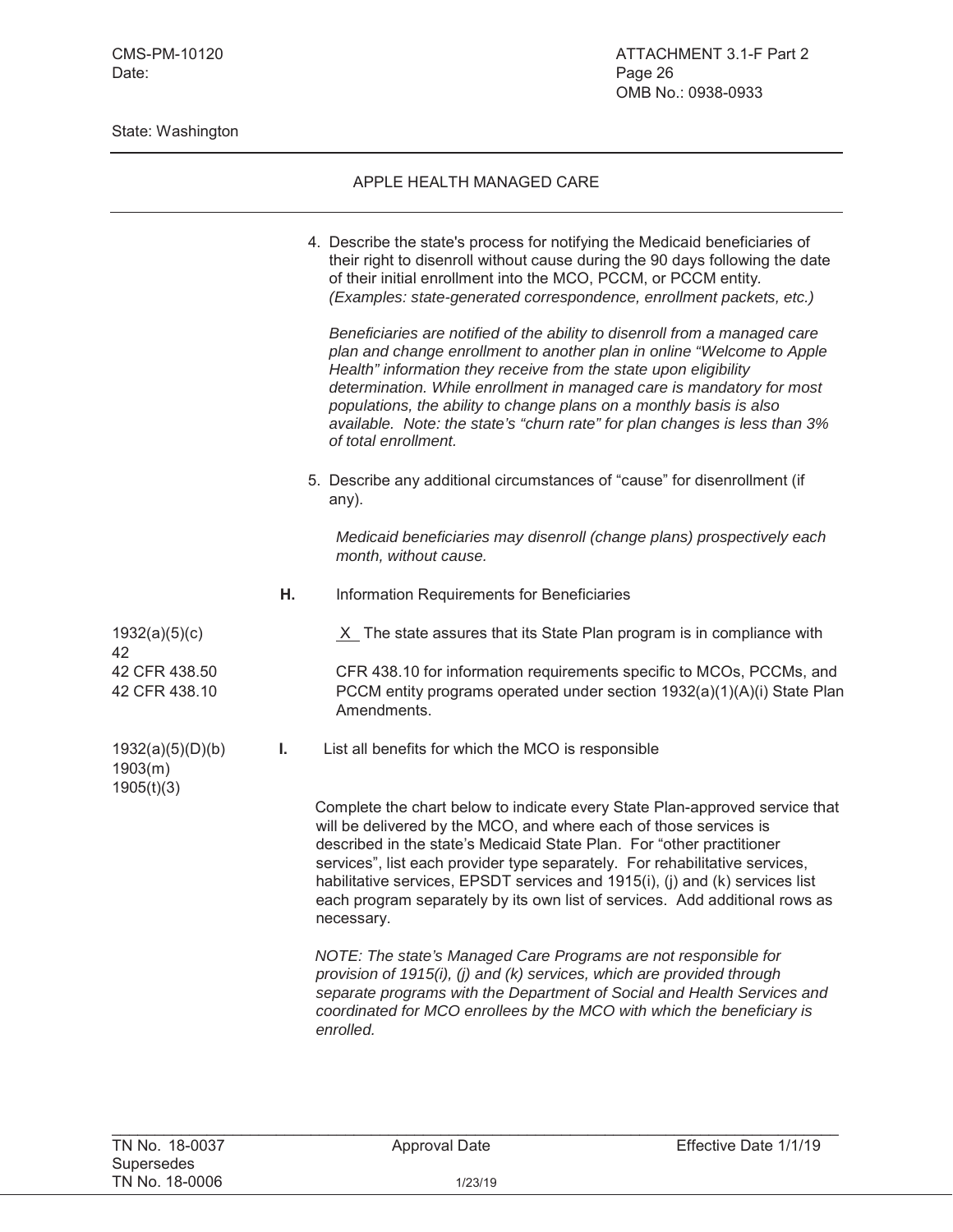#### APPLE HEALTH MANAGED CARE

In the first column of the chart below, enter the name of each State Planapproved service delivered by the MCO. In the second – fourth column of the chart, enter a State Plan citation providing the Attachment number, Page number, and Item number, respectively.

*Note: The Services in Section 1 below are provided in all counties where Apple Health Managed Care operates. Services in Section 2 are provided in Adams, Asotin, Benton, Chelan, Clark, Columbia, Douglas, Ferry, Franklin, Garfield, Grant, King, Kittitas, Klickitat, Lincoln, Okanogan, Pend Oreille, Pierce, Skamania, Spokane, Stevens, Walla Walla, Whitman, and Yakima counties.*

| State Plan-Approved Service Delivered by the                                                                                                                                                                                                                                                                                                                                                                                                                                  | <b>Medicaid State Plan Citation</b> |                 |               |  |
|-------------------------------------------------------------------------------------------------------------------------------------------------------------------------------------------------------------------------------------------------------------------------------------------------------------------------------------------------------------------------------------------------------------------------------------------------------------------------------|-------------------------------------|-----------------|---------------|--|
| <b>MCO</b>                                                                                                                                                                                                                                                                                                                                                                                                                                                                    | <b>Attachment#</b>                  | Page #          | Item#         |  |
| Physician services including but not limited to:<br>critical care, newborn care, neonatal intensive<br>care, osteopathy, manipulative therapy, physical<br>exams, physical care plan oversight, standby<br>services, physician visits, inpatient services,<br>outpatient services, bio-feedback training<br>psychiatric services, optometry services,<br>neurodevelopmental, performing and/or reading<br>diagnostic tests, surgical services including<br>bariatric surgery. | $3.1 - A$                           | 17, 18, 19      | 5.a           |  |
| Anesthesia                                                                                                                                                                                                                                                                                                                                                                                                                                                                    | $3.1 - A$                           | 12, 28.b        | 3.b, 10.7     |  |
| Ambulatory surgery center                                                                                                                                                                                                                                                                                                                                                                                                                                                     | $3.1 - A$                           | 26              | 9.b           |  |
| Applied behavior analysis                                                                                                                                                                                                                                                                                                                                                                                                                                                     | $3.1 - A$                           | $\overline{2}$  | 6.d.(7)       |  |
| Blood, blood components, human blood<br>products                                                                                                                                                                                                                                                                                                                                                                                                                              | $3.1-F$ part $2$                    | 11              | <b>Bullet</b> |  |
| Hearing aids                                                                                                                                                                                                                                                                                                                                                                                                                                                                  | $3.1 - A$                           | 33              | 12.c          |  |
| Contraceptives                                                                                                                                                                                                                                                                                                                                                                                                                                                                | $3.1 - A$                           | 32a             | 12.a.         |  |
| Drugs - prescribed                                                                                                                                                                                                                                                                                                                                                                                                                                                            | $3.1 - A$                           | 4,30,31,32,32a, | 12.a          |  |
| Drugs - over the counter                                                                                                                                                                                                                                                                                                                                                                                                                                                      | $3.1 - A$                           | 32a, 32b        | 12.a          |  |
| Durable medical equipment                                                                                                                                                                                                                                                                                                                                                                                                                                                     | $3.1 - A$                           | 23              | 7.c           |  |
| Early, elective induction (before 39 weeks)                                                                                                                                                                                                                                                                                                                                                                                                                                   | 4.19-A Part 1                       | 12              | $\mathcal{C}$ |  |

#### **Section 1 – Apple Health Managed Care**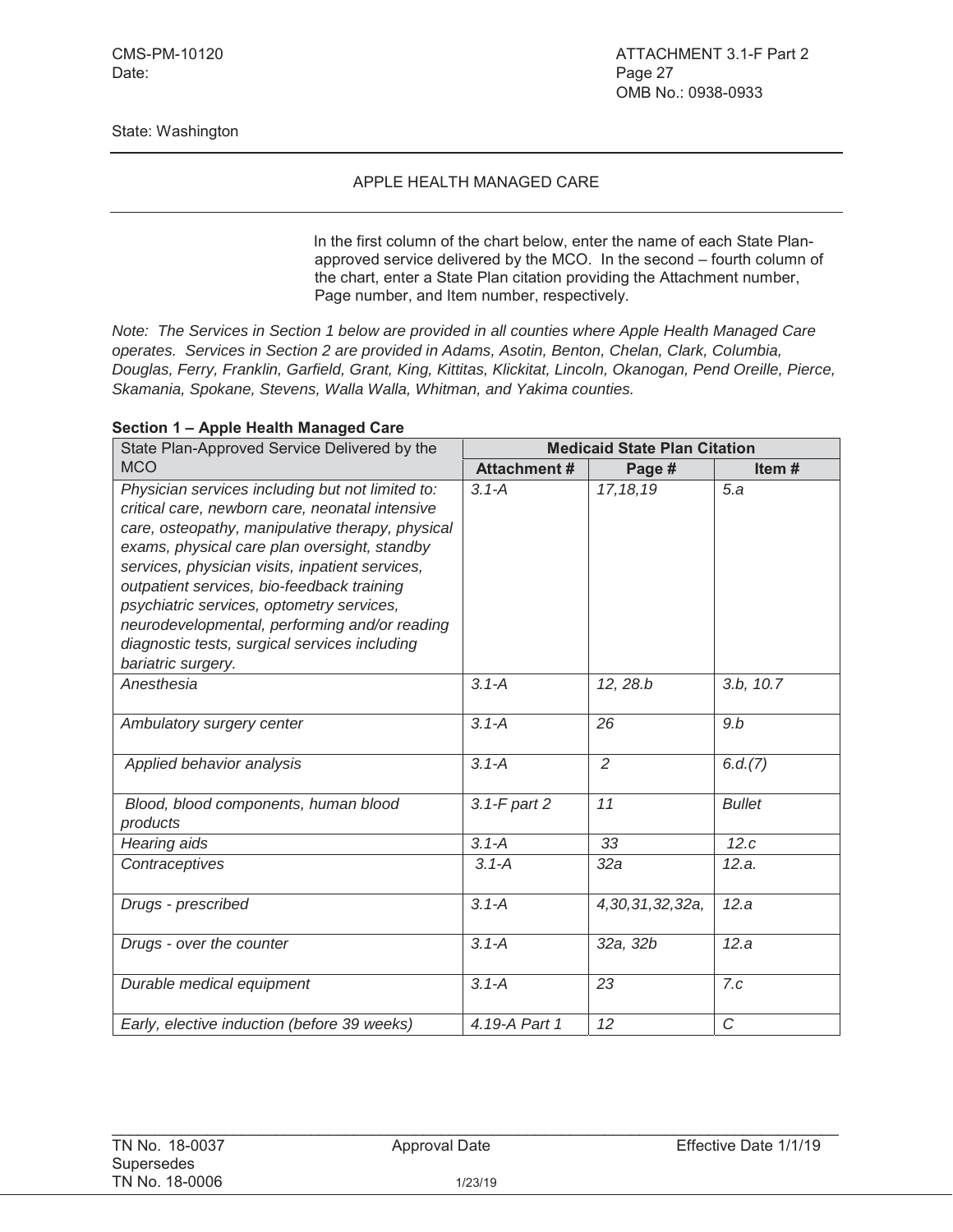| Enrollee health education                       | 3.1-F Part 2  | 13              |                |
|-------------------------------------------------|---------------|-----------------|----------------|
| Enteral and parenteral nutritional supplements  | $3.1 - A$     | 24              | 7.c.           |
| and supplies, including prescribed infant       |               |                 |                |
| formula                                         |               |                 |                |
| Family planning                                 | $3.1 - A$     | $\mathcal I$    | 4.c            |
| Fitting prosthetic & orthotic devices           | $3.1 - A$     | 23              | 7.c            |
| Genetic services other than prenatal diagnosis  | $3.1 - A$     | 60              | 20.d           |
| and genetic counseling including: testing,      |               |                 |                |
| counseling and laboratory services.             |               |                 |                |
| Hemophiliac blood products                      | 3.1-F Part 2  | 11              | <b>Bullet</b>  |
| Home health                                     | $3.1 - A$     | 3, 22, 23, 24   | $\overline{7}$ |
|                                                 |               |                 |                |
| Hospice                                         | $3.1 - A$     | 7, 59, 59a, 59b | 18             |
|                                                 |               |                 |                |
| Immunizations, including the varicella zoster   | 3.1-F Part 2  | 13              | $\prime$       |
| (shingles) vaccine for enrollees age sixty (60) |               |                 |                |
| and over. For enrollees under age sixty (60),   |               |                 |                |
| the Contractor may require prior authorization. |               |                 |                |
| Laboratory, radiology, imaging                  | $3.1 - A$     | 1, 12           | 3              |
|                                                 |               |                 |                |
| Medical examinations, including wellness        | 3.1-A (EPSDT) | 14              | 4.b            |
| exams for adults & EPSDT for children; adult    |               |                 |                |
| exams not in Plan                               |               |                 |                |
| Nutritional counseling                          | $3.1 - A$     | 13.b, 23        |                |
|                                                 |               |                 |                |
| Outpatient mental health                        | $3.1 - A$     | 18              | 5.a $(8)$      |
|                                                 |               |                 |                |
| Pediatric concurrent care - see EPSDT hospice   |               |                 |                |
|                                                 |               |                 |                |
| Pediatric palliative care - see EPSDT hospice   |               |                 |                |
| Private duty nursing for children age 17 and    | $3.1 - A$     | 3, 25           |                |
| younger                                         |               |                 |                |
| Renal failure treatment                         | $3.1 - A$     | 26, 27          | 9.a            |
|                                                 |               |                 |                |
| Respiratory care                                | $3.1 - A$     | 8,60            | 22             |
|                                                 |               |                 |                |
| Screening, brief intervention, & referral to    | $3.1 - A$     | 35, 36          | 13.c           |
| treatment (SBIRT)                               |               |                 |                |
| Tobacco cessation counseling services for       | $3.1 - A$     | 1, 16.d         | 4.d            |
| pregnant women                                  |               |                 |                |
| <b>Telemedicine</b>                             | $3.1 - A$     | 10a             |                |
| Transplants                                     | $3.1 - E$     | $1 - 6$         |                |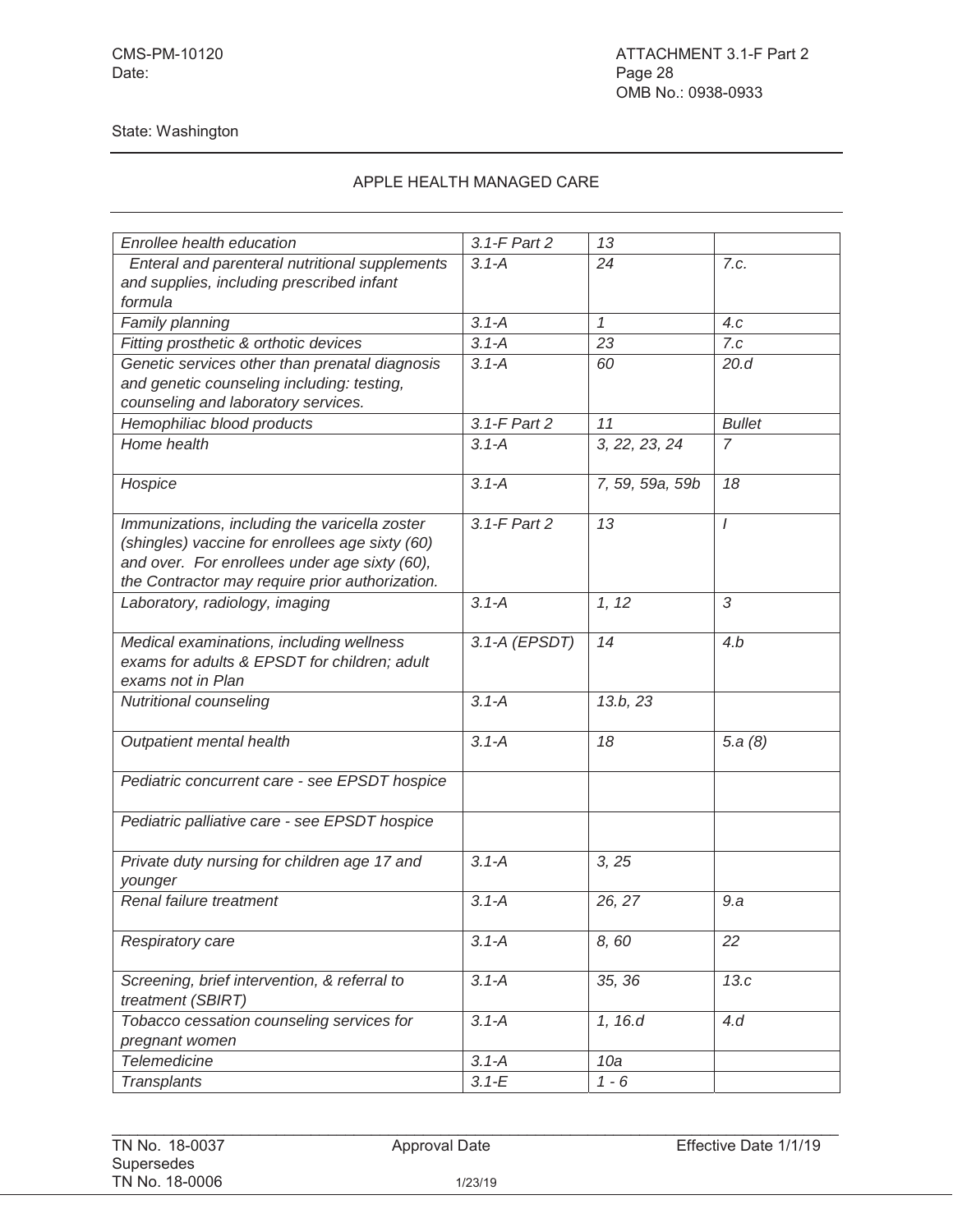| Therapies - occupational, speech, physical                                          | $3.1 - A$                                       | 4,29             | 11.a,b,c         |
|-------------------------------------------------------------------------------------|-------------------------------------------------|------------------|------------------|
|                                                                                     |                                                 |                  |                  |
| Pharmacy - prescriptions                                                            |                                                 | 30               | 12.a             |
| Vision care                                                                         | $3.1 - A$                                       | 20               | 6.b              |
| <b>EPSDT</b> services                                                               |                                                 |                  |                  |
| Dental                                                                              | $3.1 - A$                                       | 14               | 4.b.1            |
| Eye exams, refractions, eyeglasses                                                  | $3.1 - A$                                       | 14               | 4.b.2            |
| Hearing aids and other hearing devices                                              | $3.1 - A$                                       | 15               | 4.b.3            |
| Outpatient mental health                                                            | $3.1 - A$                                       | 18               | 5.a(8)           |
| Outpatient physical therapy, occupational<br>therapy, speech therapy                | $3.1 - A$                                       | 15               | 4.b.4            |
| Home health                                                                         | $3.1 - A$                                       | 15               | 4.b.5            |
| Hospice/palliative care                                                             | $3.1 - A$                                       | 16               | 4.b.6            |
| School-based health care                                                            | $3.1 - A$                                       | 16               | 4.b.7            |
| Habilitative services - available to children<br>and expansion-eligible adults only |                                                 |                  |                  |
| Assistive technology                                                                | $3.1 - L$<br>Alternative<br><b>Benefit Plan</b> | ABP <sub>5</sub> | EHB <sub>7</sub> |
| Behavior support & consultation                                                     | See above                                       | See above        | See above        |
| Community access                                                                    | See above                                       | See above        | See above        |
| Community guide                                                                     | See above                                       | See above        | See above        |
| Therapy                                                                             | See above                                       | See above        | See above        |
| Supported employment                                                                | See above                                       | See above        | See above        |
| Transportation                                                                      | See above                                       | See above        | See above        |
| Other habilitative services                                                         | See above                                       | See above        | See above        |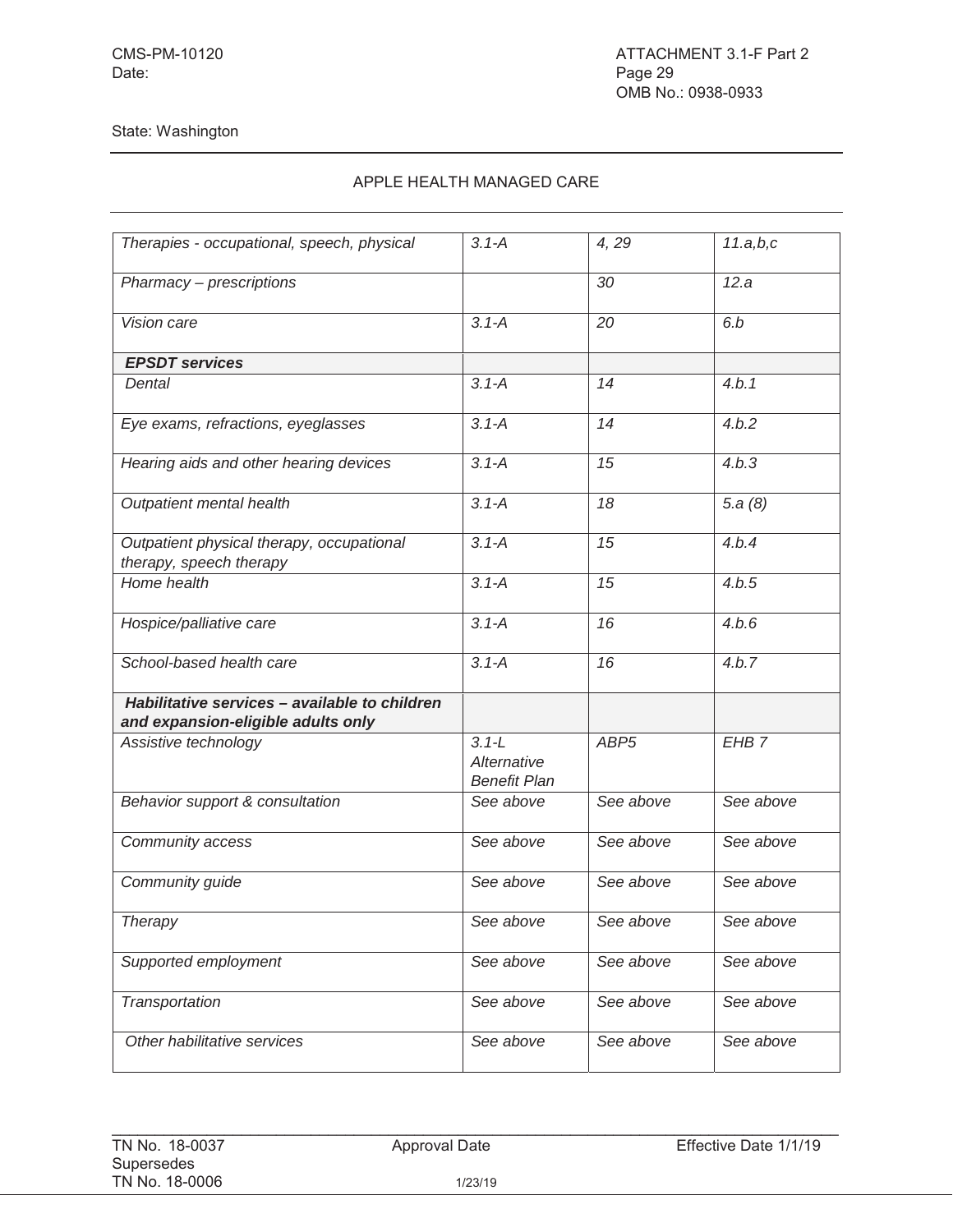| <b>Rehabilitative Services</b>                                                                                                                                                                                                  |           |    |      |
|---------------------------------------------------------------------------------------------------------------------------------------------------------------------------------------------------------------------------------|-----------|----|------|
| Rehabilitation - physical medicine and<br>rehabilitation                                                                                                                                                                        | $3.1 - A$ | 37 | d(1) |
| <b>Other practitioners</b>                                                                                                                                                                                                      |           |    |      |
| Advanced registered nurse practitioners,<br>includes certified registered nurse anesthetists                                                                                                                                    | $3.1 - A$ | 20 | 6d   |
| Chiropractors (for EPSDT only)                                                                                                                                                                                                  | $3.1 - A$ | 20 | 6d   |
| Counselors, social workers, others as described                                                                                                                                                                                 | $3.1 - A$ | 20 | 6d   |
| Dental hygienists                                                                                                                                                                                                               | $3.1 - A$ | 20 | 6d   |
| Denturists                                                                                                                                                                                                                      | $3.1 - A$ | 20 | 6.d  |
| Licensed mental health practitioners: advanced<br>social workers, independent clinical social<br>workers, marriage & family therapists, mental<br>health counselors, psychiatric advanced nurse<br>practitioners, psychologists | $3.1 - A$ | 20 | 6d   |
| Licensed non-nurse midwives                                                                                                                                                                                                     | $3.1 - A$ | 20 | 6.d  |
| Naturopathic physicians (limited to physician-<br>related primary care services)                                                                                                                                                | $3.1 - A$ | 20 | 6d   |
| Opticians                                                                                                                                                                                                                       | $3.1 - A$ | 20 | 6.d  |
| Physician assistants                                                                                                                                                                                                            | $3.1 - A$ | 20 | 6d   |
| Psychologists                                                                                                                                                                                                                   | $3.1 - A$ | 20 | 6d   |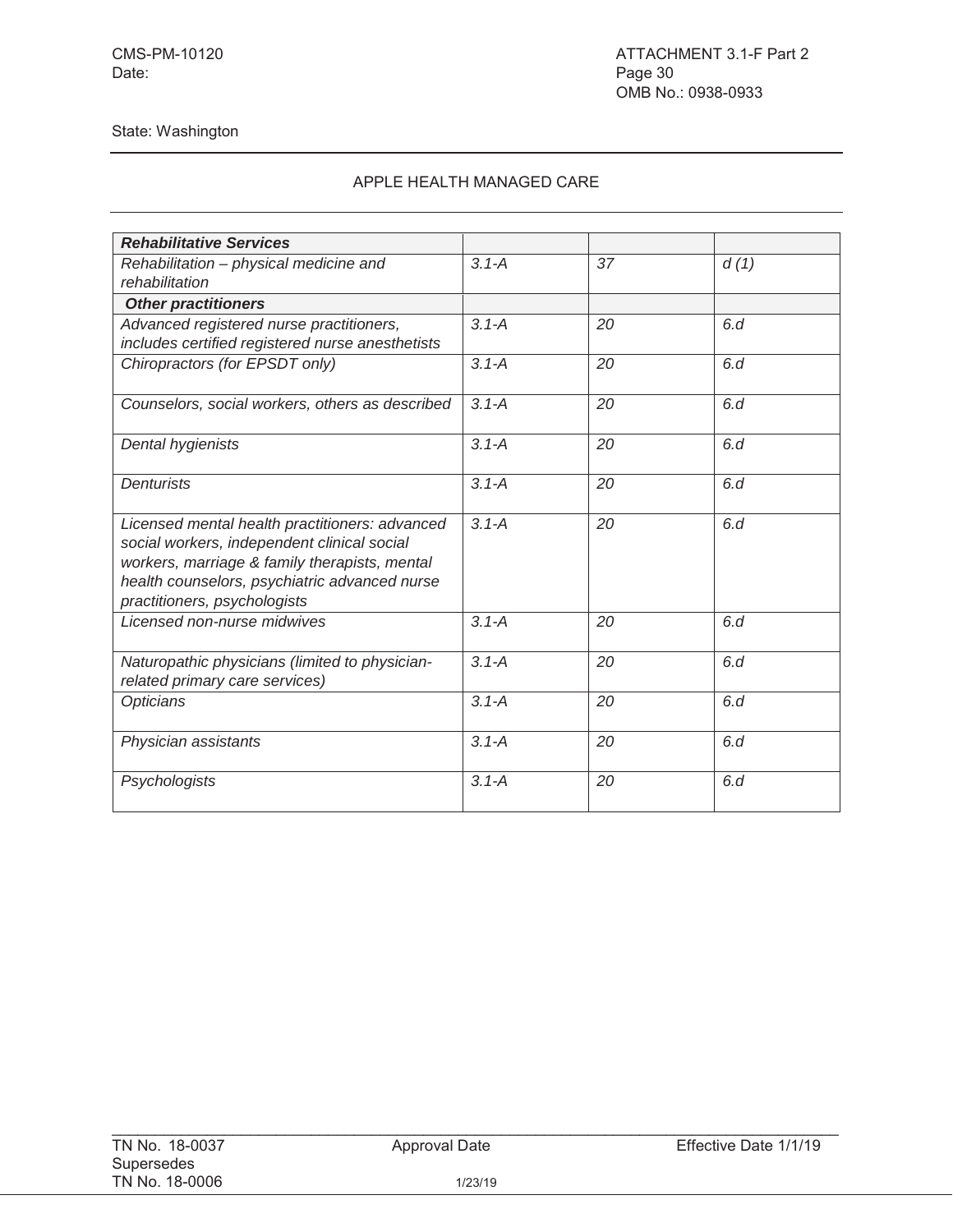#### APPLE HEALTH MANAGED CARE

#### **Section 2 – Integrated Managed Care**

*Note: Effective January 1, 2019, the state's Integrated Managed Care Plan expanded into Adams, Asotin, Benton, Columbia, Ferry, Franklin, Garfield, King, Kittitas, Klickitat, Lincoln, Okanogan, Pend Oreille, Pierce, Spokane, Stevens, Walla Walla, Whitman, and Yakima counties, in addition to the already integrated counties of Clark, Chelan, Douglas, Grant, and Skamania. Eligible beneficiaries are enrolled into an Integrated Managed Care MCO. Those who are not eligible for Managed Care enrollment are enrolled in the Behavioral Health Services Only program. All services provided in these programs are described below.*

| State Plan-Approved Service Delivered by the                                                                                                                                                                                                                                                                                                                                                                                                                                  | <b>Medicaid State Plan Citation</b> |                 |               |  |
|-------------------------------------------------------------------------------------------------------------------------------------------------------------------------------------------------------------------------------------------------------------------------------------------------------------------------------------------------------------------------------------------------------------------------------------------------------------------------------|-------------------------------------|-----------------|---------------|--|
| <b>MCO</b>                                                                                                                                                                                                                                                                                                                                                                                                                                                                    | <b>Attachment#</b>                  | Page #          | Item#         |  |
| Physician services including but not limited to:<br>critical care, newborn care, neonatal intensive<br>care, osteopathy, manipulative therapy, physical<br>exams, physical care plan oversight, standby<br>services, physician visits, inpatient services,<br>outpatient services, bio-feedback training<br>psychiatric services, optometry services,<br>neurodevelopmental, performing and/or reading<br>diagnostic tests, surgical services including<br>bariatric surgery. | $3.1 - A$                           | 17, 18, 19      | 5.a           |  |
| Anesthesia                                                                                                                                                                                                                                                                                                                                                                                                                                                                    | $3.1 - A$                           | 12, 28.b        | 3.b, 10.7     |  |
| Ambulatory surgery center                                                                                                                                                                                                                                                                                                                                                                                                                                                     | $3.1 - A$                           | 26              | 9.b           |  |
| Applied behavior analysis                                                                                                                                                                                                                                                                                                                                                                                                                                                     | $3.1 - A$                           | 2               | 6.d.(7)       |  |
| Blood, blood components, human blood<br>products                                                                                                                                                                                                                                                                                                                                                                                                                              | $3.1 - F$ part $2$                  | 11              | <b>Bullet</b> |  |
| Hearing aids                                                                                                                                                                                                                                                                                                                                                                                                                                                                  | $3.1 - A$                           | 33              | 12.c          |  |
| Contraceptives                                                                                                                                                                                                                                                                                                                                                                                                                                                                | $3.1 - A$                           | 32a             | 12.a.         |  |
| Drugs - prescribed                                                                                                                                                                                                                                                                                                                                                                                                                                                            | $3.1 - A$                           | 4,30,31,32,32a, | 12.a          |  |
| Drugs - over the counter                                                                                                                                                                                                                                                                                                                                                                                                                                                      | $3.1 - A$                           | 32a, 32b        | 12.a          |  |
| Durable medical equipment                                                                                                                                                                                                                                                                                                                                                                                                                                                     | $3.1 - A$                           | 23              | 7.c           |  |
| Early, elective induction (before 39 weeks)                                                                                                                                                                                                                                                                                                                                                                                                                                   | 4.19-A Part 1                       | 12              | C             |  |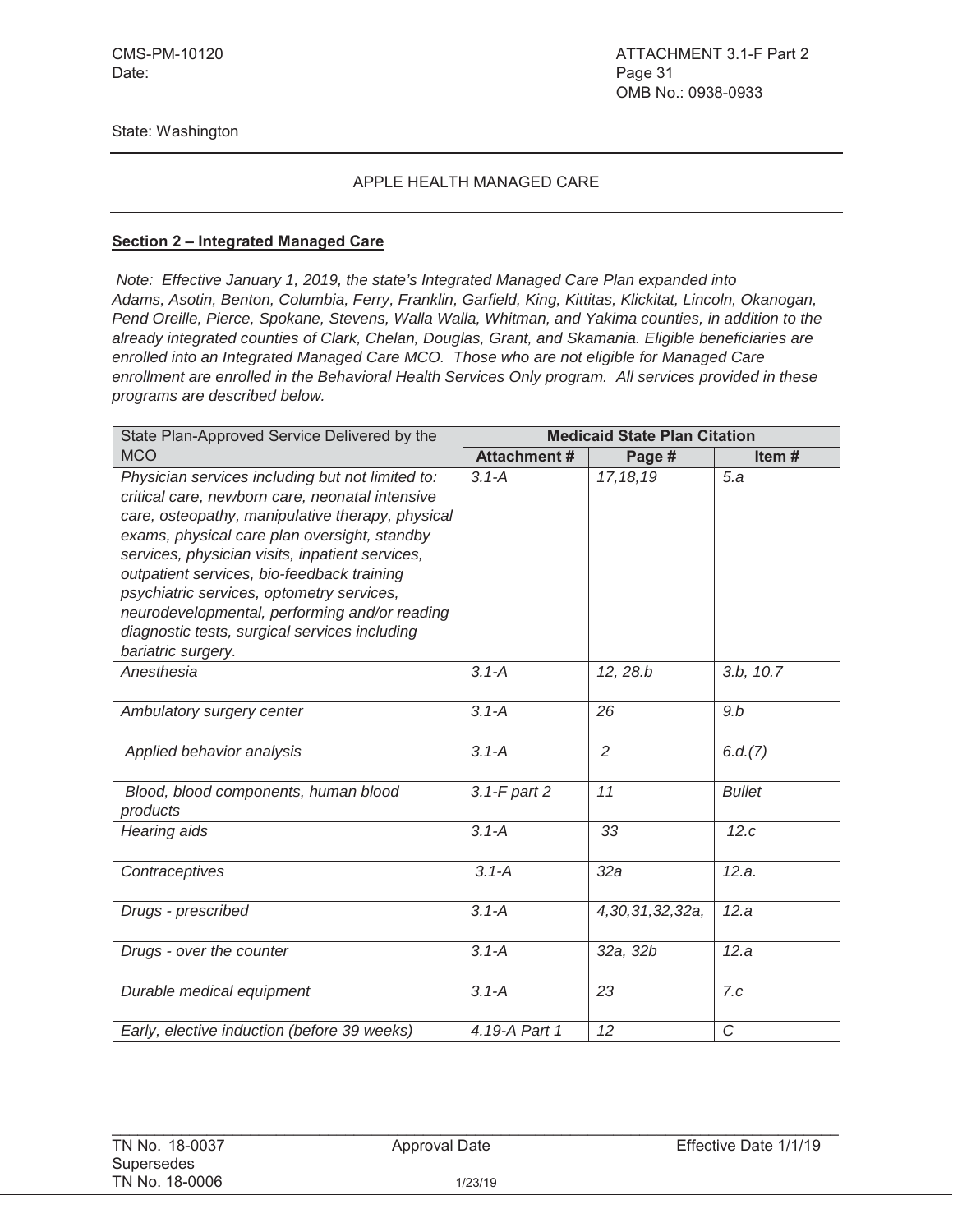| Enrollee health education                                                                                                                                                                            | 3.1-F Part 2  | 13              |                |
|------------------------------------------------------------------------------------------------------------------------------------------------------------------------------------------------------|---------------|-----------------|----------------|
| Enteral and parenteral nutritional supplements<br>and supplies, including prescribed infant<br>formula                                                                                               | $3.1 - A$     | 24              | 7.c.           |
| Family planning                                                                                                                                                                                      | $3.1 - A$     | $\mathcal I$    | 4.c            |
| Fitting prosthetic & orthotic devices                                                                                                                                                                | $3.1 - A$     | 23              | 7.c            |
| Genetic services other than prenatal diagnosis<br>and genetic counseling including: testing,<br>counseling and laboratory services.                                                                  | $3.1 - A$     | 60              | 20.d           |
| Hemophiliac blood products                                                                                                                                                                           | 3.1-F Part 2  | 11              | <b>Bullet</b>  |
| Home health                                                                                                                                                                                          | $3.1 - A$     | 3, 22, 23, 24   | $\overline{7}$ |
| Hospice                                                                                                                                                                                              | $3.1 - A$     | 7, 59, 59a, 59b | 18             |
| Immunizations, including the varicella zoster<br>(shingles) vaccine for enrollees age sixty (60)<br>and over. For enrollees under age sixty (60),<br>the Contractor may require prior authorization. | 3.1-F Part 2  | 13              | $\prime$       |
| Laboratory, radiology, imaging                                                                                                                                                                       | $3.1 - A$     | 1, 12           | 3              |
| Medical examinations, including wellness<br>exams for adults & EPSDT for children; adult<br>exams not in Plan                                                                                        | 3.1-A (EPSDT) | 14              | 4.b            |
| Nutritional counseling                                                                                                                                                                               | $3.1 - A$     | 13.b, 23        |                |
| Pediatric concurrent care - see EPSDT hospice                                                                                                                                                        |               |                 |                |
| Pediatric palliative care - see EPSDT hospice                                                                                                                                                        |               |                 |                |
| Private duty nursing for children age 17 and<br>younger                                                                                                                                              | $3.1 - A$     | 3, 25           |                |
| Renal failure treatment                                                                                                                                                                              | $3.1 - A$     | 26, 27          | 9.a            |
| Respiratory care                                                                                                                                                                                     | $3.1 - A$     | 8,60            | 22             |
| Screening, brief intervention, & referral to<br>treatment (SBIRT)                                                                                                                                    | $3.1 - A$     | 35, 36          | 13.c           |
| Tobacco cessation counseling services for<br>pregnant women                                                                                                                                          | $3.1 - A$     | 1, 16.d         | 4d             |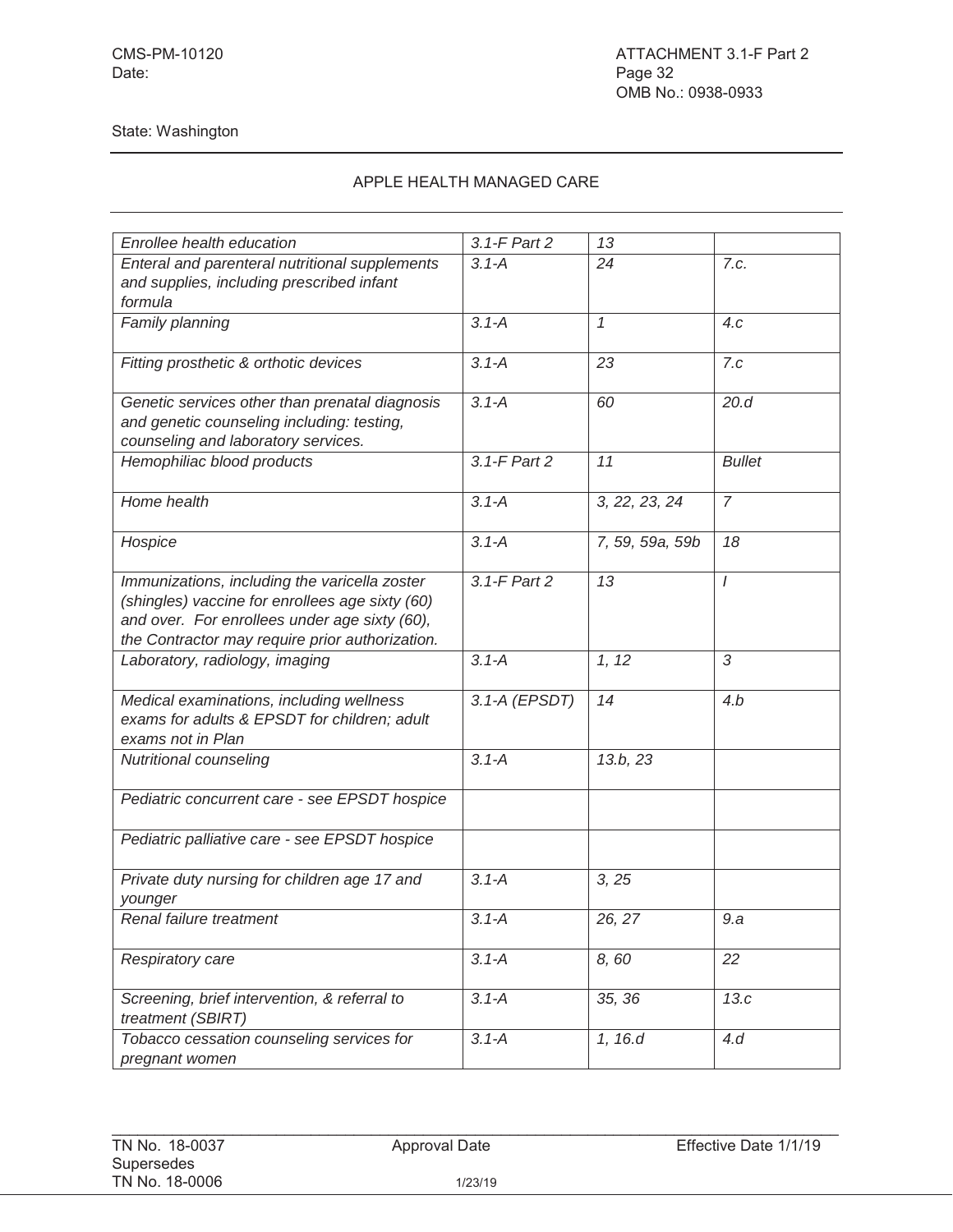## APPLE HEALTH MANAGED CARE

| <b>Telemedicine</b>                                                                 | $3.1 - A$                                       | 10a              |                  |
|-------------------------------------------------------------------------------------|-------------------------------------------------|------------------|------------------|
| Transplants                                                                         | $3.1 - E$                                       | $1 - 6$          |                  |
| Therapies - occupational, speech, physical                                          | $3.1 - A$                                       | 4, 29            | 11.a,b,c         |
| Pharmacy - prescriptions                                                            | $3.1 - A$                                       | 30               | 12.a             |
| Vision care                                                                         | $3.1 - A$                                       | 20               | 6.b              |
| <b>EPSDT</b> services                                                               |                                                 |                  |                  |
| Dental                                                                              | $3.1 - A$                                       | 14               | 4.b.1            |
| Eye exams, refractions, eyeglasses                                                  | $3.1 - A$                                       | 14               | 4.b.2            |
| Hearing aids and other hearing devices                                              | $3.1 - A$                                       | 15               | 4.b.3            |
| Outpatient physical therapy                                                         | $3.1 - A$                                       | 15               | 4.b.4            |
| Home health                                                                         | $3.1 - A$                                       | 15               | 4.b.5            |
| Hospice                                                                             | $3.1 - A$                                       | 16               | 4.b.6            |
| School-based health care                                                            | $3.1 - A$                                       | 16               | 4.b.7            |
| Habilitative services - available to children<br>and expansion-eligible adults only |                                                 |                  |                  |
| Assistive technology                                                                | $3.1 - L$<br>Alternative<br><b>Benefit Plan</b> | ABP <sub>5</sub> | EHB <sub>7</sub> |
| Behavior support & consultation                                                     | See above                                       | See above        | See above        |
| Community access                                                                    | See above                                       | See above        | See above        |
| Community guide                                                                     | See above                                       | See above        | See above        |
| <b>Therapy</b>                                                                      | See above                                       | See above        | See above        |
| Supported employment                                                                | See above                                       | See above        | See above        |
| Transportation                                                                      | See above                                       | See above        | See above        |
| Other habilitative                                                                  | See above                                       | See above        | See above        |

 $\mathcal{L}_\text{max}$  , and the contribution of the contribution of the contribution of the contribution of the contribution of the contribution of the contribution of the contribution of the contribution of the contribution of t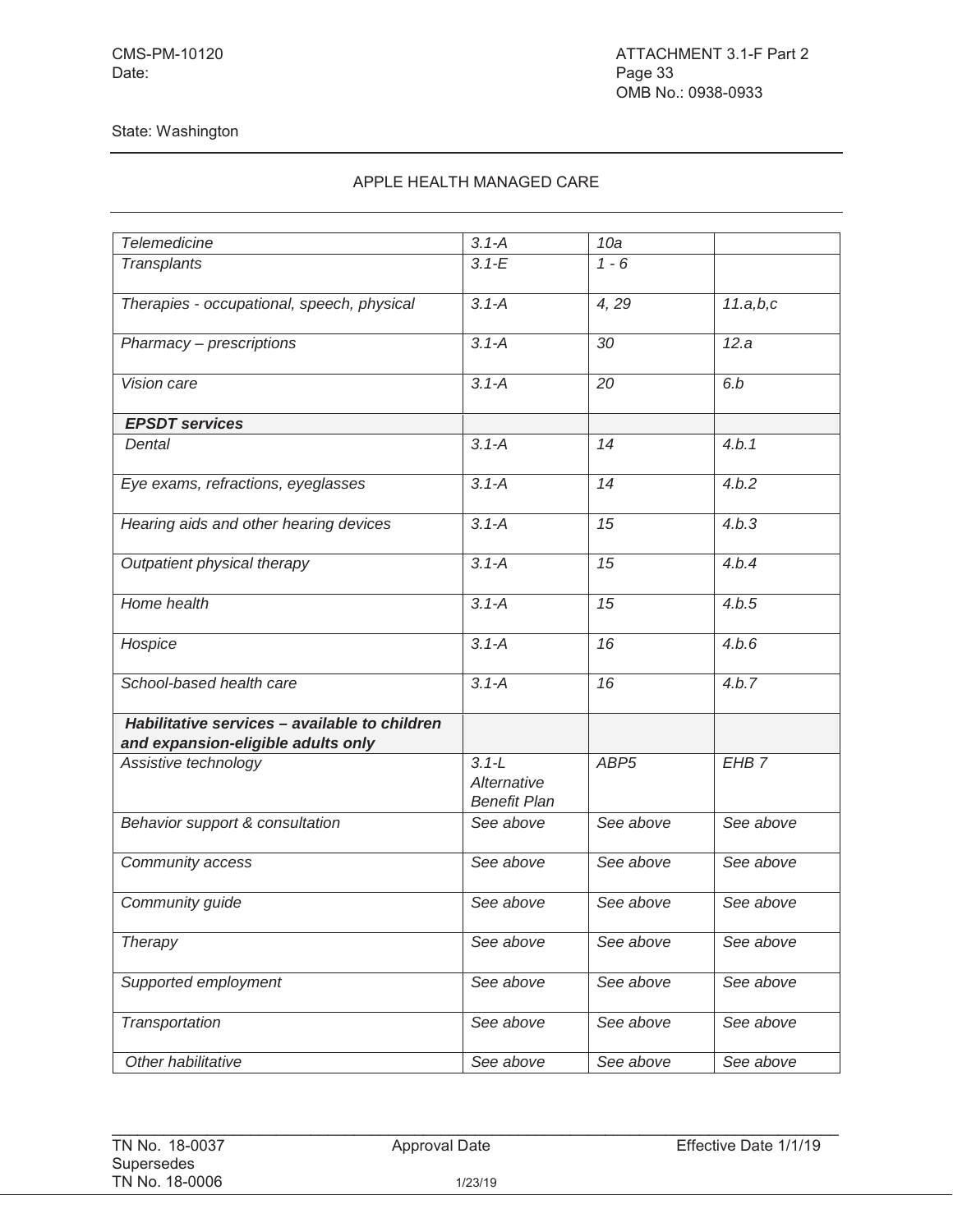| <b>Rehabilitative services</b>                           |           |                 |           |
|----------------------------------------------------------|-----------|-----------------|-----------|
| Rehabilitation - physical medicine and<br>rehabilitation | $3.1 - A$ | 37              | d(1)      |
| Rehabilitative - mental health services                  |           |                 |           |
| <b>Brief intervention</b>                                | $3.1 - A$ | 46              | 13.d.7.B. |
| Crisis services                                          | $3.1 - A$ | 47              | 13.d.7.B  |
| Day support                                              | $3.1 - A$ | 47              | 13.d.7.B  |
| Family treatment                                         | $3.1 - A$ | 47              | 13.d.7.B  |
| Freestanding evaluation & treatment                      | $3.1 - A$ | 48              | 13.d.7.B  |
| Group treatment                                          | $3.1 - A$ | 49              | 13.d.7.B  |
| High intensity treatment                                 | $3.1 - A$ | 49              | 13.d.7.B  |
| Individual treatment                                     | $3.1 - A$ | 50              | 13.d.7.B  |
| Intake evaluation                                        | $3.1 - A$ | 50              | 13.d.7.B  |
| Medication management                                    | $3.1 - A$ | 50              | 13.d.7.B  |
| <b>Medication monitoring</b>                             | $3.1 - A$ | 50              | 13.d.7.B  |
| Mental health services in residential settings           | $3.1 - A$ | 51              | 13.d.7.B  |
| Peer support                                             | $3.1 - A$ | $\overline{51}$ | 13.d.7.B  |
| Psychological assessment                                 | $3.1 - A$ | 52              | 13.d.7.B  |
| Rehabilitation case management                           | $3.1 - A$ | 52              | 13.d.7.B  |
| Special population evaluation                            | $3.1 - A$ | 52              | 13.d.7.B  |
| <b>Stabilization services</b>                            | $3.1 - A$ | 53              | 13.d.7.B  |
| Therapeutic psychoeducation                              | $3.1 - A$ | 53              | 13.d.7.B  |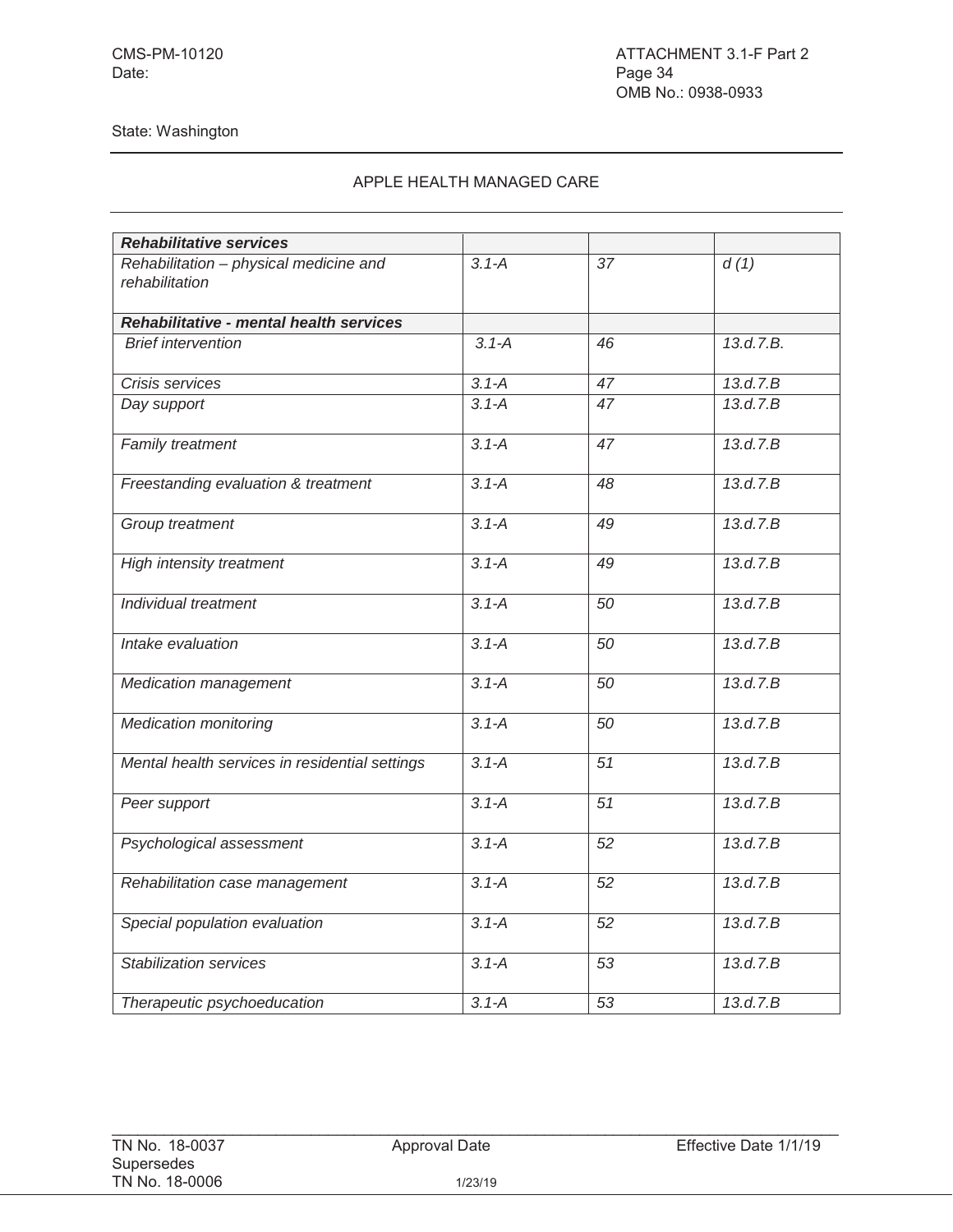| <b>Other practitioners</b>                                                                                                                                                                                                      |           |    |     |
|---------------------------------------------------------------------------------------------------------------------------------------------------------------------------------------------------------------------------------|-----------|----|-----|
| Advanced registered nurse practitioners,<br>includes certified registered nurse anesthetists                                                                                                                                    | $3.1 - A$ | 20 | 6d  |
| Chiropractors (for EPSDT only)                                                                                                                                                                                                  | $3.1 - A$ | 20 | 6.d |
| Counselors, social workers, others as described                                                                                                                                                                                 | $3.1 - A$ | 20 | 6d  |
| Dental hygienists                                                                                                                                                                                                               | $3.1 - A$ | 20 | 6d  |
| Denturists                                                                                                                                                                                                                      | $3.1 - A$ | 20 | 6d  |
| Licensed mental health practitioners: advanced<br>social workers, independent clinical social<br>workers, marriage & family therapists, mental<br>health counselors, psychiatric advanced nurse<br>practitioners, psychologists | $3.1 - A$ | 20 | 6.d |
| Licensed non-nurse midwives                                                                                                                                                                                                     | $3.1 - A$ | 20 | 6d  |
| Naturopathic physicians (limited to physician-<br>related primary care services)                                                                                                                                                | $3.1 - A$ | 20 | 6d  |
| Opticians                                                                                                                                                                                                                       | $3.1 - A$ | 20 | 6.d |
| Physician assistants                                                                                                                                                                                                            | $3.1 - A$ | 20 | 6d  |
| Psychologists                                                                                                                                                                                                                   | $3.1 - A$ | 20 | 6d  |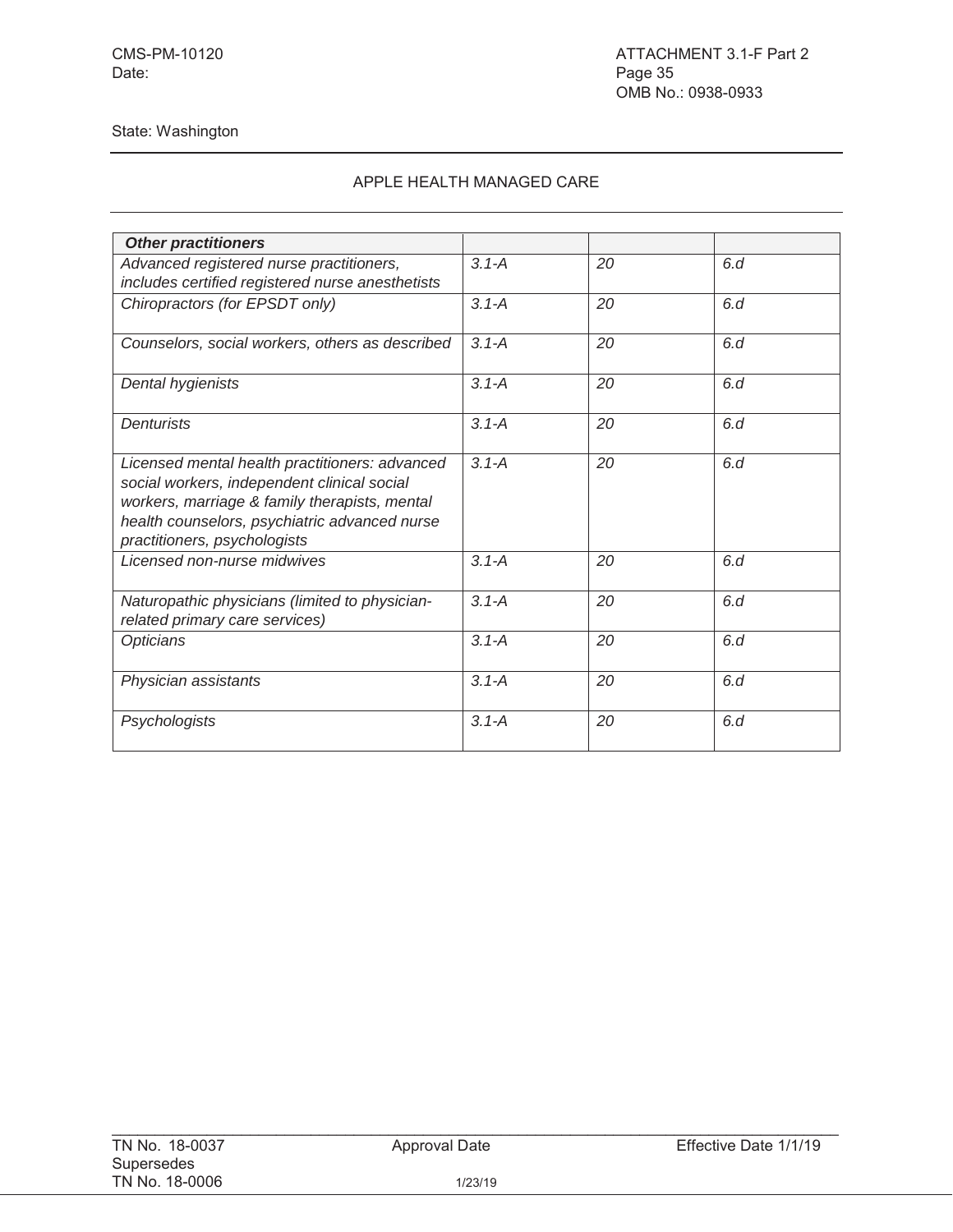#### APPLE HEALTH MANAGED CARE

| <b>Citation</b>                                                         | <b>Condition or Requirement</b>                                                                                                                                                                                   |
|-------------------------------------------------------------------------|-------------------------------------------------------------------------------------------------------------------------------------------------------------------------------------------------------------------|
| 1932(a)(5)(D)(b)(4)<br>42 CFR 438.228                                   | J. $X$ The state assures that each MCO has established an internal grievance<br>and appeal system for enrollees                                                                                                   |
| 1932(a)(5)(D)(b)(5)<br>42 CFR 438.62<br>42 CFR 438.68<br>42 CFR 438.206 | K. Services, including capacity, network adequacy, coordination, and continuity                                                                                                                                   |
| 42 CFR 438.207<br>42 CFR 438.208                                        | $X$ The state assures that all applicable requirements of 42 CFR 438.62,<br>regarding continued service to enrollees, will be met.                                                                                |
|                                                                         | X The state assures that all applicable requirements of 42 CFR 438.68,<br>regarding network adequacy standards, will be met.                                                                                      |
|                                                                         | X The state assures that all applicable requirements of 42 CFR 438.206,<br>regarding availability of services, will be met.                                                                                       |
|                                                                         | $X$ The state assures that all applicable requirements of 42 CFR 438.207,<br>regarding assurances of adequate capacity and services, will be met.                                                                 |
|                                                                         | $X$ The state assures that all applicable requirements of 42 CFR 438.208,<br>regarding coordination and continuity of care, will be met.                                                                          |
| 1932(c)(1)(A)                                                           | L. X The state assures that all applicable requirements of 42 CFR 438.330 and<br>438.340, regarding a quality assessment and performance improvement program<br>and state quality strategy, will be met.          |
| 42 CFR 438.330<br>42 CFR 438.340                                        |                                                                                                                                                                                                                   |
| 1932(c)(2)(A)                                                           | M. $X$ The state assures that all applicable requirements of 42 CFR 438.350,<br>438.354, and 438.364 regarding an annual external independent review<br>conducted by a qualified independent entity, will be met. |
| 42 CFR 438.350<br>42 CFR 438.354                                        |                                                                                                                                                                                                                   |
| 42 CFR 438.364<br>1932 (a)(1)(A)(ii)                                    | N. Selective Contracting Under a 1932 State Plan Option                                                                                                                                                           |
|                                                                         | To respond to items #1 and #2, place a check mark. The third item requires a<br>brief narrative.                                                                                                                  |
|                                                                         | The state will $\underline{X}/\text{will}$ not $\underline{\hspace{1cm}}$ intentionally limit the number of entities it<br>1.<br>contracts under a 1932 State Plan option.                                        |
|                                                                         |                                                                                                                                                                                                                   |
| TN No. 18-0037<br>Supersedes                                            | Effective Date 1/1/19<br><b>Approval Date</b>                                                                                                                                                                     |

TN No. 18-0006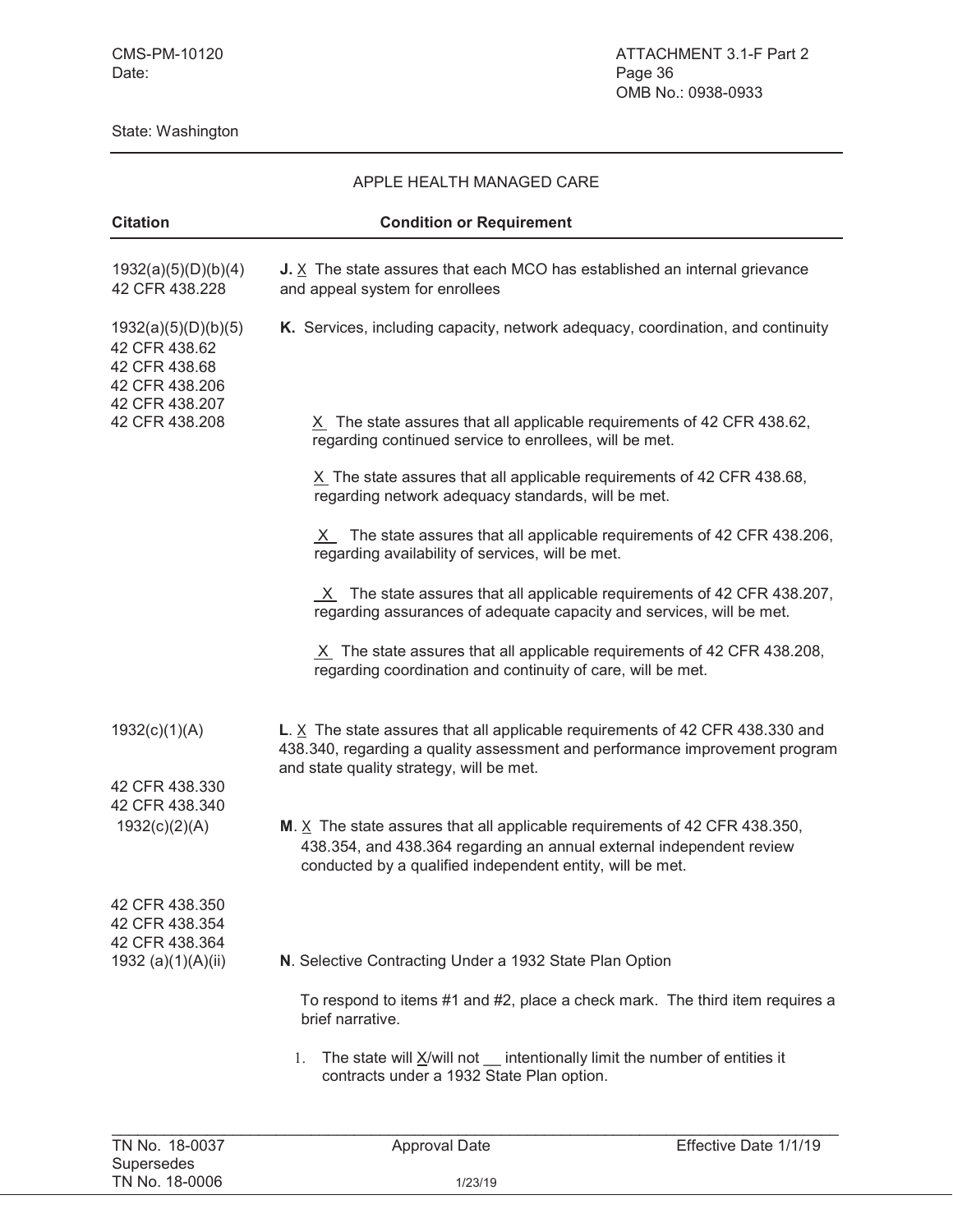|                 | APPLE HEALTH MANAGED CARE                                                                                                                                                                                                                                                                                                                                                                                                                                                                                                                                                                                                                                                                                                                                                                                                                                                                                                                                                                                                                                                                                                                                                                                                                                                     |
|-----------------|-------------------------------------------------------------------------------------------------------------------------------------------------------------------------------------------------------------------------------------------------------------------------------------------------------------------------------------------------------------------------------------------------------------------------------------------------------------------------------------------------------------------------------------------------------------------------------------------------------------------------------------------------------------------------------------------------------------------------------------------------------------------------------------------------------------------------------------------------------------------------------------------------------------------------------------------------------------------------------------------------------------------------------------------------------------------------------------------------------------------------------------------------------------------------------------------------------------------------------------------------------------------------------|
| <b>Citation</b> | <b>Condition or Requirement</b>                                                                                                                                                                                                                                                                                                                                                                                                                                                                                                                                                                                                                                                                                                                                                                                                                                                                                                                                                                                                                                                                                                                                                                                                                                               |
|                 | 2. $X$ The state assures that if it limits the number of contracting entities, this<br>limitation will not substantially impair beneficiary access to services.<br>Describe the criteria the state uses to limit the number of entities it<br>3.<br>contracts under a 1932 State Plan option. (Example: a limited number of<br>providers and/or enrollees.)<br>The state's process for adding new Managed Care Organizations (MCOs)<br>for the Apple Health Managed Care program is as follows:<br>The MCO that wishes to participate in Apple Health Managed Care<br>may submit a letter of interest to the state along with all of the following<br>documentation:<br>Certificate of registration from the Washington Office of the<br>Insurance Commissioner (OIC) that allows the MCO to provide<br>health care services under a risk-based contract<br>Acceptance of the terms and conditions of the Apple Health<br>٠<br>Managed Care contract<br>Proof of network adequacy in the service areas in which the MCO<br>$\bullet$<br>wishes to participate<br>Attestation that the MCO meets the quality standards for Apple<br>$\bullet$<br>Health Managed Care that have been established by the state for<br>the currently participating Apple Health Managed Care MCOs |
|                 | If the state determines that there is a need for an additional MCO in the<br>proposed service areas, the state conducts an onsite readiness review of<br>the applicant's operations, including:<br>Customer service<br>Grievance and appeal processes<br>$\bullet$<br>Subcontracting<br>$\bullet$<br>Quality and Performance Improvement (QAPI)<br>Care coordination<br>Network adequacy is validated in a separate process, as is financial<br>viability to provide these services.<br>If the applicant meets the contract standards reviewed at the readiness<br>review, the state issues an Apple Health Managed Care contract.<br>$X$ The selective contracting provision in not applicable to this State<br>4.<br>Plan.                                                                                                                                                                                                                                                                                                                                                                                                                                                                                                                                                  |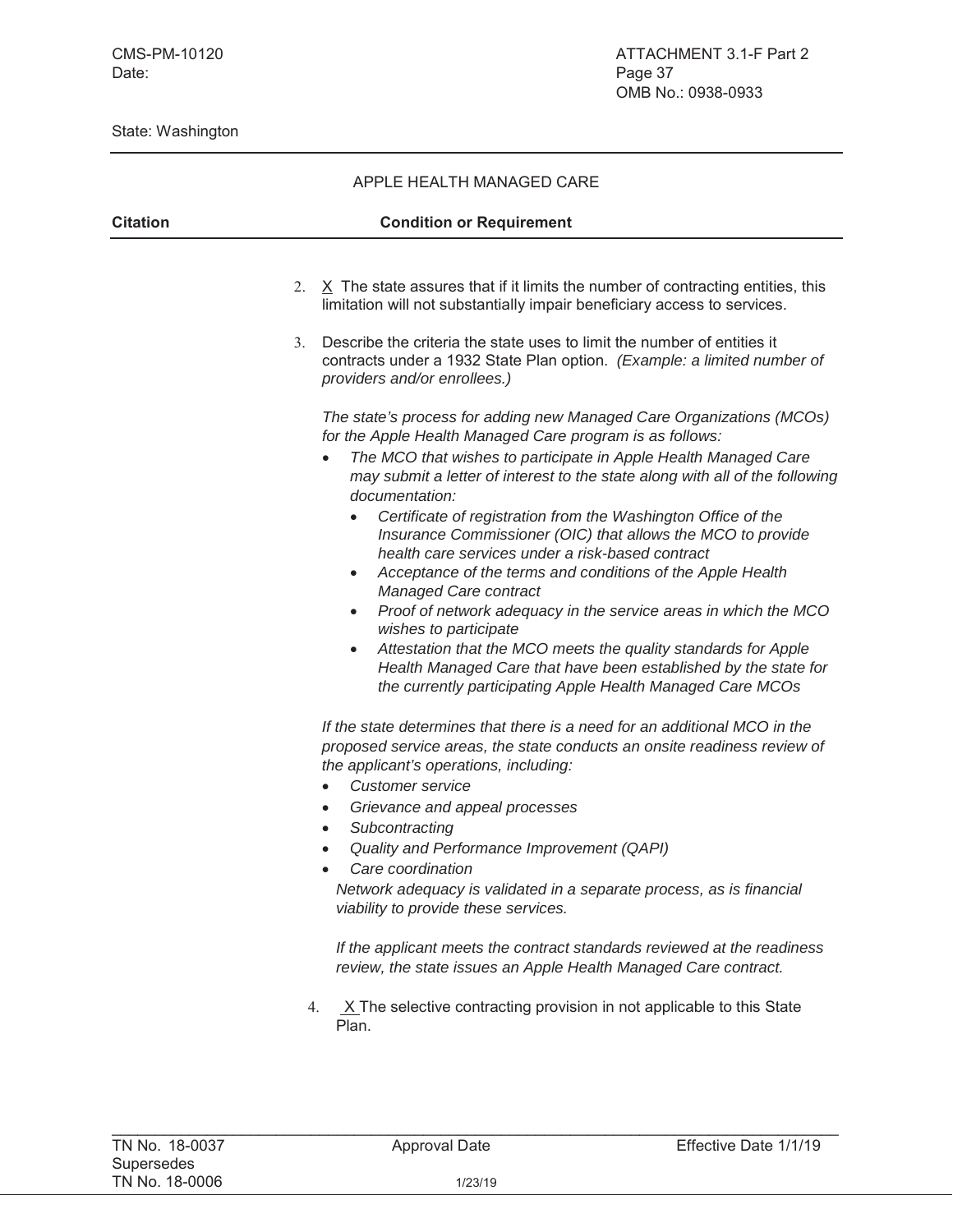#### **Appendix A: Compliance Dates (from Supplementary Information in 81 FR 27497, published 5/6/2016)**

| States must comply with all provisions in effect as of the issuance of this preprint. Additionally, |  |
|-----------------------------------------------------------------------------------------------------|--|
| the following compliance dates apply:                                                               |  |

| <b>Compliance Dates</b>                                                                                                                                                                                                                                                                                                                                                                                                                                                                                                             | <b>Sections</b>                                                                                                                                                                                                                                                                                                                       |
|-------------------------------------------------------------------------------------------------------------------------------------------------------------------------------------------------------------------------------------------------------------------------------------------------------------------------------------------------------------------------------------------------------------------------------------------------------------------------------------------------------------------------------------|---------------------------------------------------------------------------------------------------------------------------------------------------------------------------------------------------------------------------------------------------------------------------------------------------------------------------------------|
| For rating periods for Medicaid managed care contracts<br>beginning before July 1, 2017, states will not be held out of<br>compliance with the changes adopted in the following<br>sections so long as they comply with the corresponding<br>standard(s) codified in 42 CFR part 438 contained in 42<br>CFR parts 430 to 481, edition revised as of October 1,<br>2015. States must comply with these requirements no<br>later than the rating period for Medicaid managed care<br>contracts starting on or after July 1, 2017.     | §§ 438.3(h), 438.3(m), 438.3(q) through<br>$(u)$ ,<br>438.4(b)(7), 438.4(b)(8), 438.5(b) through<br>(f),<br>438.6(b)(3), 438.6(c) and (d), 438.7(b),<br>438.7(c)(1) and (2), 438.8, 438.9, 438.10,<br>438.14, 438.56(d)(2)(iv), 438.66(a)<br>through<br>(d), 438.70, 438.74, 438.110, 438.208,<br>438.210, 438.230, 438.242, 438.330, |
|                                                                                                                                                                                                                                                                                                                                                                                                                                                                                                                                     | 438.332.<br>438.400, 438.402, 438.404, 438.406,<br>438.408, 438.410, 438.414, 438.416,<br>438.420, 438.424,<br>438.602(a), 438.602(c) through (h),<br>438.604,<br>438.606, 438.608(a), and 438.608(c) and<br>(d)                                                                                                                      |
| For rating periods for Medicaid managed care contracts<br>beginning before July 1, 2018, states will not be held out of<br>compliance with the changes adopted in the following<br>sections so long as they comply with the corresponding<br>standard(s) codified in 42 CFR part 438 contained in the<br>42 CFR parts 430 to 481, edition revised as of October 1,<br>2015. States must comply with these requirements no<br>later than the rating period for Medicaid managed care<br>contracts starting on or after July 1, 2018. | $\S$ \$438.4(b)(3), 438.4(b)(4), 438.7(c)(3),<br>438.62, 438.68, 438.71, 438.206,<br>438.207,<br>438.602(b), 438.608(b), and 438.818                                                                                                                                                                                                  |
| States must be in compliance with the requirements at<br>§438.4(b)(9) no later than the rating period for<br>Medicaid managed care contracts starting on or after<br>July 1, 2019.                                                                                                                                                                                                                                                                                                                                                  | $§$ 438.4(b)(9)                                                                                                                                                                                                                                                                                                                       |